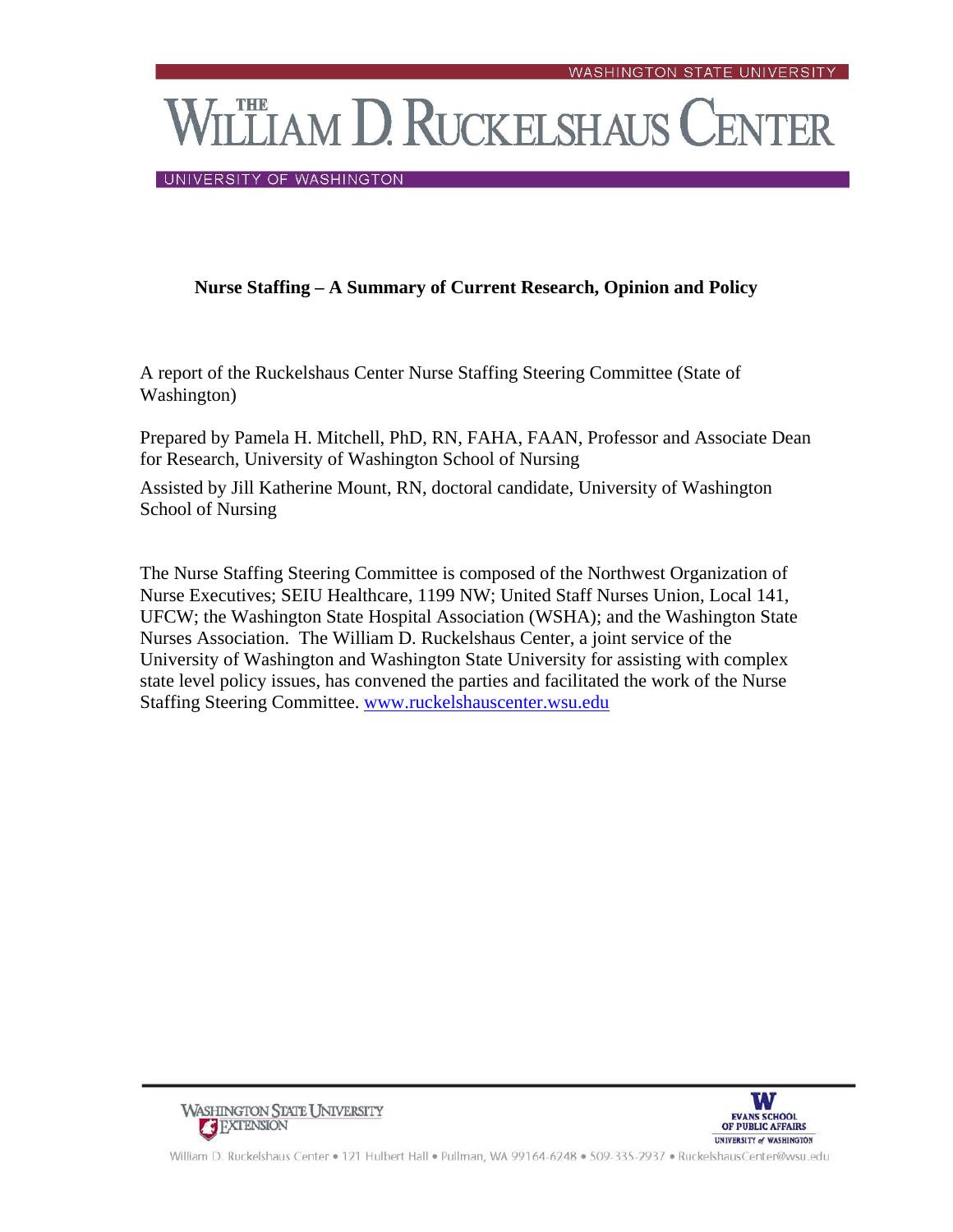# **THE AM D. RUCKELSHAUS CENTER**

UNIVERSITY OF WASHINGTON

# **Nurse Staffing – A Summary of Current Research, Opinion, and Policy**

# **Executive Summary**

This paper was commissioned by the Nurse Staffing Steering Committee of the William D. Ruckelshaus Center, which is comprised of representatives of the Northwest Organization of Nurse Executives; SEIU Healthcare 1199 NW; United Staff Nurses, UFCW 141; the Washington State Hospital Association; and the Washington State Nurses Association.

In 2008, these organizations worked collaboratively for the successful passage of the Safe Nurse Staffing Legislation (Substitute House Bill 3123). The new law required each hospital, by September 1, 2008, to establish, where they do not exist, a nurse staffing committee with staff nurses composing at least half of the committee. This committee is charged with the development of unit and shift specific nurse staffing plans based on specific criteria and requires hospitals to post the staffing plan information in the hospital.

Additionally, the parties signed a memorandum of agreement to work together to address issues of nurse staffing and other nursing care issues in relation to implementation of Substitute House Bill 3123. The agreement requires collection of five nurse sensitive quality indicators from Washington hospitals, collection of nurse staffing committee information, modification of the state's adverse events form to include nurse staffing information, an immediate staffing alert pilot project, and continued dialogue among the participating organizations on nurse staffing issues. The steering committee's work is facilitated by the William D. Ruckelshaus Center of Washington State University and the University of Washington.

The purpose of this paper is to summarize the various schools of thought in research, policy, and current practice regarding nurse staffing and related issues of patient safety and outcomes, impact on quality of work life for nurses, and impact on hospital management and finances. We present current research, surveyed opinion, and prevailing policy views concerning the issues and approaches to hospital nurse staffing in the United States, and have summarized the applicability of some descriptions of current practices of interest.

The current concerns about the impact of nurse staffing on quality of care and patient safety stem from a convergence of recurring nursing shortages, cost-containment measures in the 1990s, and the upswing of public concerns about patient safety in the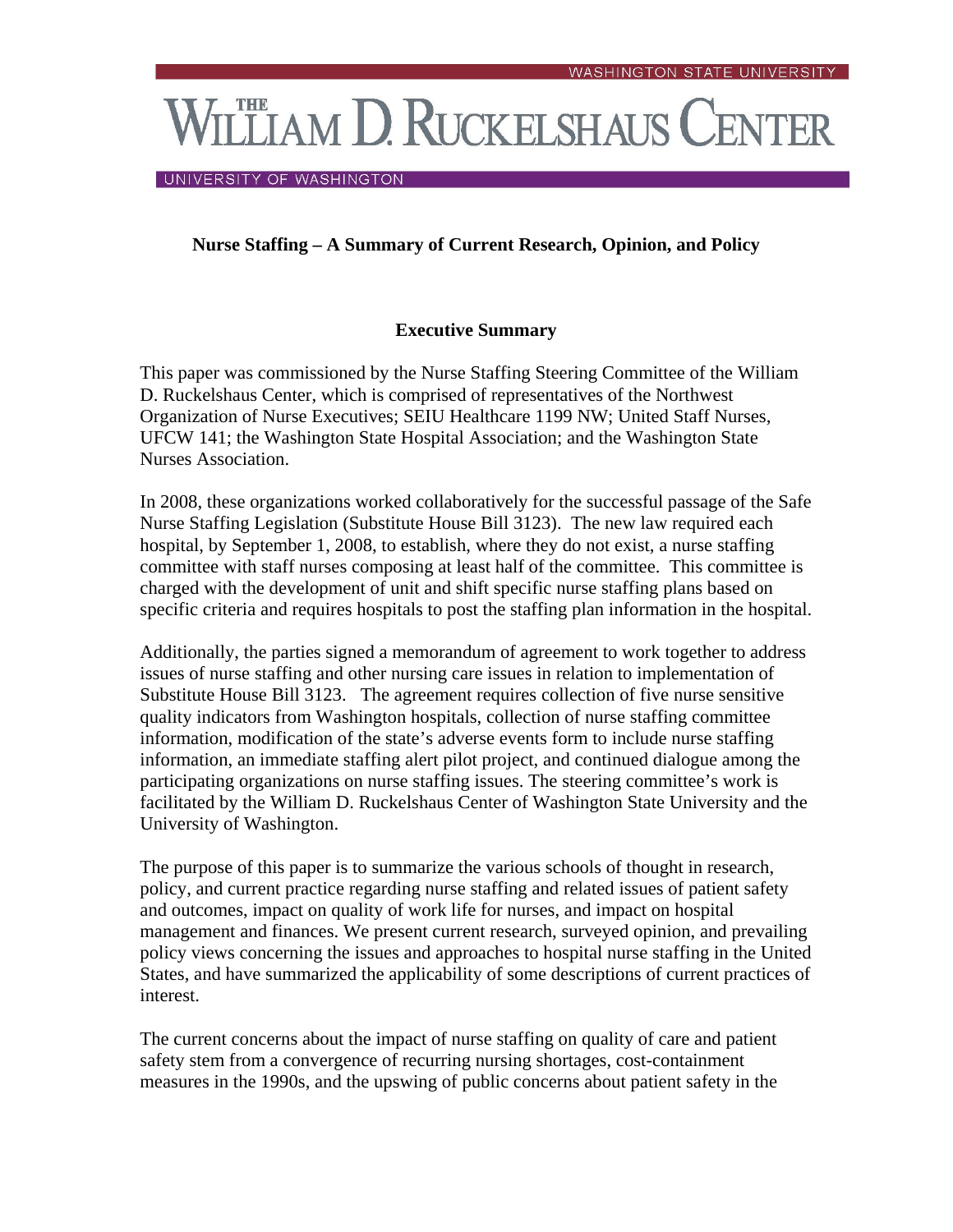wake of the Institute of Medicine's series on the Quality Chasm. This literature asks four questions pertinent to this paper:

(1) Does staffing matter -- is there a consistent relationship between higher ratios of patients to nurses (or fewer hours of direct nursing care per patient day) and adverse patient outcomes?

(2) Do changes to nurse staffing improve patient care outcomes?

(3) How does staffing matter -- what might account for this relationship? Are there other organizational and clinical structures or processes that logically link the numbers of nurses and the outcomes of patient?

(4) What are the financial implications of various levels of nurse staffing?

Current systematic reviews point to a strong and consistent relationship between nurse staffing and specific adverse events, particularly in intensive care units and with surgical patients. Hospital acquired infections, urinary tract infections, blood stream infections, pneumonia, falls, medication errors, pressure ulcers, and longer than expected stays have been associated with poorer staffing (more patients per nurse or fewer hours of nursing care per patient day) in more than one study. However, the influence of organizational and other variables that mediate these relationships is still not clearly delineated, nor is there much data regarding *changes* in outcomes with *changes* in staffing or care delivery models. A different body of research suggests that some of these intermediate variables include work environment, type and quality of equipment, individual nurse experience, competency and education, clinical and organizational processes of care, and ability to communicate with team members.

The research is clear that having fewer patients per nurse or more direct nursing care hours per patient day is associated with fewer adverse outcomes, in particular mortality, failure to rescue and some specific adverse events, particularly among surgical patients. This association is no longer in dispute. There is, however, limited research to guide understanding of *how* to improve nurse staffing to reduce nursing workload and adverse patient outcomes. Health services researchers indicate an urgent need to examine facility level strategies to improve staffing and relate those efforts to both patient and organizational outcomes. In addition, evaluation of regulated strategies such as mandated nurse-patient ratios is needed. There is an equally urgent need for health care facilities to be conducting systematic and regular evaluations of the impact of staffing plans and models of care that are in place or about to be implemented. Just as clinicians are expected to be practicing evidence based care, health care organizations should be using the available research to practice evidence-based management.

This should not be read as a message of "more research is necessary before new attempts are made to improve the impact of staffing plans and policies on nurses and patients," but as a message regarding interesting variables and tools that can be used to improve the results of staff planning, as well as important variables to measure. Further, recognizing the lack of such data and analysis in the present literature, these gaps suggests the value of measurement in assessing and learning from what is attempted in this important area.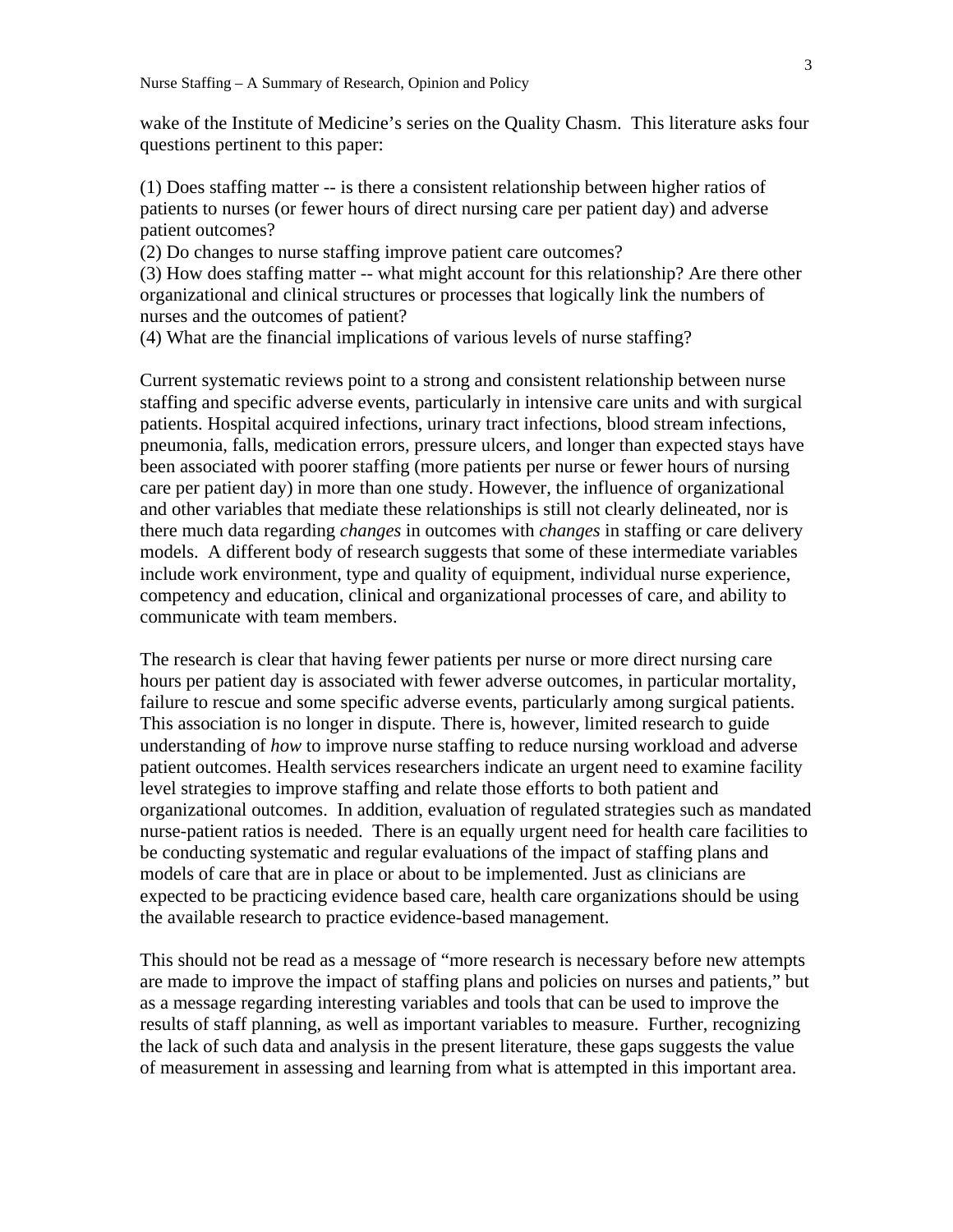The literature points to important variables that need to be measured and compared continuously in order to determine the effectiveness of any staffing plan. These include skill mix, patient acuity, nurse outcomes such as satisfaction and turnover, and patient outcomes such as mortality, pressure sore prevalence and falls incidence. The steering committee's plan to collect some of these data before and after implementation will serve all parties well in evaluating the impact of the plans.

Many strategies are being used throughout the country to improve staffing and create innovative care delivery models. To date, few have included robust evaluation of the effects. Washington has the opportunity to evaluate the impact of particular innovations used at any given hospital, the extent of staff nurse involvement in the development of staffing plans, and to compare outcomes. For example, within the steering committee's mandate, the state-wide measurement of nurse sensitive quality indicators has the potential to contribute to the existing body of research; the pilot project on staffing alerts may also result in useful findings; and work in both areas offers pre- and postintervention data.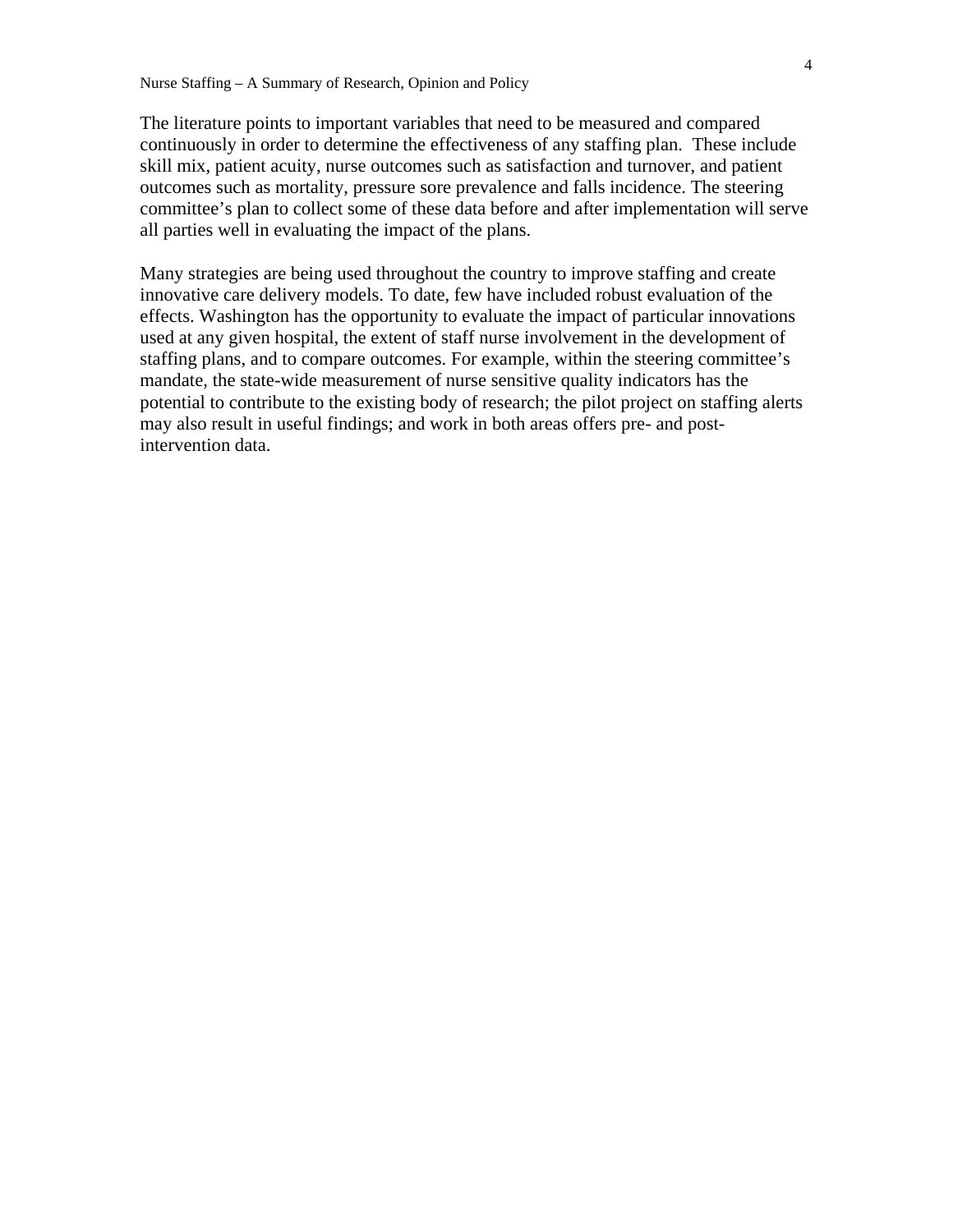# **THE AM D. RUCKELSHAUS CENTER**

#### UNIVERSITY OF WASHINGTON

# **Nurse Staffing – A Summary of Current Research, Opinion, and Policy**

This paper was commissioned by the Steering Committee comprised of representatives of the Northwest Organization of Nurse Executives, SEIU Healthcare 1199 NW, United Staff Nurses UFCW 141, the Washington State Hospital Association, and the Washington State Nurses Association, who signed a memorandum of agreement to work together to address issues of nurse staffing and other nursing care issues in relation to implementation of SHB 3123. This law requires the establishment, where they do not exist, of hospital level committees to produce and review staffing plans. The Steering Committee's work is facilitated by the William D. Ruckelshaus Center of Washington State University and the University of Washington.

The purpose of the paper is to summarize the various schools of thought in research, policy, and current practice regarding nurse staffing and related issues of patient safety and outcomes, impact on quality of work life for nurses, and impact on hospital management and finances. We present current research, surveyed opinion and prevailing policy views concerning the issues and approaches to hospital nurse staffing in the United States and other industrialized countries as applicable. We also summarize some current care delivery practices of interest.

Primarily, the paper describes the research about the impact of nurse staffing and related variables, such as skill mix, nurse outcomes such as satisfaction and turnover, and patient care outcomes. The paper also provides a summary of existing views on the issues of nurse staffing in hospitals from the perspectives of various stakeholders groups, accrediting agencies and other authorities, existing arguments and controversies, and existing ideas and policies in use or under consideration for achieving effective nurse staffing.

In accord with the initial work plan of the Steering Committee, this paper serves as a product, but also as a process, to generate a common base of understanding not only of the views of outside experts, but also to help the steering committee members understand more clearly each other's specific views and concerns. The ongoing research will allow research on academic and policy views of the issues in response to the questions and concerns of committee members.

# **Nurse Staffing and Patient Safety**

The current concerns about the impact of nurse staffing on quality and patient safety stem from a convergence of recurring nursing shortages, cost-containment measures in the 1990s and the upswing of public concerns about patient safety in the wake of the Institute of Medicine's series on patient safety and quality. There has been data linking the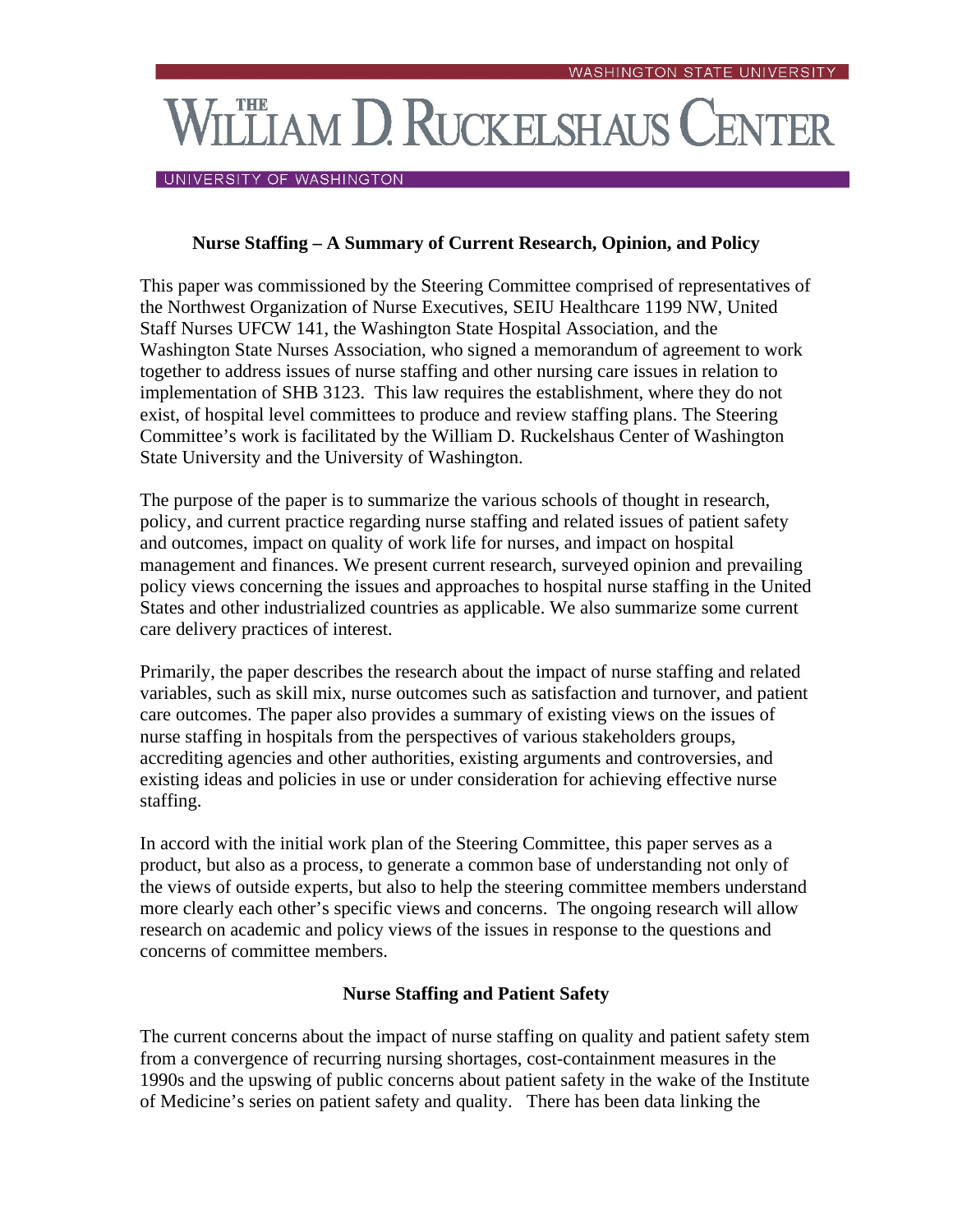organization of nursing care to patient mortality and morbidity since 1855 when Florence Nightingale documented a huge reduction in mortality in the Crimea following the introduction of trained nurses into military hospitals (Goldie 1987). A comparison of death rates under varying nurse-patient ratios as long ago as 1935 suggested that having fewer patients per nurse, presumably in post-anesthesia recovery, greatly reduced the postoperative death rate (Mac-Eachern 1935, p.384). Citations regarding optimal nursepatient ratios appear in the US and Canadian literature in the 1930s and 1940s (1938; Hall 1945).

However, a large body of sound research has accumulated only in the past 20 years. The following summary of that body of research is organized around four questions that have been asked in that literature:

- 1) Does staffing matter: Is there a consistent relationship between higher ratios of patients to nurses (or fewer hours of direct nursing care per patient day) and poor patient outcomes?
- 2) Do changes to nurse staffing improve patient care outcomes?
- 3) How does staffing matter: What do we think accounts for the relationships? Are there other organizational and clinical structures or processes that logically link the numbers of nurses and the outcomes of patient?
- 4) What are the financial implications of various levels of nurse staffing?

#### **Methods of Systematic Review**

We began the search for relevant information in the same manner that one would approach a systematic review of research literature. However, because the information identifying issues and current policy thinking goes beyond formal research studies, we broadened the search strategy to include opinion research and surveys, websites, newsletters and other accessible documents of key stakeholders as well as interviews of key informants. Within the thousands of citations from the keywords "nurse staffing" we found two excellent, recent systematic reviews of the research linking nurse staffing to patient outcomes covering 1980-2003, United States (US) only (Lang, Hodge et al. 2004) and US & Canada, 1990-2007 (Kane, Shamliyan et al. 2007; Kane, Shamliyan et al. 2007). We therefore concentrated our focused retrieval on the literature published since those reviews, using the search terms "nurse staffing," "nurse staffing and quality of health care," "medical-surgical units and nurse staffing." These were limited to English, but not to the United States. We also used a selected review commissioned by the Washington State Nurses Association (Washington State Nurses Association 2007), did hand searches of links to papers cited in the reviews or primary papers, interviewed experts in the field via teleconference, and outlined relevant summaries of those perspectives.

# **Does staffing matter: Is there a consistent relationship between higher ratios of patients to nurses (or fewer hours of direct nursing care per patient day) and adverse patient outcomes?**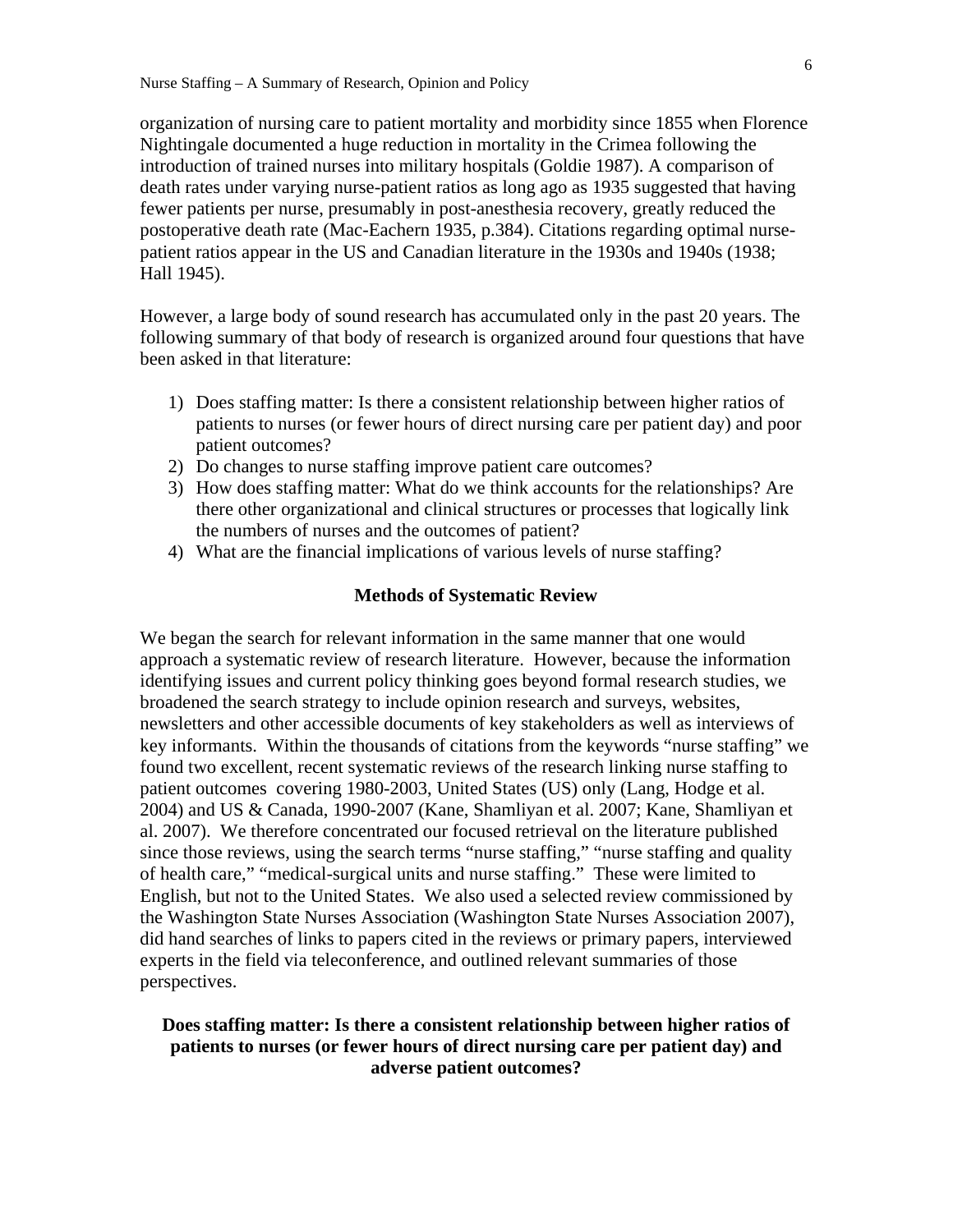The renewed interest in the relationship of nurse staffing to patient and nurse outcomes stemmed from two societal forces in the 1990s. The first was the growing concern among nurses that the cost-containment strategies of the 1990s were falling disproportionately on nursing staff, as the largest component of hospital workers (Norrish and Rundall 2001). A series of commentators including journalist Suzanne Gordon and nurse economist Peter Buerhaus outline the impact of cost-cutting strategies (often called re-engineering or redesign) in the 1990's on the work of nursing and the nursing profession here and in other industrialized countries (Norrish and Rundall 2001; Gordon, Buchanan et al. 2008; Buerhaus, Staiger et al. 2009). The emphasis on managing costs by reducing length of stay, eliminating nursing positions, and consolidating middle management positions led to intensification of the nursing workload, while simultaneously reducing the supports available to nurses. All this while patient acuity (indexed by case mix) was rising (Weinstein et al, 1999). Gordon and colleagues note the parallels between the cost-containment strategies and impact in California, USA and Victoria, Australia (Gordon, Buchanan et al. 2008). Norrish and Rundall, writing contemporaneously with these redesign strategies noted the serious damage done to trust between staff nurses and nursing and hospital management (Norrish and Rundall 2001).

The second societal force was the release of the Institute of Medicine's *Crossing the Quality Chasm* series on quality of care (Berwick 2002). The first report in this series startled the public and health professionals by highlighting the large number of deaths attributed to medical error in hospitals (Kohn, Corrigan et al. 2000). Aiken and colleagues built on the public health professionals' awareness of the safety issues involved in nurse staffing as well as attempting to model possible impact of the proposed California nurse-patient ratios. Their landmark study analyzed 1999 data on surgical patients from 168 Pennsylvania hospitals, linked to surveys of nurses in Pennsylvania. They found, after appropriate adjustments for patient and hospital characteristics, that the odds of dying increased by 7% for each additional patient in a nurse's workload. Further, each additional patient increased the odds of emotional exhaustion (burnout) in nursing staff (Aiken, Clarke et al. 2002b). Because this was a cross-sectional study (data taken at one point in time), it was not possible to determine if changing the nurse-patient ratio would increase or decrease the likelihood of a surgical patient's death, nor was there any way to know if these findings would be true in other states.

A substantial number of studies followed the Pennsylvania analysis, ultimately resulting in 96 such studies reviewed in an Agency for Healthcare Research and Quality (AHRQ) evidence report that concluded: "Higher registered nurse staffing was associated with less hospital-related mortality, failure to rescue, cardiac arrest, hospital acquired pneumonia, and other adverse events. The effect of increased registered nurse staffing on patients safety was strong and consistent in intensive care units and in surgical patients" (Kane, Shamliyan et al. 2007a, p.v).

## **Surveys of Nurses' Perceptions Regarding Staffing and Quality of Care**

Nurses were voicing their concerns about the impact of redesign and re-engineering on their work from the beginning of these cost-containment efforts. Anecdotal reports of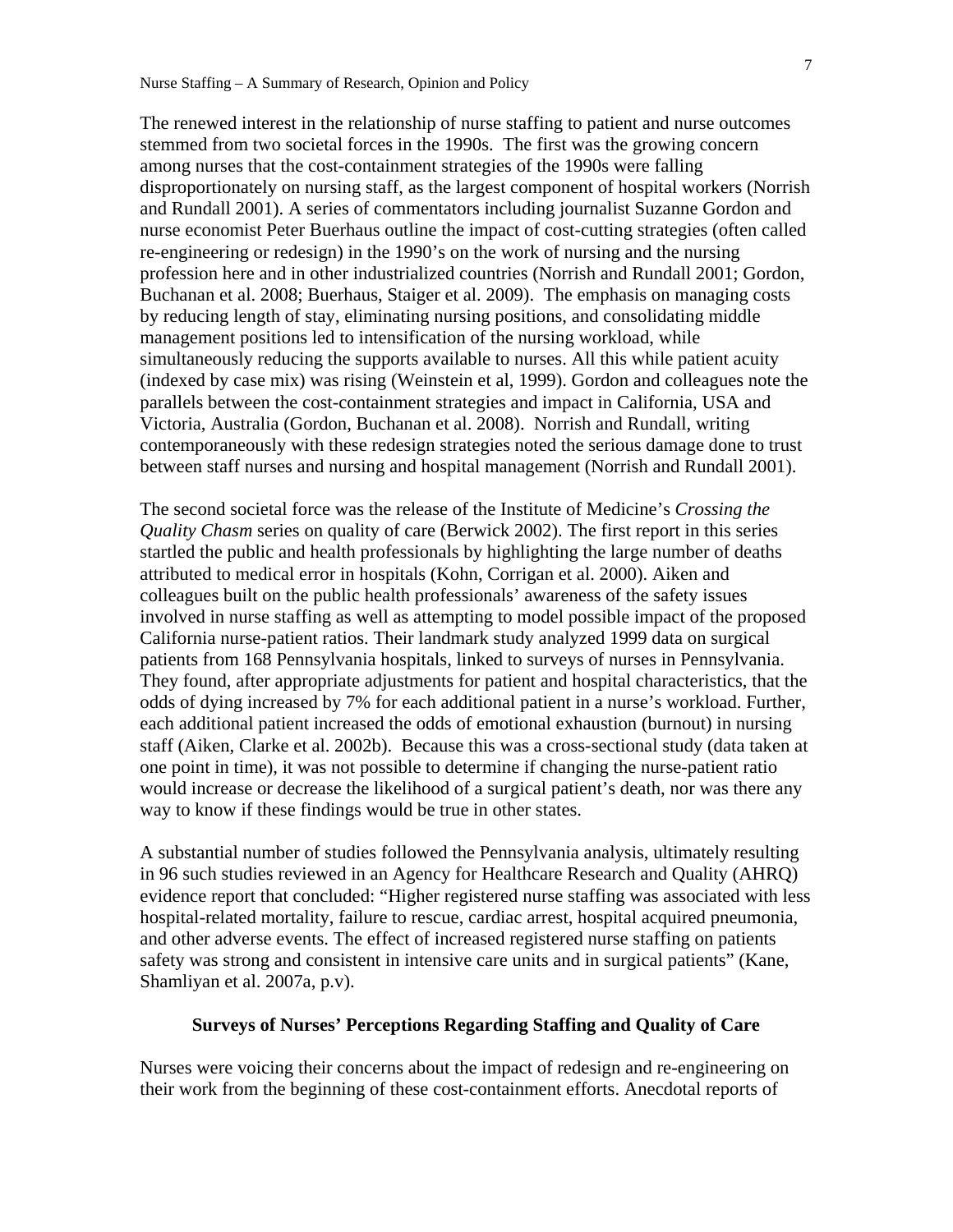nurses' concerns about rising ratios of patients to nurses, substitution of unlicensed personnel and the impact on patient welfare, as well as their own were captured systematically in several surveys, beginning in 1996 (Shindul-Rothschild, Berry et al. 1996). Staff perceptions of reduced quality of care and increased workplace dissatisfaction were captured both nationally and internationally, with US nurses being the most dissatisfied with their working environment. Aiken and international colleagues have compared staff nurses' reports of hospital staffing, organization and quality of care across the US, Canada, England, Scotland and New Zealand (Aiken, Clarke et al. 2002a). The initial surveys reported on over 10,000 nurses from 303 hospitals in the U.S. (Pennsylvania), Canada (Ontario and British Columbia), England, and Scotland. Those in the US reported the most quality of care problems with 20.8% of the Pennsylvania nurses rating the quality of care on their units as fair or poor, compared to 14.4% of the nurses from Ontario and 15.5% of the nurses from British Columbia, 16.2% of the nurses from England and 11.4% of the nurses from Scotland (Aiken, Clarke et al. 2002a). When the International Hospital Outcomes Study was replicated in 2001 in New Zealand, which has undergone hospital restructuring in the past 12 years, results were similar to those in the other countries. However, New Zealand nurses reported the highest levels of job stress and intent to leave nursing of all 6 countries (Finlayson, Aiken et al. 2007).

Rafferty expanded analysis of data from the English cohort in the International Hospital Outcomes study and linked patient outcomes to nurses' reports of quality and staffing. They found that: "patients and nurses in the quartile of hospitals with the most favourable staffing levels (the lowest patient-to-nurse ratios) had consistently better outcomes than those in hospitals with less favourable staffing." Mortality was 26% higher in those hospitals in the quartile with the highest patient to nurse ratios. Further, those nurses were twice as likely to report job dissatisfaction, high burnout levels, and to report low quality of care (Rafferty, Clarke et al. 2007).

US surveys over the period 2002-2006 showed an increasing number of respondents perceiving that demand for nursing care exceeded supply. These respondents believed that the ongoing nursing shortage caused delays in care, increased patient complaints, and interfered with staff communication. Sixty percent or more felt the shortages of staff adversely affected early detection of complications, the ability of nurses to maintain patient safety, quality of patient care, quality of nurses' work life, and the time nurses can spend with patients. The percent of nurses endorsing these negative factors declined from 2004 to 2006 but were still above 60% (Buerhaus, Donelan et al. 2007a). Comparative surveys in 2004 and 2005 showed areas in which staff nurses and chief nursing officers shared common perceptions that were not shared by physicians and hospital chief executive officers. These areas are issues of patient safety and the quality of nurses' work environment. The majority of staff nurses and CNOs surveyed were highly concerned about the staff shortages with respect to the early detection of patient complications and nurses' ability to maintain patient safety. The majority of surveyed physicians and CEOs did not share this perceived concern (Buerhaus, Donelan et al. 2007b).

Several observers commented that the ongoing shortages of registered nurses, restructuring of work to reduce costs and lack of staff nurse input into their working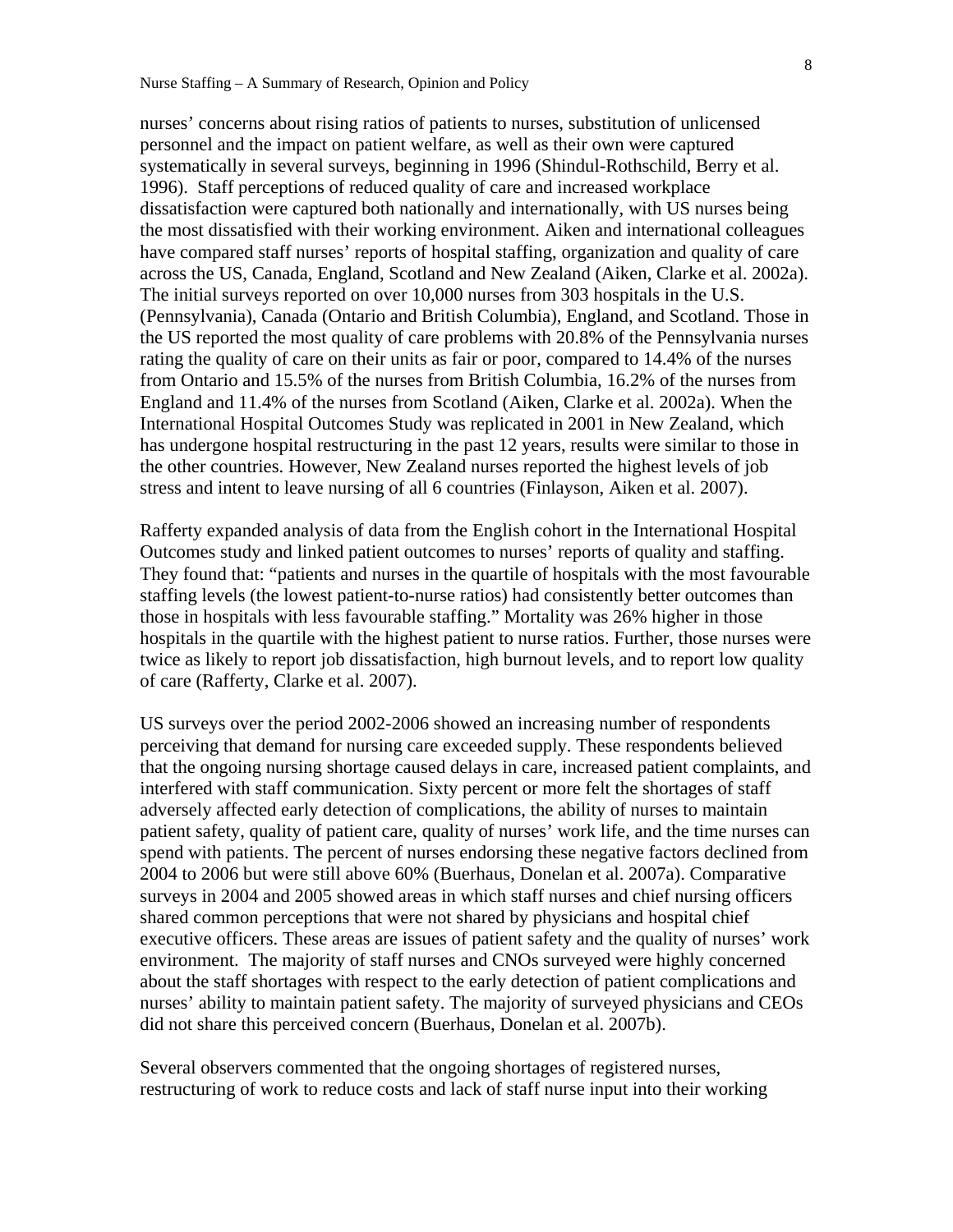conditions led to the call for mandated regulation of staffing to protect both patients and nurses (Gordon, Buchanan et al. 2008; Buerhaus, Staiger et al. 2009). As Norrish and Rundell put it:

When reducing hospital costs became the underlying purpose of hospital restructuring, conflicts between nurses and managers increased greatly. The conflicts often centered on a reduction of hospital nursing positions and on many of the nursing work issues discussed in this article. In many hospitals, as each side challenged the motives of the other—including their commitment to patient care—interpersonal trust diminished along with individuals' trust in the institution (Norrish and Rundall 2001).

#### **Surveys of Patients Perceptions Regarding Staffing and Quality of Care**

Despite many years of research creating patient satisfaction surveys, there has been very little research that has attempted to link patient satisfaction with care and nurse staffing. In the 1980's Hinshaw and colleagues measured patient satisfaction with nursing care as one of several outcomes in evaluating a shift to all RN staffing in an Arizona university medical center hospital. They found that patient satisfaction increased with regard to overall trust in nurses, and satisfaction with patient education, while remaining stable for satisfaction with technical care (Hinshaw, Scofield et al. 1981).

No further studies were found until the year 2000, when concerns about nursing shortage and the effects of reduced nurse staffing on patient outcomes prompted Burnes-Bolton and colleagues to examine staffing data from the California Nursing Outcomes Database (CALNOC), linked with a statewide database reporting patient experiences, derived from the Picker Institute survey (PEP-C). Data from 40 hospitals that had both CALNOC and PEP-C data for the period August-October 2000 were analyzed. All together these data comprised 6200 medical-surgical patients. Lower nursing hours per patient day were significantly associated with a higher percentage of patient reporting problems in the dimension of respect for patient preferences, values and expressed needs. However, there was no clear point of staffing at which the negative patient perceptions emerged (Bolton, Aydin et al. 2003).

In contrast, a recent Finnish study of four university hospitals showed a clear 'cut-point' at eight patients per RN when the overall satisfaction decreased (Tervo-Heikkinen, Kvist et al. 2008). The ratio of eight patients per nurse in the Finnish study was higher than any reported in the above referenced California study.

A nationwide study, using the Press Ganey patient satisfaction instrument, compared state performance in patient satisfaction with the state's supply of registered nurses. This study did not link the data from 827,430 patients and 733 hospitals in 25 states with actual nurse staffing in those states, but rather used data from the Department of Health and Human Services national survey sample of nurses to infer nursing availability for staffing. Interestingly, patients' positive evaluations of their care experience were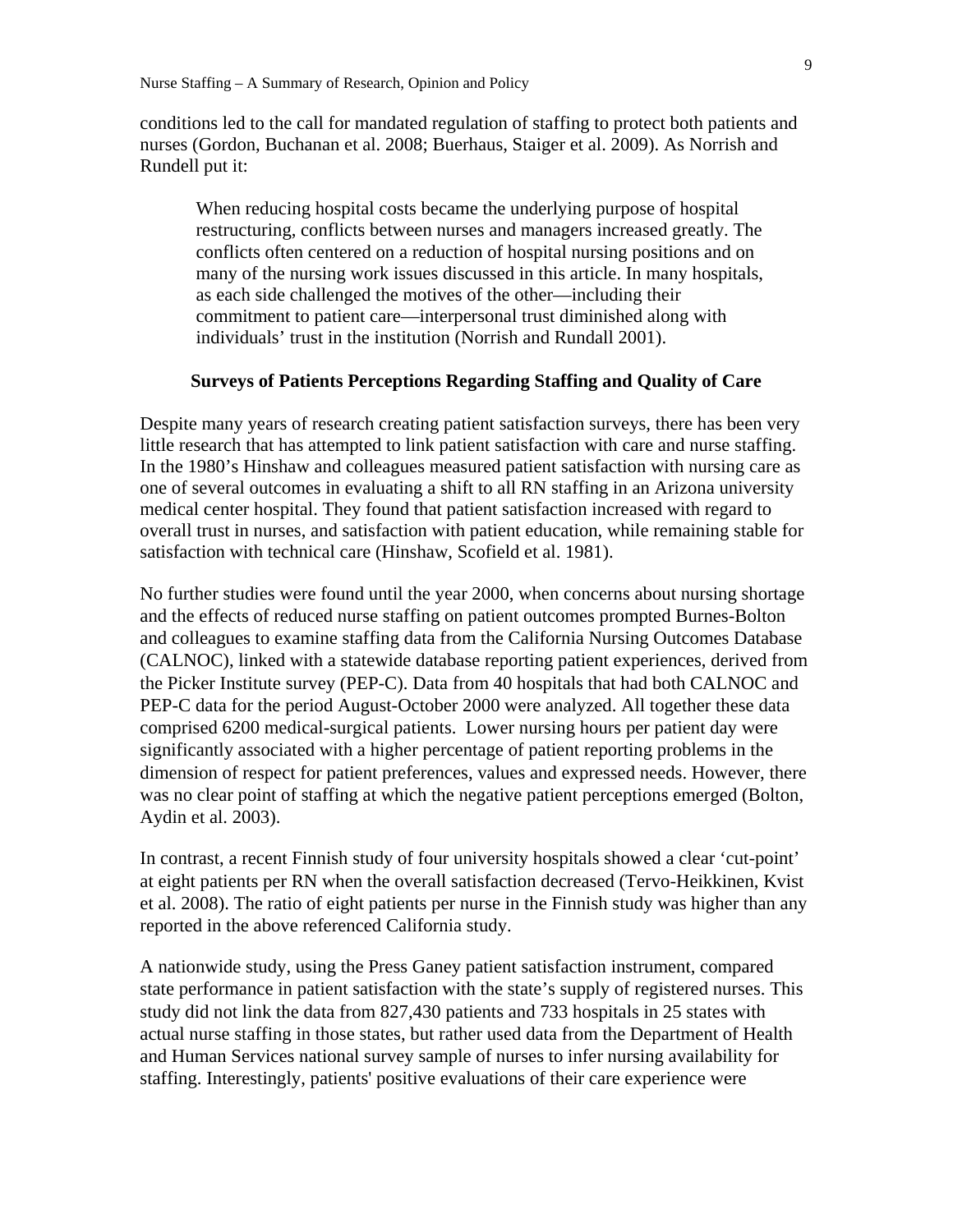significantly related to the supply of RNs in the hospital's state (Clark, Leddy et al. 2007).

Vahey and colleagues demonstrated a strong relationship between high patient satisfaction, nurse perception of adequate staff, good administrative support for nursing care, and good relations between doctors and nurses. Higher self-reported nurse burnout was also associated with lower patient satisfaction. These data were reported in a 1991 national study of 20 hospitals with medical-surgical units or specialized units with AIDS patients (Vahey, Aiken et al. 2004).

Most recently, July 2006 through June 2007 data from the Hospital Consumer Assessment of Healthcare Providers and Systems (HCAPS) from 2429 U.S. hospitals were linked with hospital quality indicators, including nurse staffing. Patient satisfaction was significantly greater in hospitals in the highest quartiles of clinical process quality indicators, and in hospitals with higher ratio of nurses to patient days (calculated as number FTE nurses/1000 patient days). The biggest differences between lowest and highest quartiles in patient ratings was noted in communications with nurses around pain control, medications and discharge instructions, suggesting that the interpersonal component of nursing care is a key factors in the relationship of staffing levels and patient perception of quality (Jha, Orav et al. 2008).

# **Systematic Reviews of Cross-Sectional Studies of Nurse Staffing and Patient Outcomes**

Systematic reviews of research on the topic are superior to the more casual reviews of literature that may be selective of studies that support a particular point of view or review only the most immediately accessible citations. True systematic reviews thoroughly search not only the published literature, but also dissertations, unpublished reports and the like. The authors also have a set of criteria against which they compare the retrieved citations. The 1996 IOM report regarding nurse staffing was initiated from concerns about the impact of the cost-containment efforts outlined earlier. This semi-systematic review concluded that there was insufficient evidence to link nurse staffing to adverse outcomes in hospitals (Wunderlich, Sloan et al. 1996). More recent formal systematic reviews have moved from this earlier inconclusive evidence to finding 'probable' relationships for some outcomes (Lang, Hodge et al. 2004) to endorsing strong and consistent relationship between nurse staffing and specific adverse events, particularly in intensive care units and with surgical patients (Kane, Shamliyan et al. 2007a). The 1996 IOM report set the stage for the burgeoning research on nursing staffing by recommending "scientifically sound research on the relationships between quality of care and nurse staffing levels and mix, taking into account organizational variables" (Wunderlich, Sloan et al. 1996, p. 17).

The two most recent systematic reviews were helpful in narrowing the studies we reviewed independently. Together, these reviews covered the period 1980-2006, for research conducted in the United States and Canada. The earlier review by Lang, et al (Lang, Hodge et al. 2004) was focused on determining if there was sufficient research literature to support setting specific nurse-patient ratios in acute care hospitals. The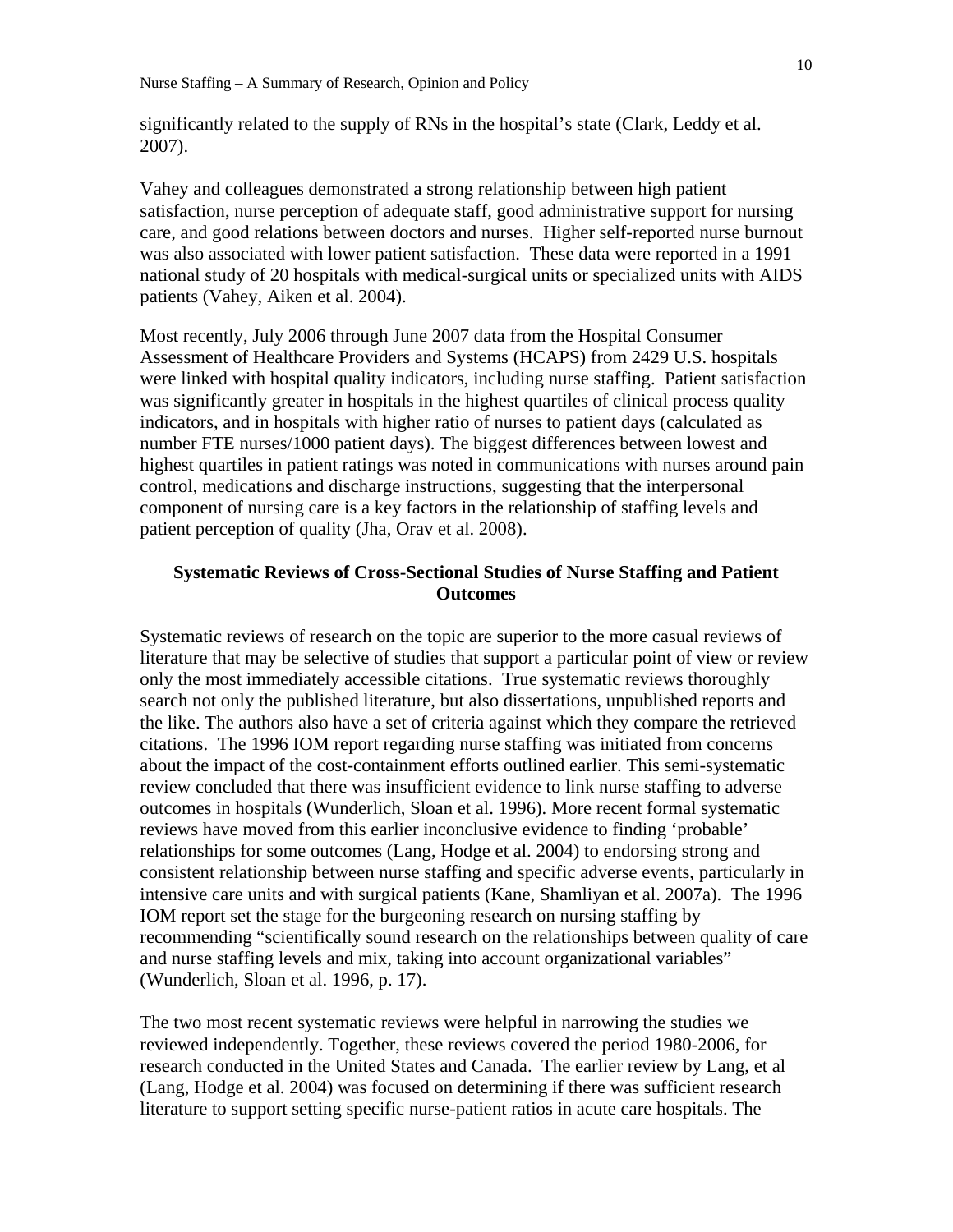specific research question asked was "whether variations in nurse staffing levels were associated with differences in patient outcomes; in outcomes related to nurses in their role as employees, such as retention or job-related stress; and in hospital outcomes, such as length of stay" (Lang, Hodge et al. 2004, p.327).

A medical reference librarian searched the MEDLINE, CINAHL, Web of Science, and ABI/Inform databases. Search terms were not specified in the publication. Citations that met the criteria of research describing the methods of data collection and analysis, conducted in acute care, rehabilitation or psychiatric hospitals in the US, and examining the variables of interest were retrieved. They retrieved 2897 titles and abstracts, resulting in review of 490 articles. Forty-three met the inclusion criteria. The majority of studies used data at the hospital level, which tends to mix the ICU richer staffing with the leaner staffing for the rest of acute care. They noted only one study that addressed minimum nurse staffing ratios. This was the Aiken study cited earlier (Aiken, Clarke et al. 2002b), in which statistical regression models were used to extrapolate what the rate of death would be at different nurse patient ratios. Overall, the authors of the 2004 review conclude that: "evidence suggests that richer nurse staffing is associated with lower failure-to-rescue" (Lang, Hodge et al. 2004, p.326).

The strongest evidence for probable relationships of richer nurse staffing with outcomes existed for:

- (1) lower failure to rescue rates among surgical patients
- (2) lower inpatient mortality rates in many but not all instances
- (3) shorter hospital stays for medical patients (Lang, Hodge et al. 2004, p. 335).

At the time of the above referenced review, the authors concluded there was limited evidence to support probable relationships between fewer patients per nurse and (1) lower rates of needlestick injuries and (2) lower rates of nurse burnout. The evidence was neutral (neither confirmed nor ruled out) regarding relationships with pneumonia and urinary tract infections. At that time the review did not support relationships between nurse staffing and the incidence of pressure ulcers, patient falls, nosocomial infections, and nursing documentation (Lang, Hodge et al. 2004, p.355). The authors further concluded there was minimal support for *specific* minimum nurse-patient ratios for nursing units, because there was only one study that actually addressed ratios. They identified the following variables as important in further research and in institutional attempts to identify optimal staffing models: patient acuity, skill mix (of nursing personnel), nurse competence, nursing process variables, technological sophistication, and institutional support of nursing.

The most recent systematic review was conducted by the Minnesota Evidence-based Practice Center on behalf of the Agency for Healthcare Research and Quality (AHRQ). This report was released in March 2007 (Kane, Shamliyan et al. 2007a). The objective was to "assess how nurse to patient ratios and nurse work hours were associated with patient outcomes in acute care hospitals, factors that influence nurse staffing policies, and nurse staffing strategies that improved patient outcomes." Data sources were more extensive than in the previously cited systematic review and included MEDLINE®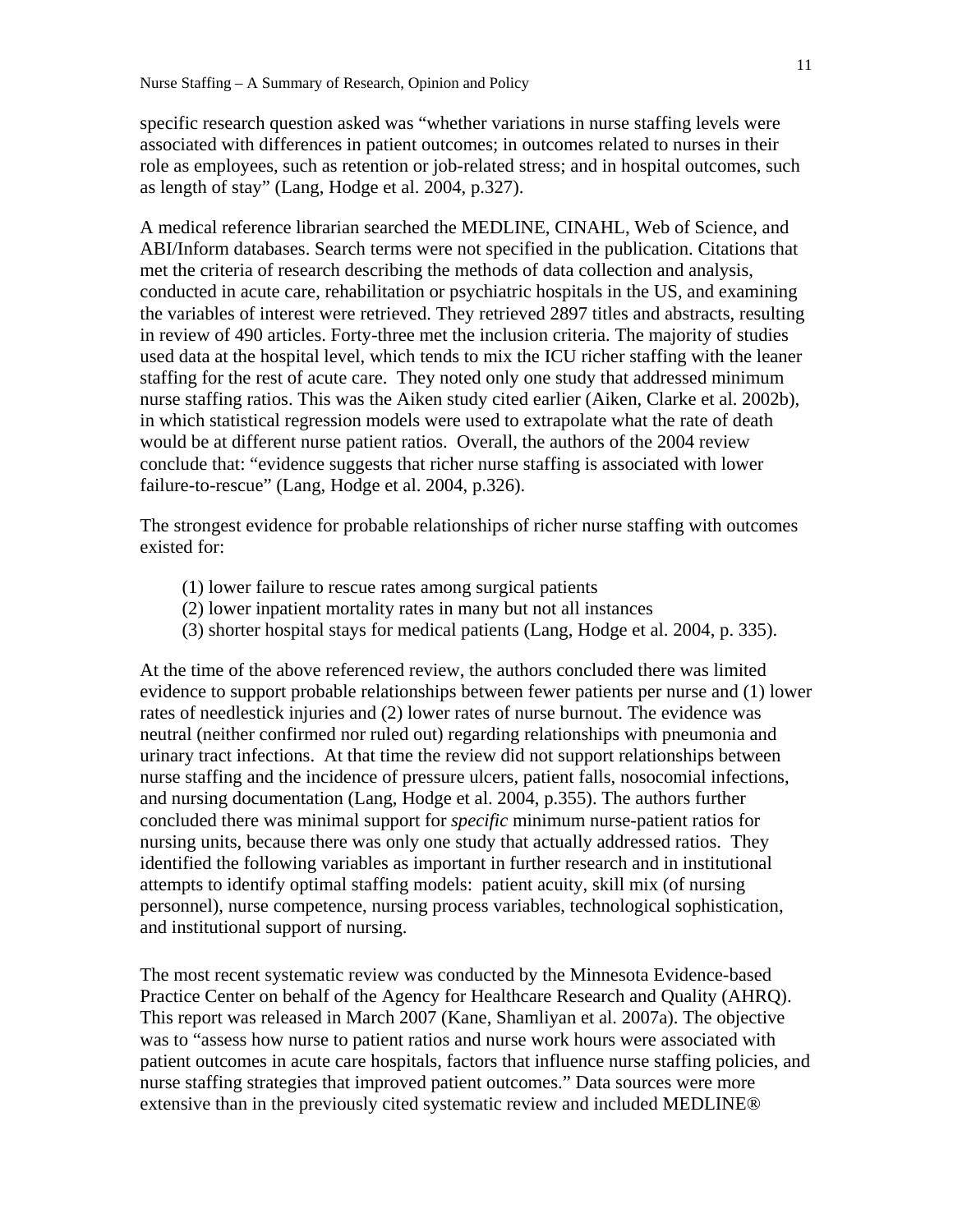(PubMed®), CINAHL, Cochrane Databases, EBSCO research database, BioMed Central, Federal reports, National Database of Nursing Quality Indicators, National Center for Workforce Analysis, American Nurses Association, American Academy of Nurse Practitioners, and Digital Dissertations. The search terms were included in Appendix A of the full report. Out of 2858 citations, they identified 94 eligible studies presented in 96 reports; 7 percent were case control studies; 3 percent were case series; 44 percent were cross sectional studies; 46 percent evaluated the association between nurse staffing and patient outcomes.

As in the earlier review, observational studies were reviewed to examine the relationship between nurse staffing and outcomes. *They did not find any controlled trials testing variations in staffing and outcomes.* This group also conducted meta-analyses to test the consistency of the association between nurse staffing and patient outcomes with various types of patients and various hospital characteristics (Kane, Shamliyan et al. 2007a).

This study confirmed the findings of prior studies and reviews as follows:

- Higher registered nurse staffing (fewer patients per nurse) was associated with less:
	- o hospital-related mortality,
	- o failure to rescue, cardiac arrest,
	- o hospital acquired pneumonia, and
	- o other adverse events.
- The effect of increased registered nurse staffing on patients safety was strong and consistent in intensive care units and in surgical patients.
- Greater registered nurse hours spent on direct patient care were associated with decreased risk of hospital-related death and shorter lengths of stay.
- Limited evidence suggested that the higher proportion of registered nurses with BSN degrees was associated with lower mortality and failure to rescue.
- More overtime hours were associated with an increase in hospital related mortality, nosocomial infections, shock, and bloodstream infections.
- No studies directly examined the factors that influence nurse staffing policy (Kane, Shamliyan et al. 2007, p. v).

They recommended for future research that data be collected about the potential intermediate factors that affect both the nurse staffing and the outcomes of interest. These would include concomitant medical care, patient characteristics, and organization of nursing units and staffs.

The results of this systematic review are available as the full report on the AHRQ website: http://www.ahrq.gov/downloads/pub/evidence/pdf/nursestaff/nursestaff.pdf as well as a condensed paper in the journal *Medical Care* (Kane, Shamliyan et al. 2007b).

This review included a mixture of studies analyzing staffing at the hospital level, as well as a few at the nursing unit level. A large study of Veteran's Administration hospitals that was not completed at the time of the Kane et al analysis calls into question the wisdom of conclusions about the relationships of staffing and outcomes at the care unit level that are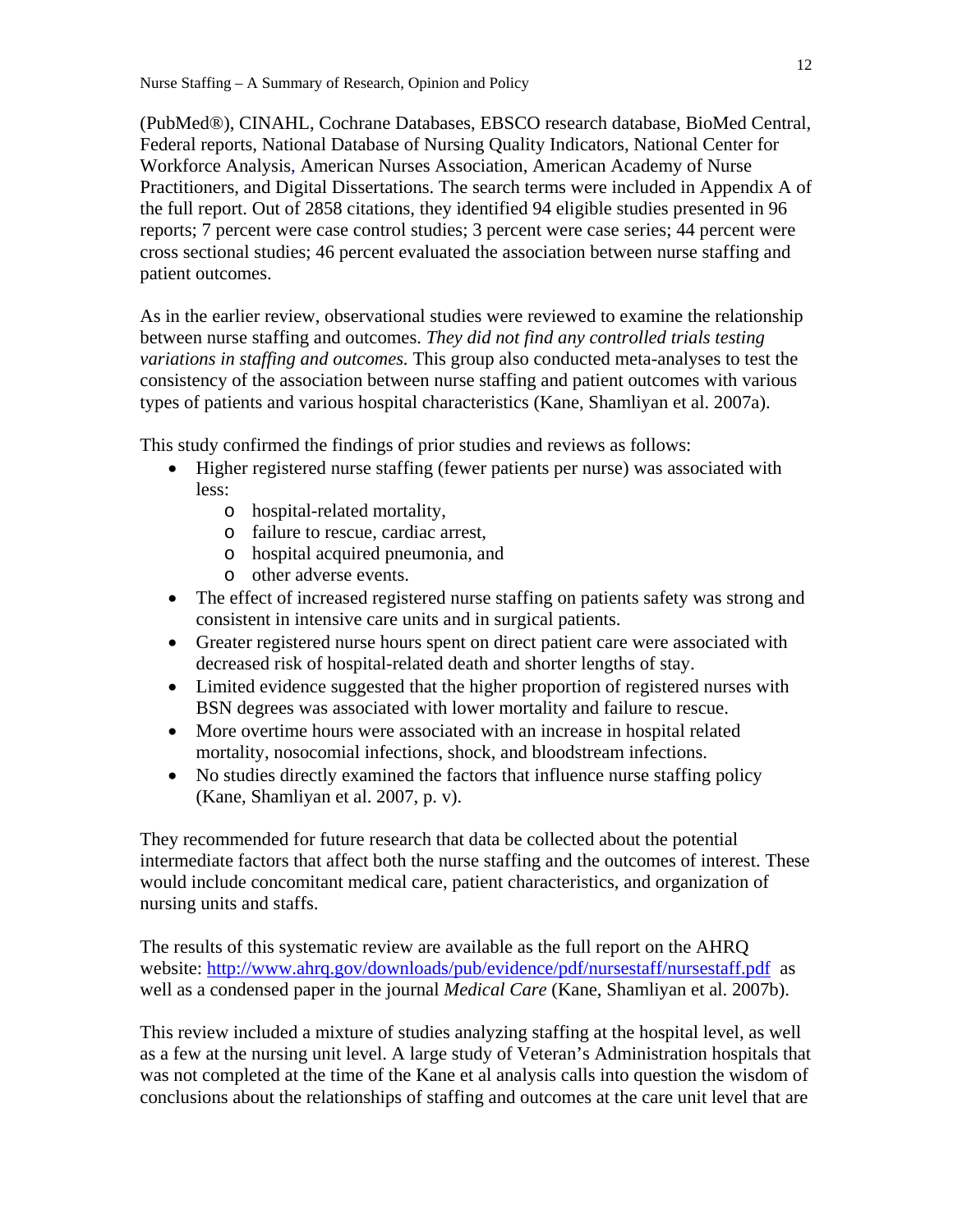based on aggregated data at the hospital level. Sales and colleagues (Sales, Sharp et al., 2008) used cross-sectional patient-level data from all inpatient admissions to acute care (intensive care and non-intensive care) units in 124 Veterans Administration (VA) Medical Centers in the US in 2003. Staffing and skill mix variables at the unit level came from VA national accounting and payroll databases, patient in-hospital mortality outcomes and other characteristics for risk adjustment came from VA's National Patient Care Databases. The data were analyzed using hierarchical multi-level multiple regression models to adjust for patient, unit, and hospital characteristics. This study confirmed a statistically significant association of nurse staffing and in-hospital mortality for medical-surgical unit patients but not for patients who had been treated in ICUs. The comparison of these associations at hospital level only with unit level led the authors to conclude that "it is not absolute staffing levels but staffing relative to patient need and nursing organization at unit and facility level that influence outcomes" (Sales, Sharp et al. in press, 2008). The intermediate variables that surfaced in this study are similar to those recommended in the early systematic reviews: patient acuity, nursing skill mix, complexity of care.

In an editorial commentary on the state of the science, Sean Clarke offers the following:

A connection between staffing levels and outcomes has now been identified often enough that it is difficult to dismiss out of hand, particularly because the results square with a line of logic that says if staffing levels affect the amount and quality of work that nurses can do, and if nurses' work affects patient welfare, staffing levels should affect patient outcomes, at least at the lowest margins. ….there are still a great many unanswered questions about mechanisms and causality in the staffing-outcomes relationship. When staffing levels are higher, are better outcomes generally observed because patients receive more nursing care? Is the nursing care being delivered superior in quality? Or does the relationship when observed actually reflect the operation of external variables not thoroughly accounted for by studies to date (Clarke 2007, p.1126)?

## **Do changes to nurse staffing improve patient care outcomes?**

Given the strengthening evidence about relationships of poor staffing (more patients per nurse or fewer hours of nursing care per patient day) to poor outcomes (increased mortality or morbidity) the logical test of a cause-effect relationship would be to examine whether or not outcomes improve when staffing improves. This requires systematic collection of data over time, including the period before as well as after a staffing change was made.

#### **Changes in Staffing and Outcomes in California**

The mandated minimum ratios in California provide a natural experiment in which this hypothesis can be tested. Three reports examined the extent to which staffing changed in response to the law (Donaldson, Bolton et al. 2005; Bolton, Aydin et al. 2007; Conway, Tamara Konetzka et al. 2008). Two of these also examined selected outcomes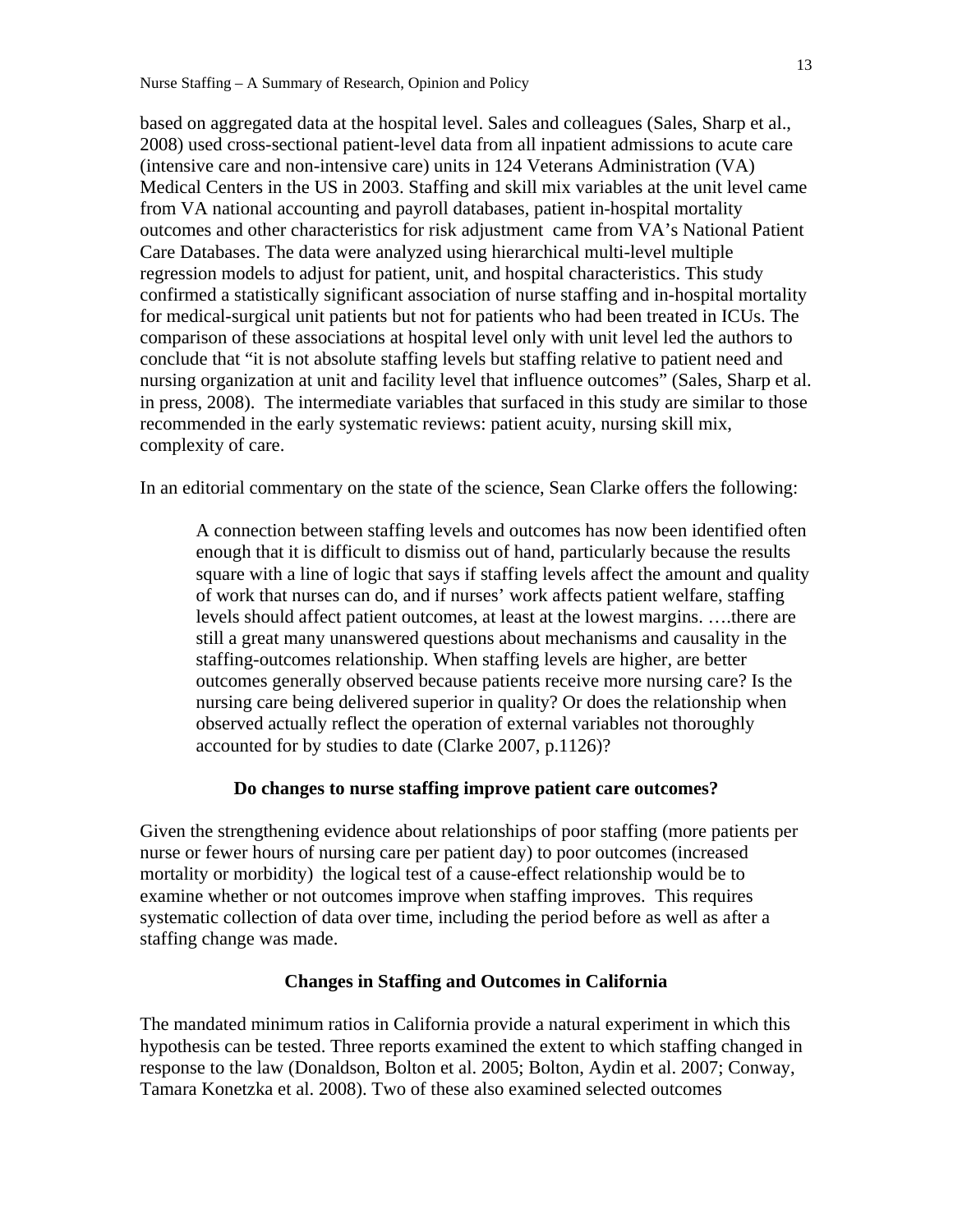(Donaldson, Bolton et al. 2005; Bolton, Aydin et al. 2007). Two additional reports examined changes in outcomes with changes in staffing prior to implementation of minimum ratios, based on longitudinal data from 1990-1995 (Mark, Harless et al. 2005) and 1993-2001(Sochalski, Konetzka et al. 2008). Aiken and colleagues have a study in progress to examine these changes in detail, but the results have not yet been reported (Aiken 2008).

A convenience sample of hospitals in the California Nursing OutComes (CalNOC) database showed over 90% compliance at the hospital level, an increase in RN hours, a decrease in use of other licensed personnel and temporary personnel, and no change in falls or pressure sores comparing the two years before and the first year after implementation (Donaldson, Bolton et al. 2005). A more complete dataset from California's Office of Statewide Health Planning and Development (OSHPD) demonstrated a marked shift toward better nurse-patient ratios at 2004 and confirmed the findings of increasing use of RNs when the law was implemented (Conway, Tamara Konetzka et al. 2008).

The research findings are mixed with respect to the impact on adverse patient events. The initial analysis from the CalNOC database did not show any statistically significant change in falls or pressure sore prevalence within the first year following implementation (Donaldson, Bolton et al. 2005). The follow-up, extending to 2006, showed nonsignificant decreases in the incidence of falls, prevalence of pressure sores and restraint use. The largest decreases began to appear in 2006. Several factors could account for the lack of change, despite the association of these measures with nurse staffing in the crosssectional literature. Since the CalNOC participation is voluntary, perhaps only the hospitals already delivering high quality care are the ones participating and have already achieved ceiling effects. Or perhaps these variables are not quickly sensitive to changes in staffing. Or perhaps the key staff in preventing falls and pressure sores are the assistive personnel, whose numbers declined after ratios were implemented.

In a separate analysis, using California Office of Statewide Health Planning and Development (OSHPD) data, within-hospital variation over time was used to determine if hospitals with increased nurse staffing levels over that time period also had improvements in 30-day mortality among acute myocardial infarction (AMI) patients and surgical failure to rescue (FTR) patients. The data include patients discharged from California hospitals between 1993 and 2001, the period immediately *before* the mandatory staffing ratio legislation (Sochalski, Konetzka et al. 2008). This longitudinal study confirmed findings reported in prior cross-sectional studies—fewer RN hours per patient day were statistically significantly associated with greater AMI mortality and FTR after controlling for patient and hospital characteristics and other staff. However, by using a sophisticated statistical model, the authors were able to demonstrate that the reduction in mortality and FTR was achieved at a meaningful level only in the hospitals with the worst ratios to begin with. They could not rule out the influence of other unmeasured characteristics in addition to staffing that contribute to better outcomes. These characteristics could include changes in the work environment or changes in nursing skill mix. To the extent that benefits occurred with increased staffing, they were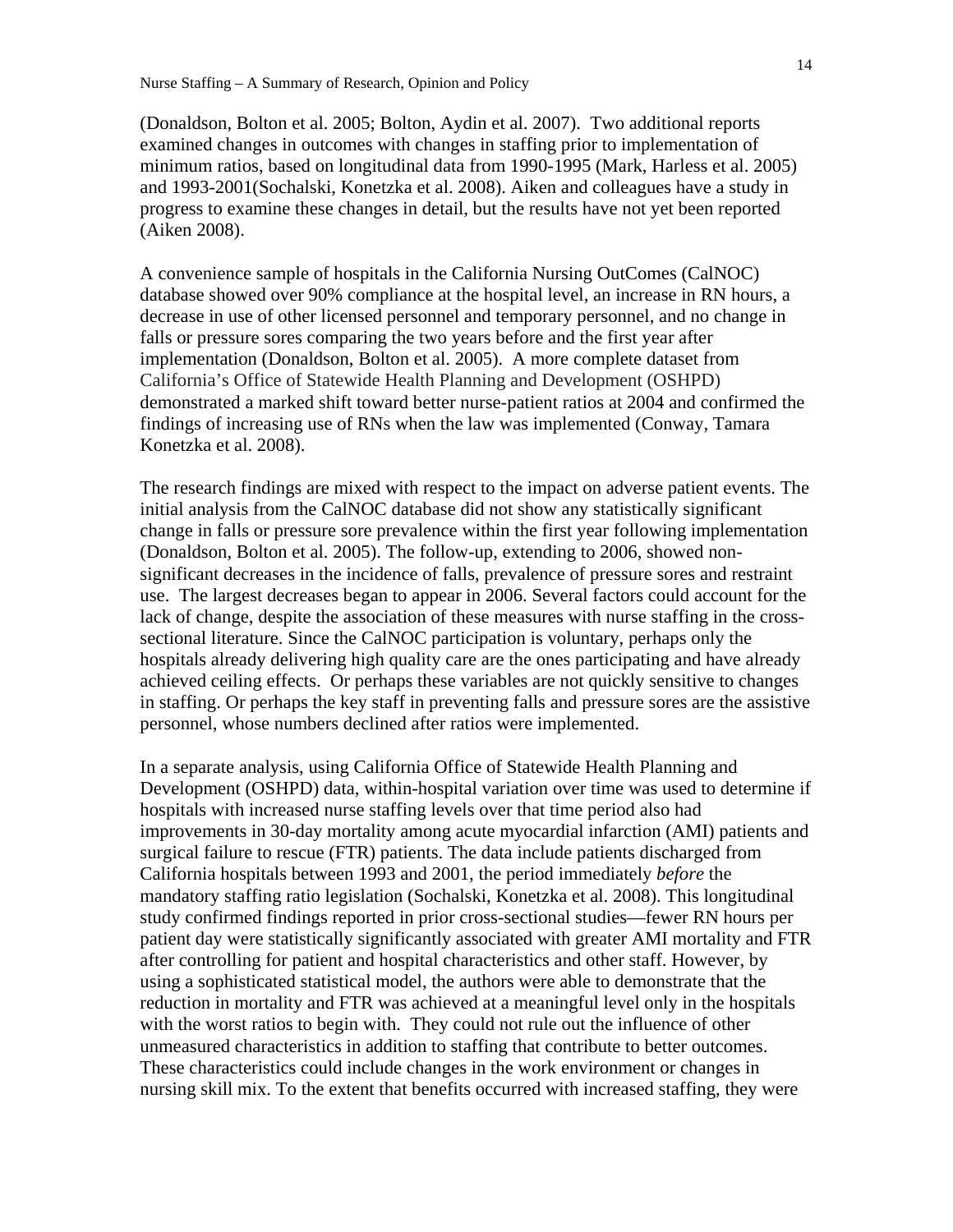greatest for hospitals with the lowest initial ratios (Sochalski, Konetzka et al. 2008). This finding was supported by an analysis by Mark and colleagues for children's hospitals in California (Mark, Harless et al. 2007). These investigators used California OSHPD data to examine changes in mortality and other adverse outcomes in children with changes in staffing 1990-1995. They also adjusted the staffing data to reflect differing intensity of care required by children. They concluded that, while mortality was not related overall to resource-adjusted hours of care provided by RNs, there significantly reduced postoperative pulmonary complications, postoperative pneumonia, and postoperative septicemia with increased RN hours of care at hospitals that initially provided lower hours of care (Mark, Harless et al. 2004).

Mark and colleagues also conducted the third longitudinal study that investigated the relationship of nurse staffing, mortality and LOS in the context of health maintenance organization (HMO) penetration (Mark, Harless et al. 2005). This is the only study that has examined structural differences in the relationship between nurse staffing and measures of quality, contingent upon the level of managed care penetration. They used administrative data from the American Hospital Association, Centers for Medicare Services, and Healthcare Cost and Utilization Project (HCUP) National Inpatient Sample (NIS) for 422 acute care hospitals in 11 states from 1990 to 1995. They used a sophisticated economic statistical model to stratify the data into quartiles ranging from low to high HMO penetration. They found significant differences in the relationship between nurse staffing and both mortality and length of stay depending upon the level of HMO penetration in the hospital's market. Specifically, increases in RN staffing for hospitals in higher HMO penetration markets were associated with lower mortality and length of stay ratios, but not for hospitals in low HMO, perhaps because these low HMO hospitals already had better staffing. In discussion of these findings, the authors echo the suggestion of earlier observers of HMO redesign on nursing work and staffing:

… widespread re-structuring transformed the nature of nursing work through reallocation of human resources, including nurse staffing, to maximize nursing time and cost–efficiency. These changes may have reduced slack resources, making the effects of increases in nurse staffing on reducing LOS and mortality ratios more readily discernible. With nursing having been identified as the 'primary surveillance system' in hospitals, …its proper operation depends upon having a sufficient number of registered nurses to observe patients directly, recognize an impending patient problem, and mobilize an intervention that often requires coordinating others' activities to save a patient's life (reducing mortality ratio) or to ensure a smooth transition at discharge (reducing LOS ratio)… From a policy perspective, the findings from our study indicate that increasing RN staffing achieves reduced mortality and LOS primarily for hospitals in high HMO penetration markets that are at lower levels of RN staffing, suggesting that policy recommendations and administrative decisions about nurse staffing, rather than being uniform and unvarying, should instead be responsive to local conditions (Mark, Harless et al. 2005).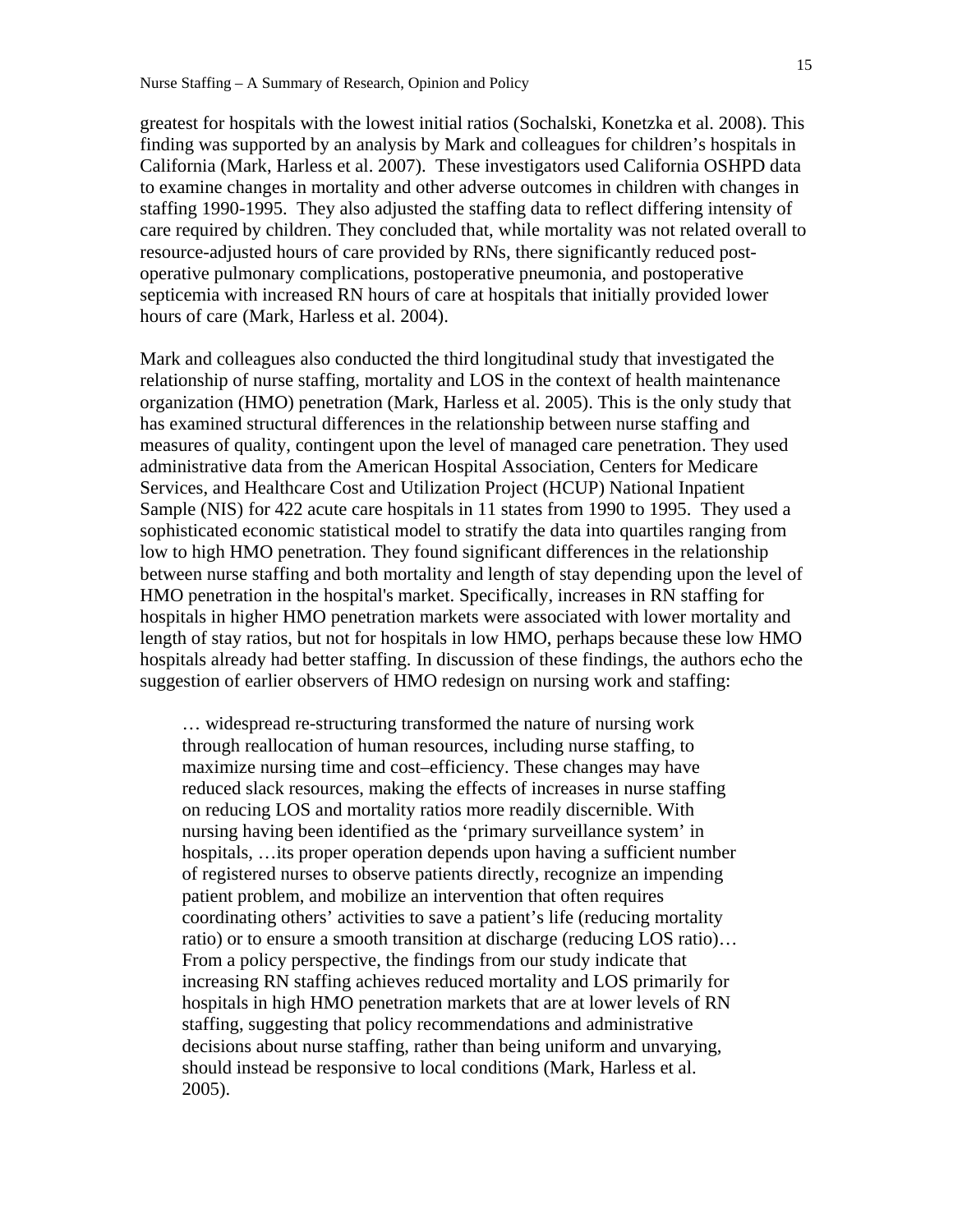Most recently the California HealthCare Foundation (2009) studied how minimum staffing regulations affected hospitals in California OSHPD data sets from 410 acute care hospitals, 1999-2007 and interviews conducted at 12 hospitals (Spetz, Chapman, Herrera et al, 2009). They examined three areas, 1) how hospitals met the requirements, 2) if the ratios were associated with changes in the hospitals' financial status, and 3) if the ratios improved the quality of care. They found administrators had difficulties meeting the requirements, especially the "at all times" requirement that mandated ratios at all times, even during meal breaks. Float pools were created to cover breaks, and one hospital hired a nurse to cover breaks. Other hospitals cross-trained their nurses to do this. Financially, the study found the regulations did not have a major impact on the hospitals compared to changes in Medicare and Medi-Cal and costs for seismic improvements. The ratios did not appear to affect the quality of care. The overall average length of patient stay remained the same as before they were implemented, and nursing sensitive measures including decubitus ulcers, failure to rescue after a surgical complication, deep vein thrombosis, pulmonary embolism, pneumonia mortality and post-op sepsis also remained similar. Hospital ownership, financial position or patient mix did not appear to affect these findings.

Given the frequency with which organizational factors and working conditions are mentioned as potential intermediate variables in the staffing literature, it is reasonable to ask if the adoption of minimum nurse: patient ratios in California has resulted in changes in nursing satisfaction with the work environment. Spetz reported the results of a statewide sample survey of registered nurses. She linked the survey data with regional data about the extent of actual staffing increase in regions. Over 2000 registered nurses participated in the survey in 2004 and in 2006. Staffing data were obtained from the OSHPD dataset, and a 'shortfall' variable estimated for each region based on the reported productive hours versus those expected if the minimum ratios were in place. Nurse satisfaction improved significantly between 2004 (the year of ratio implementation) and 2006 in a number of components of the satisfaction survey including perceived adequacy of RN staff, time for patient education, benefits, clerical support, and relationships with other nurses and physicians. This increased satisfaction was true even when controlling for personal, job and family characteristics that might have independently explained the increase. There was also a significant increase in overall job satisfaction between 2004 and 2006. However, the improvements in satisfaction were no greater in regions with a greater increase in staffing than in those with little change. Since it was not possible to link survey respondents with specific hospitals, it was not clear what this finding means. Perhaps the changes in satisfaction are specific to the employing hospital and wash out when hospitals are aggregated to a region or perhaps the amount of staffing change is not as important as the fact that change occurred at all (Spetz 2008).

#### **Changes in Staffing and Outcomes in Victoria, Australia**

The other natural experiment with mandated ratios occurred in Australia, at roughly the same time as in California. This model mandated a ratio of 5 nurses for each 20 beds, rather than a ratio of patients per nurse. It also provided funds to enrich the nurse staffing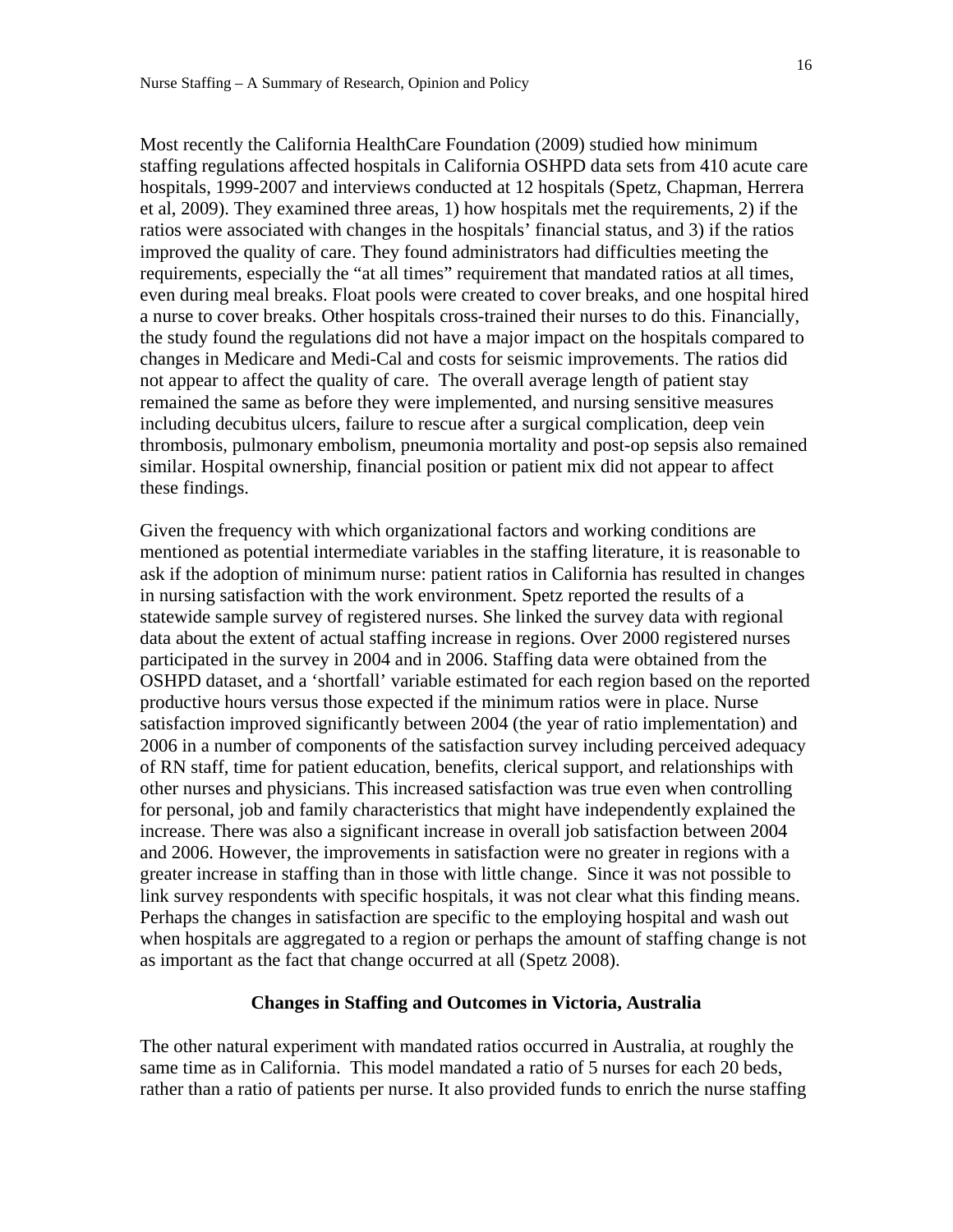in the state. Gordon, Buchanan and Bretherton (Gordon, Buchanan et al. 2008) provide case studies of both the California and Victoria experiments, with a rich description of the similar cost-containment initiatives in each country, the nursing union efforts to achieve mandated ratios, and interviews with nurses in each country describing their satisfaction with work life after the ratios were initiated. Some statistics were provided in a *Nursing Standard* commentary, including 3000 extra nurses employed in hospitals, lower nurse turnover and absenteeism, a 25% increase in nursing school applicants and more public approval for the state government (Parish 2002). There is no record of any evaluation of the impact of this staffing change on patient care or nursing outcomes (Gerdtz and Nelson 2007).

## **Prospective Studies Evaluating Staffing Innovations**

Staff nurses' job satisfaction and group cohesion improved in a 1976 change to all RN staffing, as did the nurses' views of care quality and patients views of trust in the care they received. Costs remained neutral (Hinshaw, Scofield et al. 1981). The AHRQ evidence report searched for controlled trials examining the effect of changing staffing on outcomes but found none. We examined reports from the 1990's regarding the impact of 'redesign' or cost-containment strategies that included staffing changes on nurse and patient outcomes. Although the move to managed care and other cost-containment strategies were widespread in the 1990's, there was very little effort to compare patient, nurse and organizational experiences prior to and following these changes. Sovie and Jawad report changes in 29 University Hospital Consortium hospitals over fiscal years 1997 and 1998 in relation to multiple redesign changes. The number of RNs dropped, with more LPNs and unlicensed personnel in the skill mix. The prevalence of pressure sores decreased, but urinary tract infections rose. Patient satisfaction scores were relatively unchanged. Although greater RN hours were associated with lower fall rates and higher patient satisfaction with pain management scores, the study design did not allow sorting out the particular staffing pattern most strongly related to the positive outcomes (Sovie 1995; Sovie and Jawad 2001).

Evaluation in a large Ontario Canada hospital found that widespread "depression, anxiety, emotional exhaustion, and job insecurity were seen among employees, particularly during the first year of the change process. By the end of the second year, employees reported deterioration in team work, increased unclarity of role, and increased use of distraction to cope." Perceptions of deterioration in patient care began to appear in the second and third year (Woodward, Shannon et al. 1999). However, patient outcomes were not directly measured in this study (beyond staff perceptions).

Bostrum and Zimmerman report stable patient satisfaction and quality of care indicators following introduction of nurse's aides and changes in medication administration and documentation system. Overall costs decreased with nursing time spent more with professional activities. Patient satisfaction and incident reports (a proxy for care quality) did not change. The authors acknowledge that outcome measures sensitive to nursing care need to be found (Bostrom and Zimmerman 1993).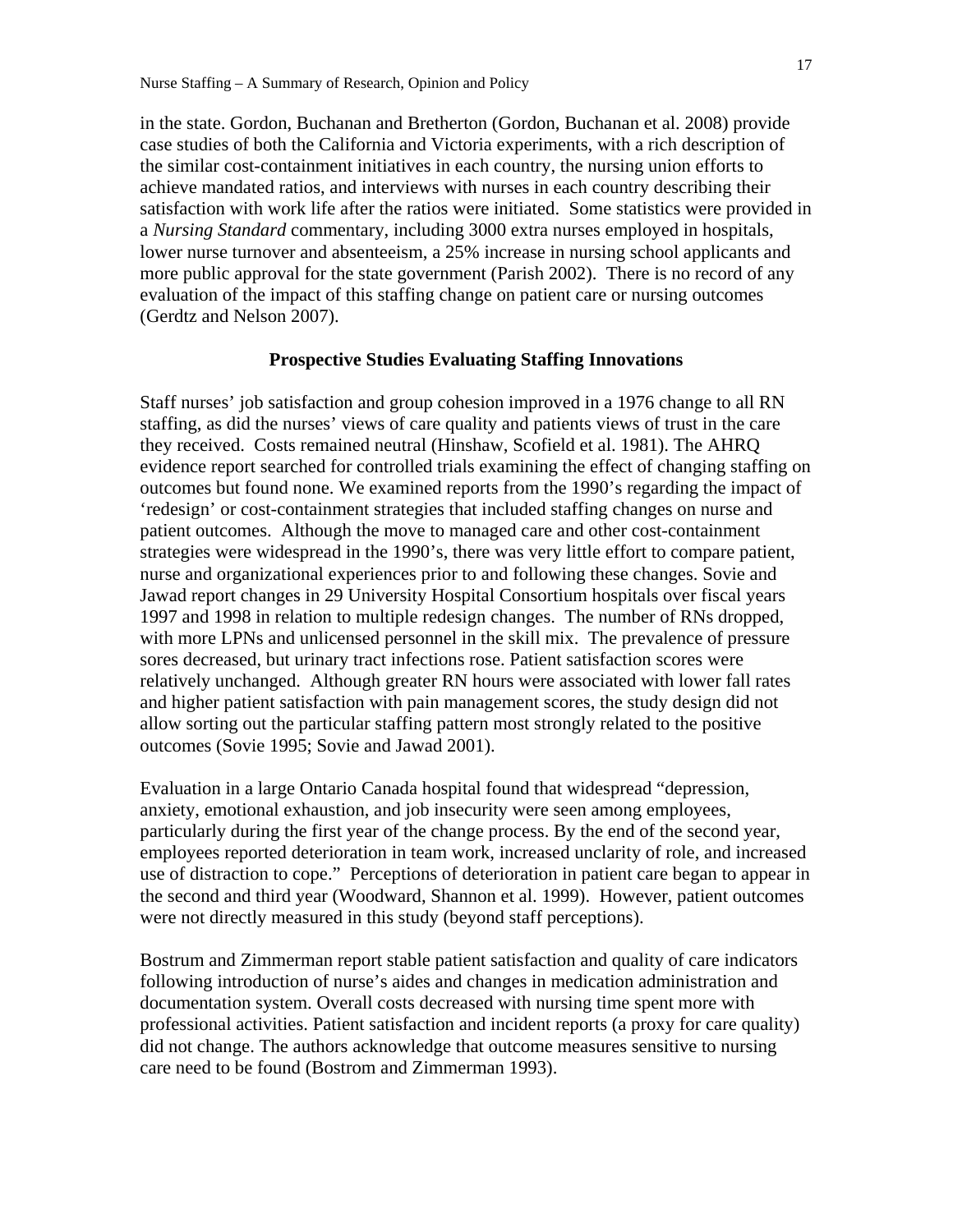More recently McGillis-Hall and colleagues have evaluated the effects of nurse directed work life improvement interventions on both nurses' perceptions of their work environment and patient satisfaction with care. Each of 16 units in eight public hospitals in Canada chose a particular change in staffing or work process to implement. Overall nurses' perceptions of their work environments were more positive following the change process, but this change seemed overwhelmed by other fixed factors in their work environment such as staffing ratios, flexibility in scheduling and the like (Hall, Doran et al. 2008).

A variety of initiatives have been reported by individual hospitals aimed at reducing variation in demand or providing mobile staffing groups to assist where demand briefly increases. Examples include rapid response teams for staff needs (Daly, Powers et al. 2007), crisis nurses (Green, Beeney et al. 1998), lift teams (Edlich, Woodard et al. 2001; no authors listed 2007), 'stat' nurse pools (Stearley 1996), self-scheduling (Bradley and Martin 1991; no authors listed 2008; Downton 2008; Bailyn, Collins et al. 2007), selfdirected work teams (McHenry 1994), and nurse initiated 'red light, green light' for unit bed availability (Rutherford, Lee et al. 2004). In one example of self-scheduling Valentine reports cost savings of nearly \$900,000 through open shift automated technology that allowed staff nurses to choose working times and sites. Managers were saving up to 4-5 hours per week in scheduling. Recruitment has improved, with a 26% reduction in vacancies and turnover decreased by 30%. No patient or quality outcomes were reported (Valentine, Nash et al. 2008).

The red light-green light system was first developed at Luther Midelfort-Mayo Health System in Eau Claire, WI, and is described in its implementation at Seton Northwest Hospital (Rutherford, Lee et al. 2004). The traffic-light system indicates the staff nurses' availability for additional patient care. At four check-in times during each shift, front-line nurses indicate on a centrally located whiteboard their capacity to care for new admissions, based on available care, not empty beds. A green magnet shows they are able to take on new patients; yellow means they are nearing their capacity; and red means they cannot safely accept another patient. According to the Transforming Care at the Bedside (TCAB) initiative: "Not only does this respect nurses' professional judgment, but nurses at Seton Northwest report that knowing which of their colleagues are working at full capacity at any given time enhances teamwork. A nursing capacity-traffic light system can be implemented at an individual nurse level or at the unit level. Tracking data associated with this system can also help detect units that are chronically under- or overburdened" (Rutherford, Lee et al. 2004). This model appears similar to that currently being evaluated by the Washington State Steering Committee.

However, despite the recommendation of the 2004 Institute of Medicine Committee on the Work Environment for Nurses that healthcare organizations increase evidence-based management practices in fostering change in staffing and care delivery systems (Institute of Medicine 2004), the innovations currently underway continue to provide anecdotal and after-only evaluations of the outcomes of these innovations. Ten such innovations are described at the website: http://www.innovativecaremodels.com/care\_models/10. These include various models of nurse teams, care coordination models, and patient-centered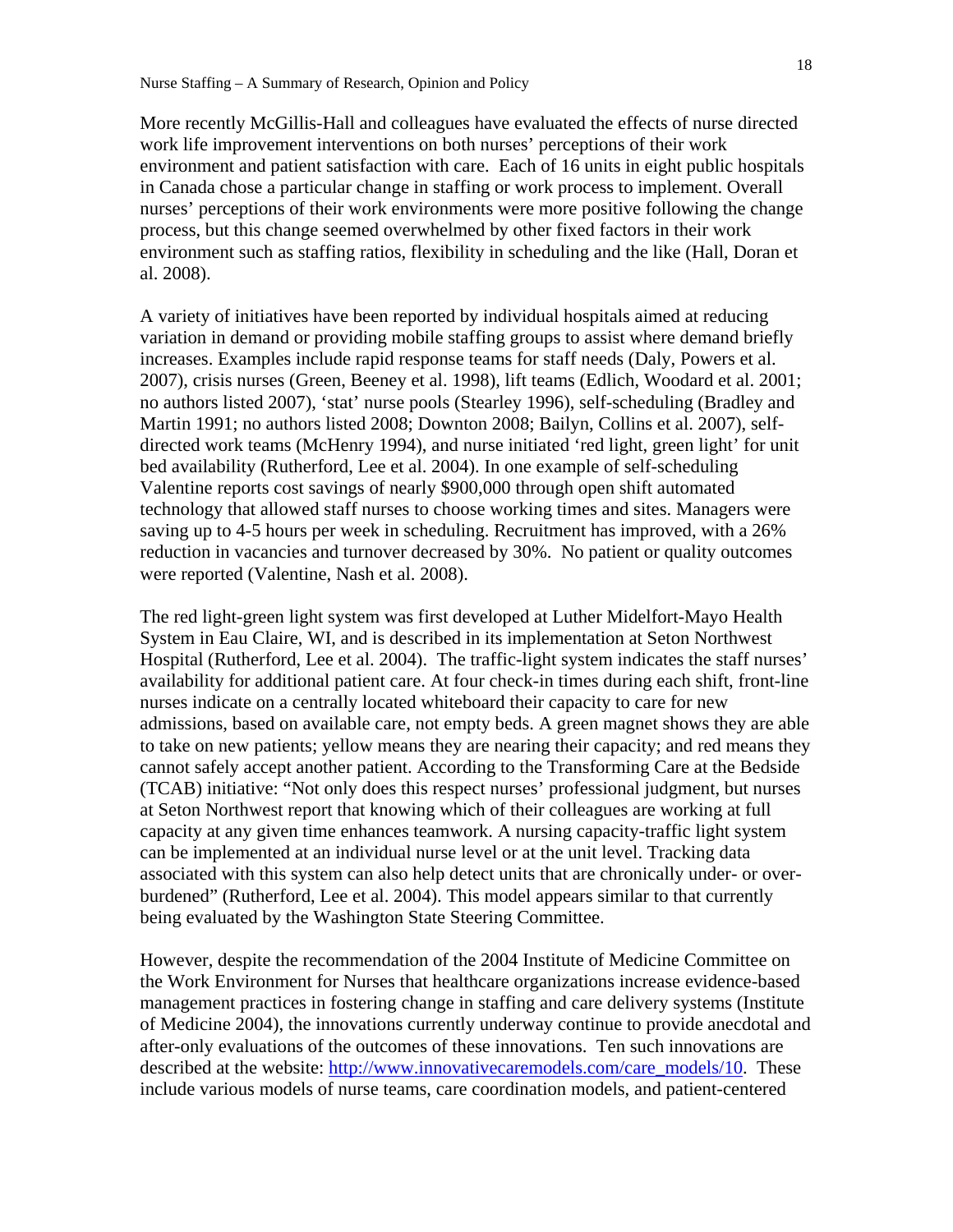models for care delivery at the nursing unit level. One is in Washington State, the Virginia Mason Model RN line that has teams of RN, patient care technician and Clinical Nurse Leader. There are descriptions of key elements, implementation considerations and results from the innovation units or hospitals. None have evidence of systematic data collection before and after implementation or comparisons with like hospitals or units that did not use the innovation. Very few of these innovations have been evaluated either within a single institution or across institutions. For example, although rapid response teams were widely incorporated as part of the Institute for Healthcare Improvement (IHI) campaign to save '100,000 Lives' there is little firm research evidence of the effectiveness of this strategy in reducing mortality or the incidence of cardiac or respiratory arrest (Winters, Pham et al. 2006; Winters, Pham et al. 2007). Consequently, there is no way to determine if the positive results presented are due to the Hawthorne Effect (positive changes related to simply being studied), temporal trends unrelated to the innovation, or a direct result of the organizational change.

Since the Washington State plan emphasizes comparable data collection over time, there will be a basis for determining what impact various local staffing plans have on nurse and patient outcomes. For example, state-based measurement of nurse sensitive quality indicators has the potential to contribute to the existing body of research; the pilot project on staffing alerts may also result in useful findings; and work in both areas offers preand post-intervention data.

Both the US and Canada have identified similar issues and solutions to the nursing shortage and staffing problems. McGillis-Hall and colleagues interviewed nurse executives and summarized pros and cons of various approaches, including the use of (a) staffing principles and frameworks, (b) nursing workload measurement systems, (c) nurse-to-patient ratios, and (d) the need for uptake of evidence related to nurse staffing. They also recognized the lack of systematic data collection to provide evidence regarding impact of newer or revived models of care. (McGillis Hall, Pink et al. 2006).

#### **What Stakeholders are Doing**

The increasingly strong correlations between staffing levels and patient outcomes have led 22 states to propose or enact legislation to either regulate staffing through mandated nurse: patient ratios, to require public posting of staffing, or to establish staffing committees with direct care staff nurse input. Some states are considering all three approaches (Thrall 2008). See Figure 1 below. Descriptions of the legislation in Texas and Oregon are similar to Washington's effort, with staffing plans, direct care nurse input (Artz 2005). Cox and colleagues recently surveyed over 4000 nurses in 10 states, both with and without mandatory staffing legislation. Those who were most satisfied with their professional environment were those in states with mandated staffing committees, followed by mandated ratios. The least satisfied were those with no legislated plan (Cox, Anderson et al. 2005).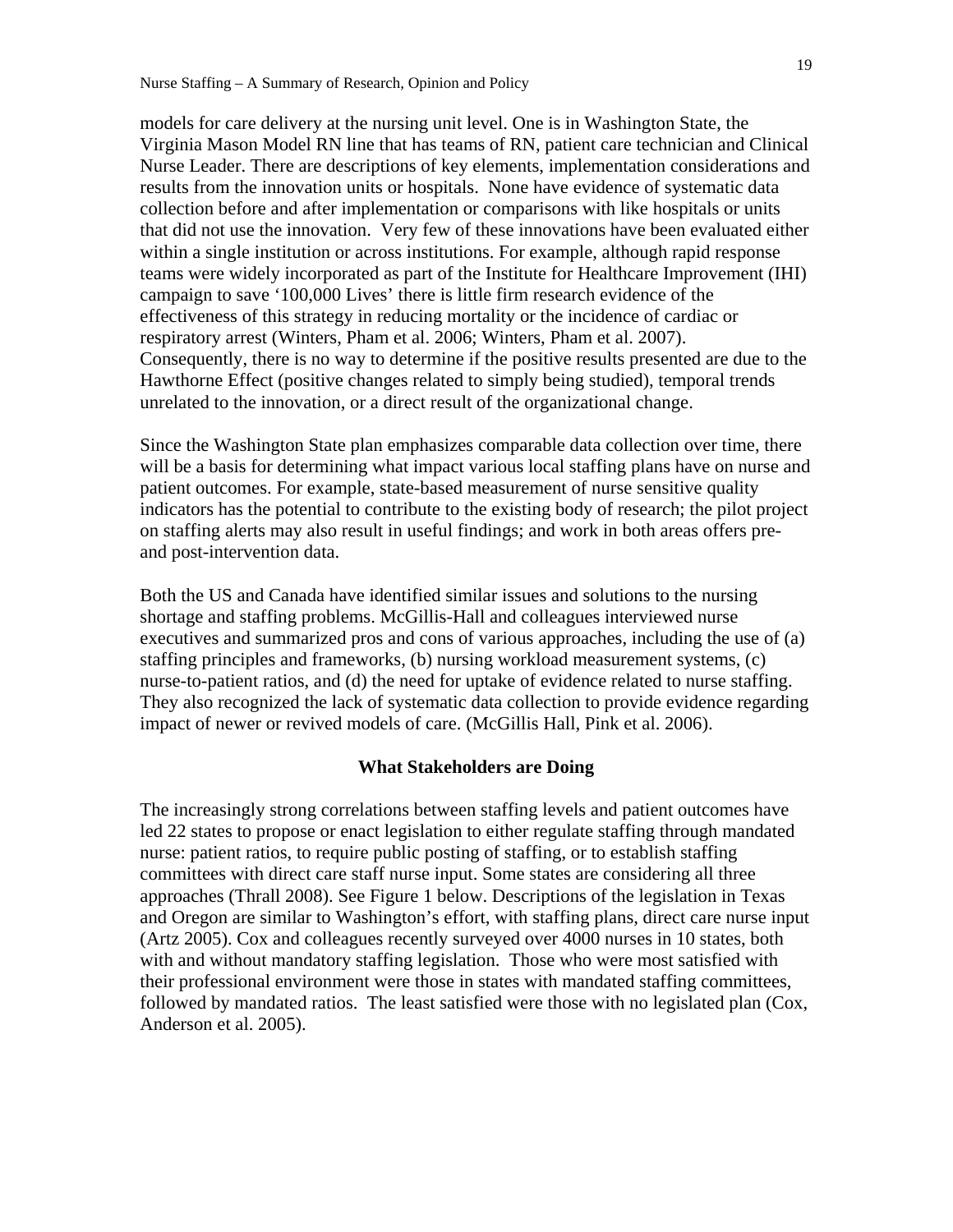

Figure 1. Map of states with staffing legislation (from Thrall 2008, p.38).

The Joint Commission introduced standards that require health care organizations (HCO) to regularly assess their staffing effectiveness, including measures of skill mix, patient acuity and measures of both nurse and patient outcomes. The standards were the result of several roundtables of nursing and hospital leaders who gathered in response to the increasing evidence about the impact of staffing on patient safety and health care outcomes. The standards require organizations "to use data from the use of nursingsensitive clinical and human resources indicators, such as adverse drug events, patient falls, use of overtime, staff turnover rate, patient and family complaints, and staff injuries on the job. Organizations are required to select two each of human resources and clinical indicators, half of which must be taken from a list of 21 established indicators in these two areas. Although not mandating specific staffing levels or ratios, the Joint Commission standards do, in essence, require organizations to determine their own staffing ratios based on their own evidence and experience" (Joint 2002). http://www.jointcommission.org/AccreditationPrograms/Hospitals/Standards/FAQs/Man age+Human+Res/Planning/staff\_effectiveness.htm

In 2004 the National Quality Forum (NQF) released indicators of care quality shown to be sensitive to nursing care http://www.qualityforum.org/nursing/#endorsed (Forum 2004). These indicators form the basis for a number of those recommended to be used by the Joint Commission. Those chosen by the steering committee are among the 14 recommended by this group to monitor safety and quality. An example of transparency of staffing information, hospitals in Massachusetts have joined together to post their staffing plans, National Quality Forum (NQF) outcome measures and other elements of patient safety at a publicly accessible website. http://www.patientsfirstma.org/index.cfm

The American Nurses Association (ANA) first proposed *Principles for Nurse Staffing* in 1999, following the cost-containment problems of the 1990s. These principles call for balancing a number of these of factors including numbers of patients, their levels of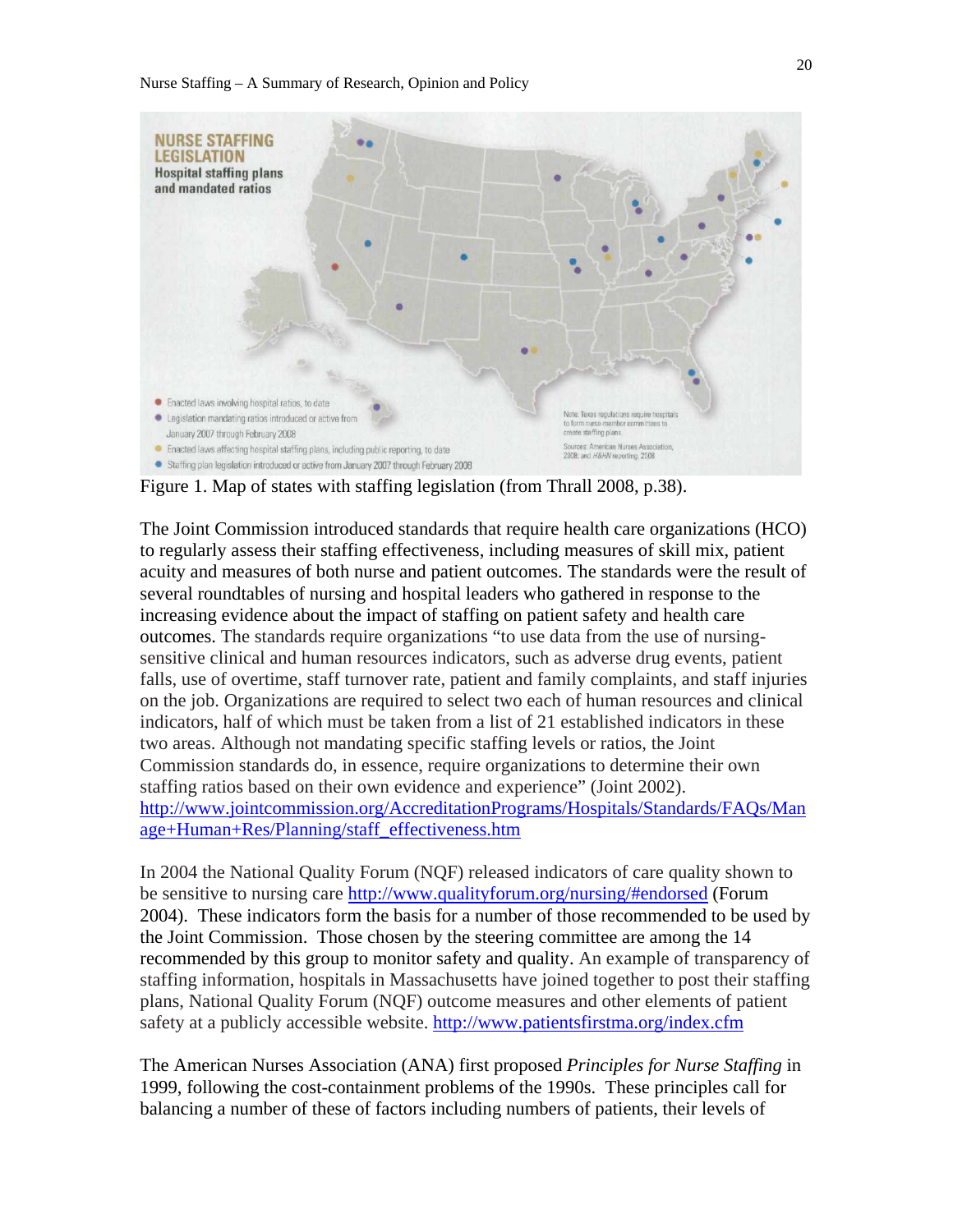intensity, architecture and geography of the patient care environment, level of preparation and experience of providers, and organizational policies supporting nurse staffing (Gallagher, Kany, Rowell & Peterson, 1999). These components are incorporated into the Washington State Law.

The International Council of Nurses (ICN) proposed similar principles in 2003, focusing on countries undergoing rapid change of staffing models in response to cost-containment. Their website includes a summary of pro and con statements about mandatory ratios. Pros of mandatory ratios include: safer patient environments, provides reasons for more nurses to return to direct care, helpful in collecting useful nursing data, and illumination of complex the issue of safe staffing is. The cons of mandatory ratios are concerns that the floor becomes the norm, not accounting for nurse's expertise, and lack of data collection and comprehensive workload measurement tools. The ICN fact sheet notes that with the introduction of nurse-patient ratios there needs to be careful monitoring of patient outcomes, nurse retention and recruitment, the financial impacts need to be studied in relation to patient impacts, nurse's workload and skill mix and how they affect patient safety. This statement also emphasizes the need to standardize data on nurse patient ratios as well as nursing data statistics on local, national and international levels (International 2008).

In a speech to the American Organization of Nurse Executives, Peter Buerhaus strongly discouraged using regulation, such as mandated minimum ratios, to solve the staffing problems. As he noted in his recent book, he and other economists believe that ratios increase inefficiency, increase labor costs, and do not solve the underlying problems of fluctuating workload (Buerhaus, Staiger et al. 2009, p. 288).

Buchan sums up this perspective:

…the main weaknesses of the use of nurse: patient ratios as being their relative inflexibility and their potential inefficiency, if they are wrongly calibrated. Their strength is their simplicity and their transparency. Their impact will be most pronounced when ratios are mandatory and where they offer a mechanism to improve and then to maintain staffing levels at some pre-determined level. The biggest challenges in their use are calibration (what is 'safe'? or 'minimum'?) and achieving the support of all stakeholders…nurse: patient ratios are a blunt instrument for achieving employer compliance, where reliance on alternative, voluntary (and often more sophisticated) methods of determining nurse staffing have not been effective (Buchan 2005).

#### **How Does Staffing Matter?**

Corollary questions include: Are there other organizational and clinical structures or processes that logically link the numbers of nurses and the outcomes of patient? The 2004 IOM committee on nursing work environments and patient safety broached the broad idea that "as the numbers of nursing staff increase these nurses are proportionately able to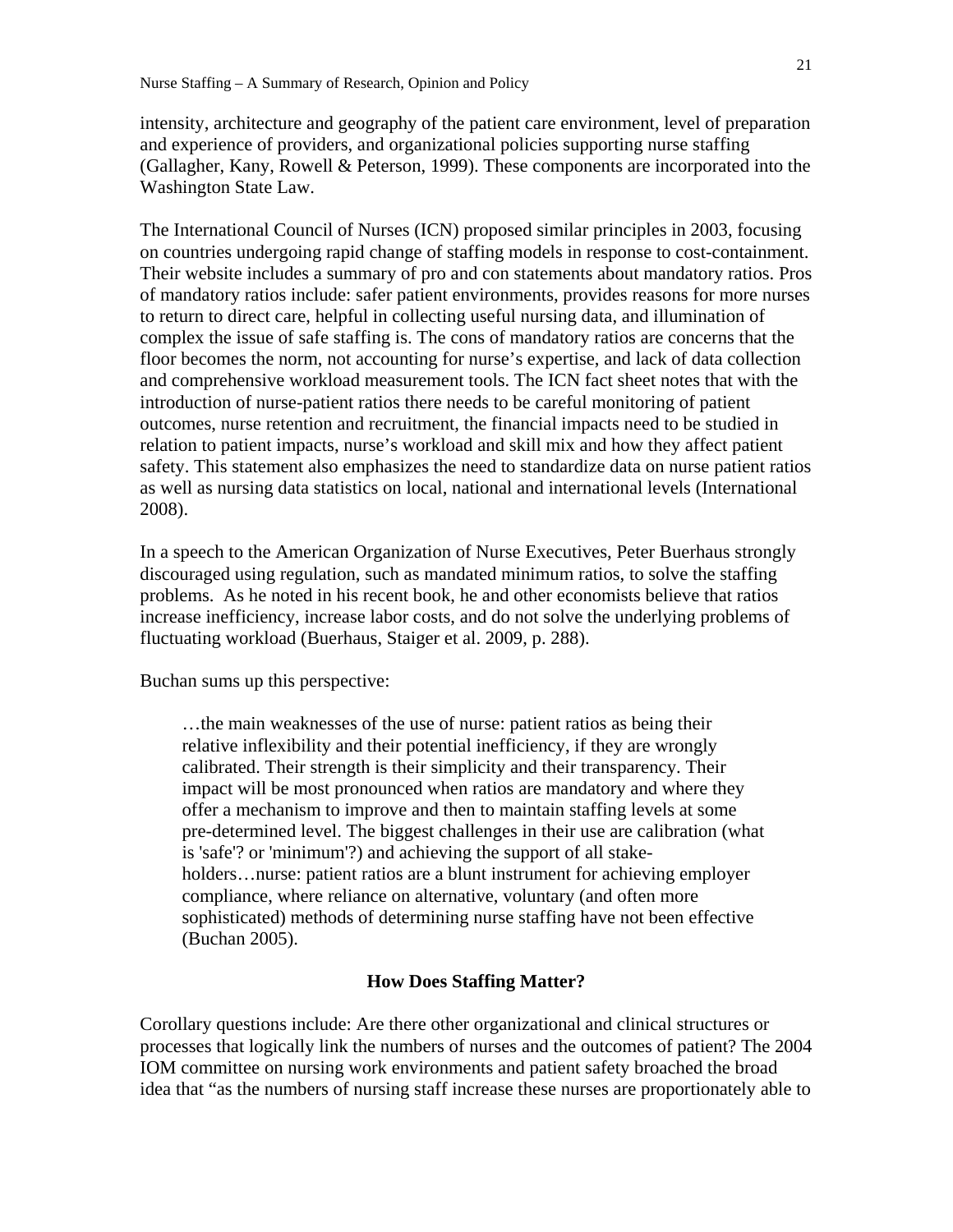provide increasing amounts of necessary care." They further hypothesized, based on findings in nursing homes, that once the optimal amount of 'necessary care' was provided, further increases in staff would not further improve care outcomes (Institute of Medicine 2004, p.169-170). This hypothesis was supported more than 10 years later in Sochalski et als analysis of California staffing (Sochalski, Konetzka et al. 2008).

Mitchell and Shortell provide a more specific proposition. Nursing, as the most consistent group of professionals present in the hospital environment, has both a direct care influence and a coordinating one. There is considerable evidence that institutions providing a greater opportunity for nurses to influence both clinical care and their immediate working environment retain nurses (and therefore expertise) and have higher quality collaborative and coordinating processes necessary for high quality clinical care. This would suggest that the 'dose' of nursing care (in terms of staffing, RN hours of care) as well as the clinical and organizational processes of care (monitoring patient condition, coordinating care with others, communicating with team members and the like) are among the 'unmeasured attributes' that define how nurse staffing influence outcomes (Mitchell and Shortell 1997).

However, there are very few studies that even attempt to examine the mechanisms by which this relationship works. This is primarily because establishing the mechanisms of causality requires prospective collection of data that are simply not available in the administrative and hospital coalition databases used for the majority of this research. The small number of such studies conducted in the 1990s were able to distinguish intensive care units that had better or worse working environments and retention of nurses (organizational outcomes), but could not relate these working environments to variations in staffing and outcomes or had insufficient variation in both outcomes and staffing to complete the link. The extant studies essentially operate with a 'black box' between staffing (numbers) and patient or nurse outcomes. Further, these studies implicitly assume that staffing (numbers or ratios) are a reasonable approximation of workload. A separate body of research about working environments, working conditions and components of workload suggest there are a number of factors that might reasonably be included in that 'black box'. Seago summarized the factors that need to be included in addition to RN hours of care as follows: Nurse workload varies as a function of RN staff expertise, patient acuity, MD availability, work intensity, availability of support staff and unit physical layout (Seago 2002). Industrial psychology and human factors engineering research suggests five components of the work system that are relevant here: task; organizational factors; environment; equipment and technology; and individual (Gurses & Carayon, 2007; Carayon, 2006; Carayon & Smith, 2000). Unruh and Fottler's (2006) analysis of late 1990's Pennsylvania data documents the profound effect of patient turnover on estimates of adequacy of nurse staffing. Patient turnover is the inverse of length of stay and can be visualized as the number of admissions and discharges to a bed in a 24 hour period, sometimes called 'churn'. This frequent turnover contributes to the sense that acuity is rising, even if the severity of illness of individual patients remains relatively constant (Unruh & Fottler, 2006). Based on the workload literature and other work already cited (Mark, Salyer et al. 2002; Mark, Hughes et al. 2007; Schmalenberg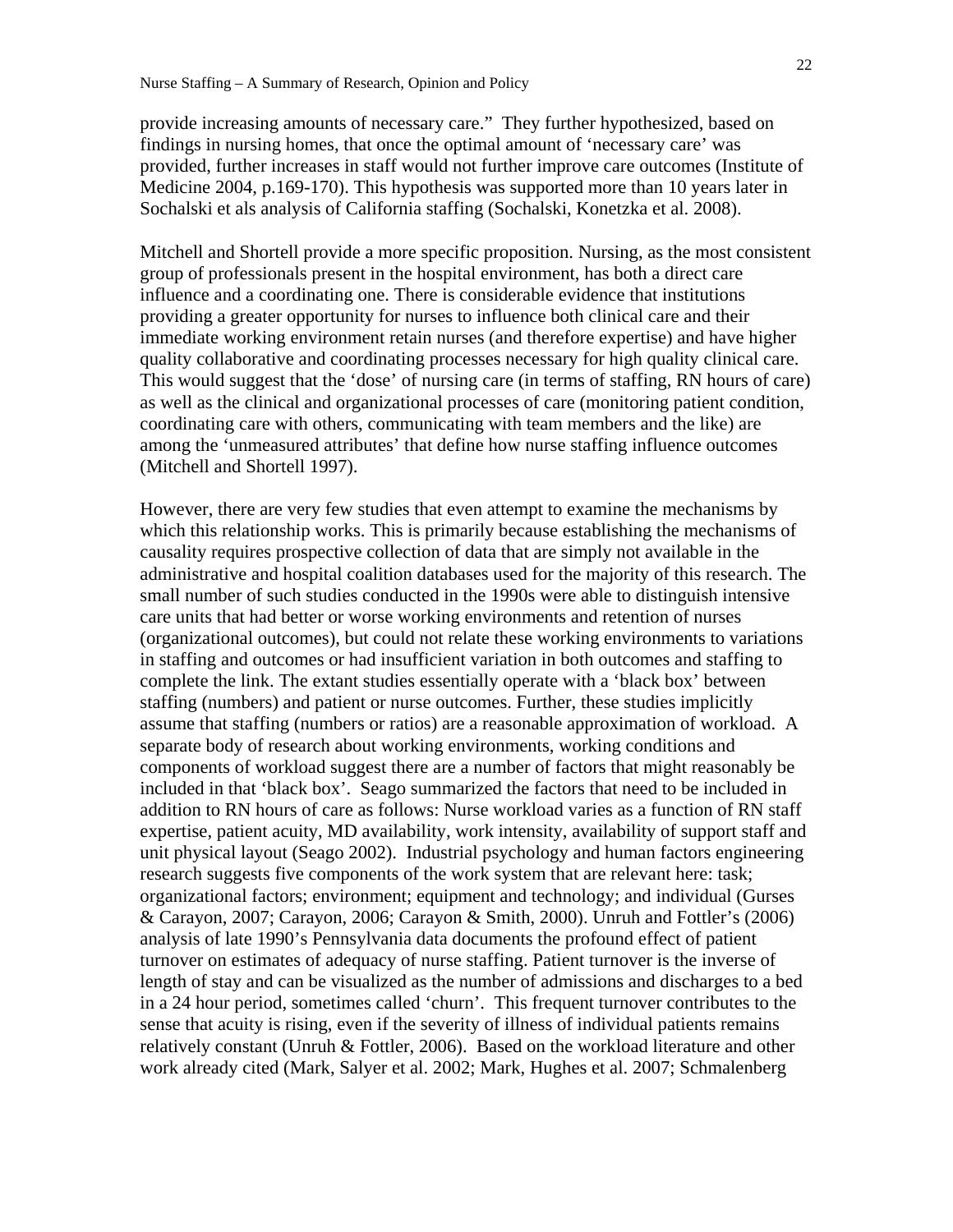and Kramer 2007), additional factors that are recommended to be considered are as follows:

 Nursing expertise Skill mix (types of nursing staff) Physician expertise Dimensions of workload cognitive, emotional, quantitative – e.g # patients, tasks; qualitative –eg. patient acuity, variability and turnover Support staff available Working relationships Physical layout of the work environment Hospital characteristics

Some of these elements some have incorporated into staffing formulas (Hurst 2006; Upenieks, Akhavan et al. 2007; Upenieks, Kotlerman et al. 2007; Hurst, Smith et al. 2008), however, no staffing formulas reflect the complexity suggested above. Further, there are no reports of changes in either nurse or patient outcomes related to use of these formulas.

The AHRQ evidence paper proposed a conceptual model that incorporates much of the work to date, indicating how these unmeasured factors should link to staffing and outcomes. The figure below illustrates how patient, hospital, care organization and nursing factors might affect staffing policies and subsequent outcomes for both nurses and patients. The figure is redrawn from (Kane, Shamliyan et al. 2007).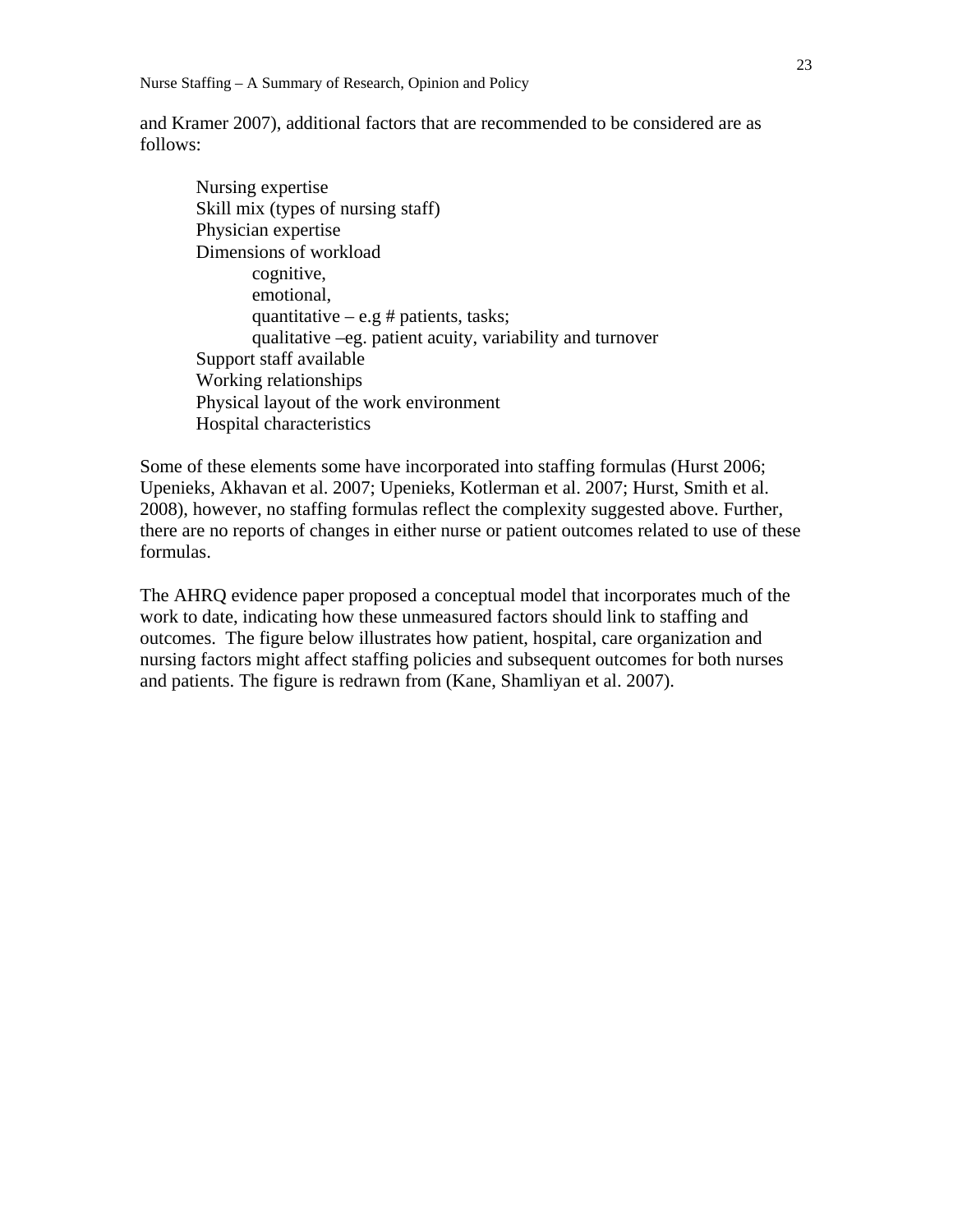

Some of these work environment characteristics have been described in relation to positive nurse perceptions of their working environments (Rathert and May 2007), or have linked nurses' perceptions of these characteristics to perceived quality of patient care and outcomes (Leiter and Spence Laschinger 2006; Spence Laschinger and Leiter 2006). Specific management practices, such as collaborative decision-making have been linked to both better staffing and more positive perceptions of the work environment (Adams and Bond 2003; Adams and Bond 2003). However no prospective studies were found linking changes in the work environment (including staffing) to both nurse and patient outcomes.

# **What are the financial implications of various levels of nurse staffing?**

As noted earlier, the most recent nursing shortage and concerns about inadequate nurse staffing were driven by cost-cutting strategies in the move to managed care in the 1990s. Registered nurse positions in both middle management and direct care were targeted as the largest and therefore most costly component of hospital workforce. While the costs of nursing turnover in response to working conditions have been put forth over the past 20 years it is only with the advent of a body of research linking poor direct care staffing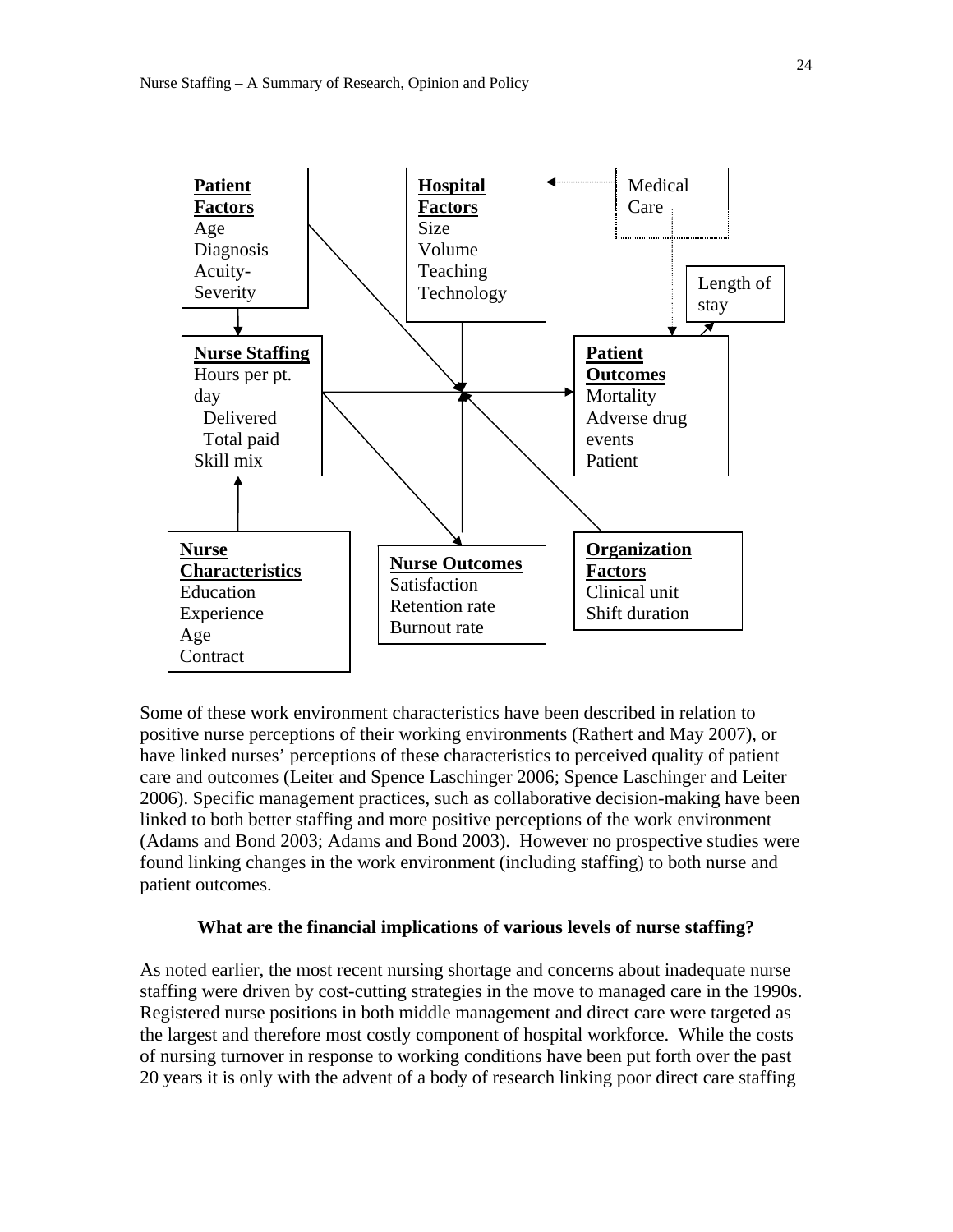with poor patient outcomes has allowed calculation of the true costs of inadequate staffing.

#### **Nurse Staffing and Financial Outcomes**

Relatively few studies have examined the relationship between hospital nurse staffing and financial outcomes Unruh conducted a literature review of nurse staffing articles from 1980 to 2006 that focused on patient outcomes, nurse outcomes and financial outcomes of nurse staffing. Of 117 studies reviewed only 18 included costs. There were four approaches within these 18 papers: 1) RN-patient staffing ratios and RN-non-RN skill mix in relation to costs, 2) nurse staffing levels in relation to lengths of hospital stay 3) changes to nurse staffing levels and the rate of adverse events and, therefore, cost savings and 4) costs in relation to nursing turnover rate (Unruh 2008, p.68).

Three studies from the 1980s that examine RN-patient staffing ratios and RN-non-RN skill mix in relation to costs produced mixed results. These studies were all attempting to examine the impact of the move to an all RN staff on costs. Halloran used nursing diagnoses to estimate patient acuity and documented nursing direct care through time and motion technique, finding that units with a higher proportion of RNs in the skill mix reduced salary costs for the unit by reducing the need for assistive personnel (Halloran 1983). Shukla compared the quality of care delivered among an all RN primary nursing model with a team and modular models of care delivery in a single hospital. Quality (defined by process measures) was equal, but costs were greater in the all RN model (Shukla 1983). Glandon and colleagues used the Medicus Systems multihospital database, examining 392 medical-surgical units in 62 hospitals (Glandon, Colbert et al. 1989) finding that nursing labor costs per day were influenced by nursing unit size, care delivery model, and the proportion of RNs in the skill mix. An all RN staff was the most costly in this study also (Glandon, Colbert et al. 1989). None of these studies included patient outcomes.

More recent studies relating nursing skill mix to costs have used more sophisticated measures of operating costs and have found that the increased cost of a higher proportion of RNs is also a function of ratio of RNs to patients, skill mix of types of nursing staff, nursing care intensity (hours of RN care per patient per shift), hospital and unit type. Welton, Unruh & Halloran used the publicly available data on hospital staffing in Massachusetts to estimate labor costs per day in relation to planned patient-nurse ratios, comparing across the 65 community hospitals and 9 medical centers (Welton, Unruh et al. 2006). There was considerable variability across units and hospitals. On the average RN daily labor costs were \$45 greater per day in the units with lower patient to nurse ratios. However these same units had greater intensity of care and variability in skill mix. The authors conclude that mandating specific patient-nurse ratios across hospitals does not take this variability into account. They further note that the current models of reimbursing hospitals for nursing care also do not account for variability in care intensity and skill mix, therefore posing disincentives to hospitals to improve staffing.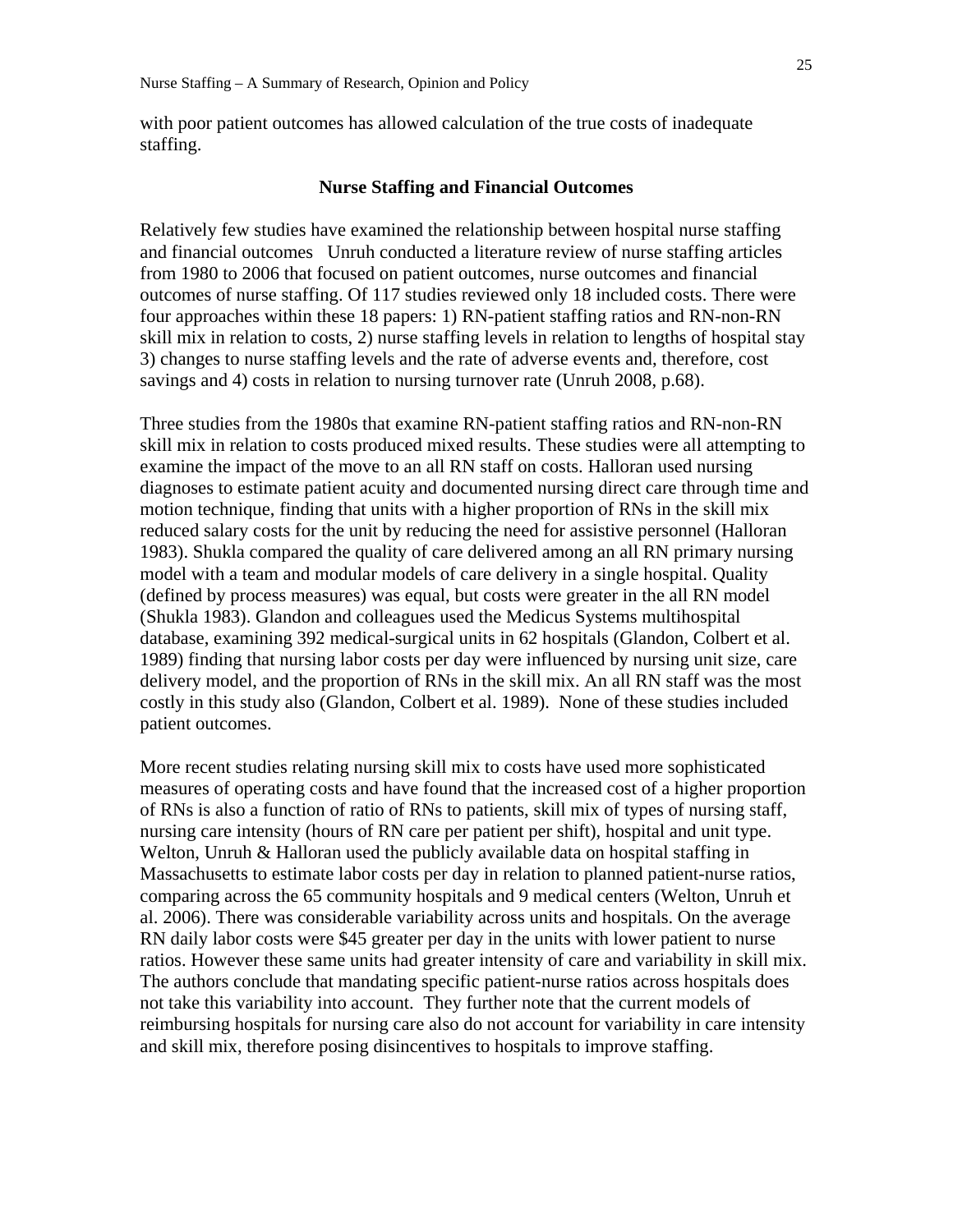In recent years, Titler and colleagues have added considerable sophistication to the methods used to examine components of overall hospital costs, including measures of nurse staffing. They have used administrative and clinical databases from the University of Iowa hospitals to estimate costs and outcomes of multiprofessional care for older adults. Their multivariate analyses have provided estimates of the interactions of interventions provided by medicine, pharmacy and nursing with staffing of overall hospital care for older patients. While the results may or may not be generalizable to other medical centers in the US, the methodology clearly demonstrates the complex interactions among staffing patterns, complexity of patient needs and interventions from multiple disciplines. The studies have shown that overall costs are greater for elderly patient who have been hospitalized on multiple units in any given stay (Titler, Dochterman et al. 2005; Kanak, Titler et al. 2008; Titler, Jensen et al. 2008), on units with where the availability of RN hours is below that unit's average (Titler, Dochterman et al. 2005; Titler, Dochterman et al. 2007; Titler, Jensen et al. 2008), who have more medical procedures and medications prescribed, and have a greater number of nursing interventions (Titler, Dochterman et al. 2005; Titler, Jensen et al. 2008). However, there were several nursing interventions which use was associated with cost *savings*, namely Fluid Management, Oral Health Restoration, Bowel Management, Infection Protection, and Medication Management (Titler, Dochterman et al. 2005; Titler, Dochterman et al. 2007; Titler, Jensen et al. 2008). Average RN staffing ratios were not significantly related to costs in any of the Iowa analyses.

Studies examining nurse staffing levels in relation to lengths of hospital stay and, therefore costs were systematically reviewed by (Thungjaroenkul, Cummings et al. 2007). Seventeen studies published between 1990 and 2006 included nurse staffing and length of stay and/or costs. Differing definitions of nurse staffing, length of stay and costs made comparisons across studies problematic. However, even given this limitation the majority of studies reviewed by these authors found lower costs associated with higher nurse to patient ratios. Similarly, higher ratios of RNs to patients, RNs to other nursing staff and nursing hours per patient day were associated with shorter length of hospital stay in most studies (Thungjaroenkul, Cummings et al. 2007; Unruh 2008). As noted earlier in the Titler studies, hospitalization on multiple units, particularly those with reduced staffing, was also associated with more complications, greater length of stay and greater cost (Kanak 2007; Kanak, Titler et al. 2008).

Unruh characterizes the third approach to studying staffing-cost relationships as exploring how changes in nurse staffing affect the rate of adverse events and therefore, potential cost savings. However, none of the studies in the literature are prospective and intended to examine actual changes in staffing. Rather, they all compare adverse events in units or hospitals with different staffing ratios. For example, Dimick used a Maryland statewide administrative database from 1994-1998 and found that ICUs with nurse patient ratios of 1:3 or greater had 14% higher costs due to more complications (\$1,248 per patient) than hospitals with lower ICU nurse-patient ratios. The increased ratios were more common during the night shift (Dimick, Swoboda et al. 2001). Cho and colleagues used the California OSHPD hospital database and the State Inpatient Databases (SID) California-1997 released by the Agency for Healthcare Research and Quality (AHRQ)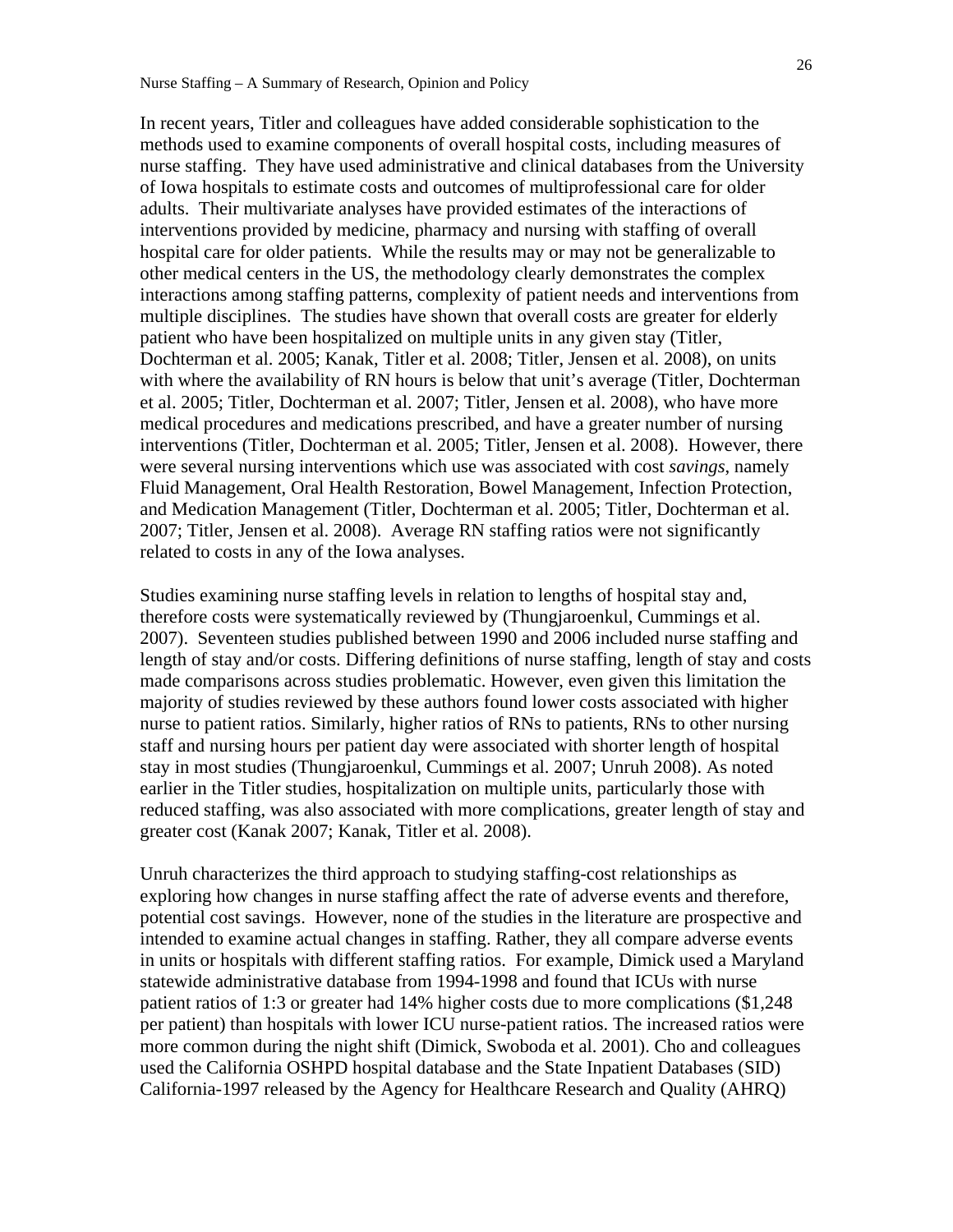for the calendar year 1997 to determine the relationship of differing staffing and skill mix variables on the incidence of adverse events and length of hospital stay. They used multivariate logistic regression models to examine the joint contributions of various staffing variables to cost and adverse events outcomes. They found that each hour increase in the RN hours per patient day (RN HPPD) or a 10% increase of RNs in the skill mix decreased patients' risk of pneumonia by 8.9% or 9.5% respectively and shortened length of hospital stay and decreased costs. Increasing RN HPPD was also associated with increased rates of pressure ulcers, which the authors attribute either to inadequate risk adjustment measures in the databases, or perhaps to more monitoring and better rates of detection (Cho, Hwang et al. 2008).

Pappas provided data regarding the cost of adverse events in relations to staffing for 3200 patients extracted from a two-hospital system's administrative and clinical databases. The nursing-sensitive outcomes studied were medication errors, patient falls, urinary tract infection (UTI), pneumonia, and pressure ulcers. The time frame for data extraction was not specified (Pappas 2008). When adverse events were combined in one variable, the cost per case was approximately \$1,000. The significant cost per case increases were found for UTI (\$1,005,  $p = .027$ ) and pressure ulcers (\$2,384,  $p = .037$ ) in the medical group and for UTI  $(\$1,044, p = .001)$  and pneumonia in the surgical group (Pappas, 2008). The study used unit level data and found the only significant relationship with unit staffing was for the occurrence of pneumonia in surgical cases. The cost for pneumonia was approximately \$1,631 per case. The odds of pneumonia occurring in patients decreased with an additional RN HPPD (OR = .40,  $p = .008$ ).

Overall, the more recent studies (1990-2008) reviewed above suggest that, when patient condition, adverse events and complexity of care are taken into account, fewer patients per nurse or more RN hours per patient day is not more costly. Moreover, there is good reason to expect that the costs of adverse events will increase when the treatment for eight hospital-acquired adverse events are no longer paid for by the Centers for Medicare and Medicaid (CMS). See that discussion below.

## **Statistical Modeling of Various Options for Nurse Staffing and Cost**

Needleman and colleagues took another approach to studying the cost of various ratios of patients to nurses. Using an existing, national database, they statistically modeled various options to changing nurse staffing (Needleman, Buerhaus et al. 2006) and estimated the costs of increasing nurse staffing and the resulting savings resulting from decreased mortality, decreased length of hospital stay and decreased rates of adverse events. Three different options are compared: 1) raising the proportion of RNs from the  $75<sup>th</sup>$  percentile without changing the number of licensed hours, 2) raising the number of licensed hours to the  $75<sup>th</sup>$  percentile without changing the proportion of RNs, and 3) raising both the proportion of RNs and the number of licensed hours to the  $75<sup>th</sup>$  percentile. They reviewed data from 799 nonfederal acute care general hospitals and included 26 percent of the discharges from these hospitals in 1997.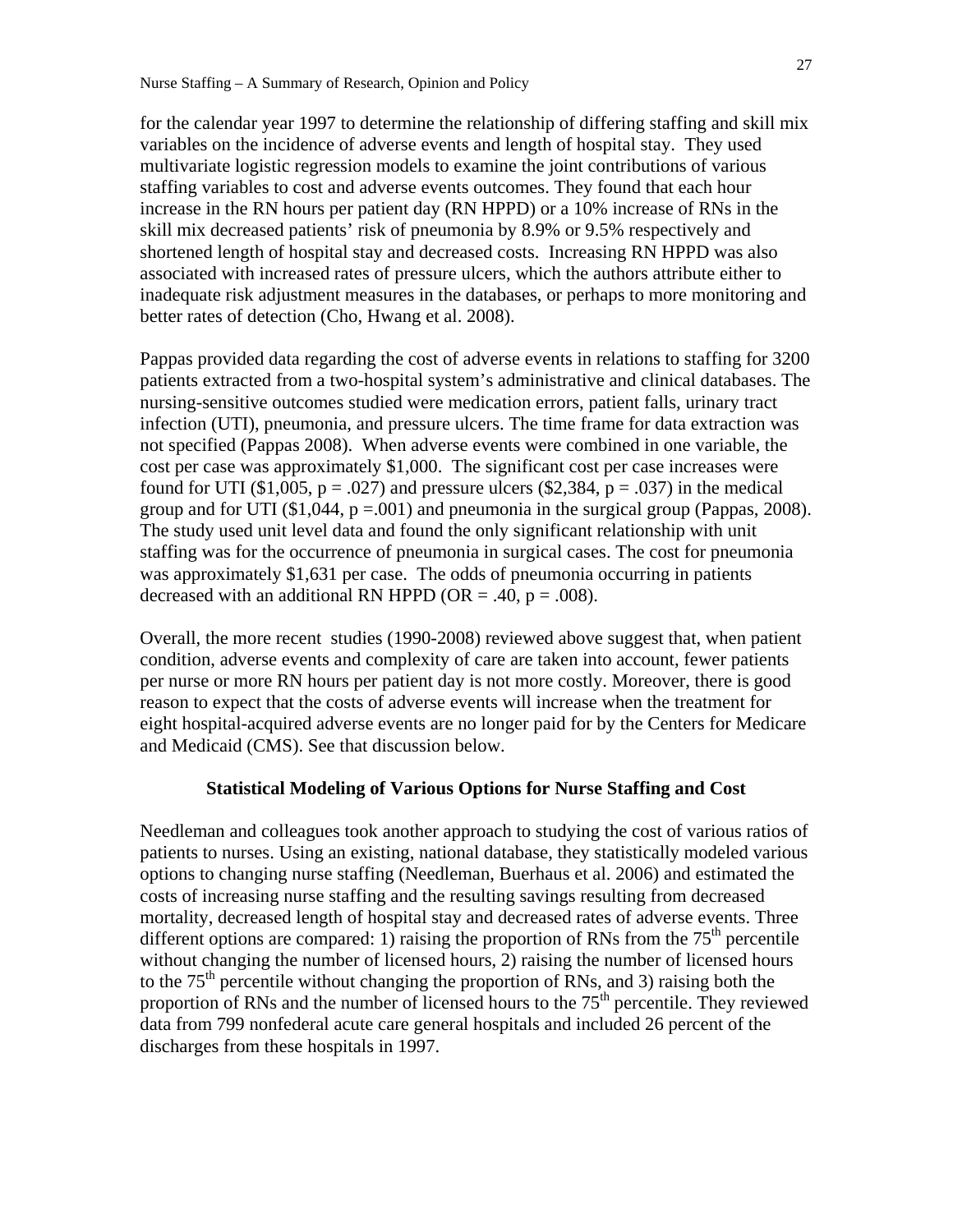They conclude that the there was "an unequivocal business case for hospitals to improve nurse staffing under one option" (Needleman et al., p. 209). The least costly option was to raise the proportion of RNs without changing licensed hours. This option was estimated to cost \$811 million and result in short term savings of \$242 million. This option was estimated to lead to a decrease of 4,997 in-hospital patient deaths, 1,507,493 avoided hospital days and 59,938 fewer adverse events.

Option 2 (raising the number of licensed hours to the  $75<sup>th</sup>$  percentile without changing the proportion of RNs) would result in a larger decrease in hospital days (2,598,339), fewer reduced adverse events (10,813) and fewer avoided deaths (1,801). The costs associated would not be offset by cost savings. Option 3 (raising both the proportion of RNs and the number of licensed hours to the  $75<sup>th</sup>$  percentile) would result in the biggest reduction in adverse events (70,416) hospitals days (4,106,315) and patient deaths (6,754) but it would have the highest staffing costs, which would not be off set by savings.

Ninety percent of the cost savings from increasing nurse staffing would result from decreases in patient lengths of stay. As noted in Unruh and Fottler's analysis, reducing the length of stay increases patient turnover ('churn'), thereby increasing nursing workload (Unruh & Fottler, 2006). This was not accounted for in Needleman's analysis since staffing was used as the only proxy for workload. The Needleman analysis also did not consider decreased costs associated with decreased patient morbidity, fewer adverse events or the decreased costs associated with lower nurse turnover. Needleman's subsequent article argues that incentives need to be reorganized to benefit both the patient and the hospital (Needleman 2008).

Needleman examines the business and social cases for quality as they relate to nursing. Patients are hospitalized principally because they need nursing care. "The overwhelming impression that emerges from the literature is that nurse staffing has been found to be associated with a wide range of outcomes" (Needleman, 2008, p. 81) and that adequate nurse staffing can decrease a patient's length of hospital stay, adverse events and costs. Given this information, hospital administrators with low levels of nurse staffing need to ask how much it would increase costs to increase nurse staffing? Would the hospital be able to offset these costs? If they did increase their nurse staffing would they be able to attract more lucrative patients? Would there be additional savings besides those from providing higher quality nursing care?

In the previous article he discussed the financial benefits of increasing the number of nurses below the  $75<sup>th</sup>$  percentile to that level and increasing the number of RNs, decreasing the number of LVNs and keeping the total hours of nursing care constant (Needleman, Buerhaus et al. 2006). Over the short term hospitals would only recover 40% of the variable costs of avoided care due to reduced hospital length of stay for patients, however they would eventually recover their full costs as hospitals adjust to reduced patient volume and or began to offer new services.

Although Needleman (2008) only looked at some patient complications, adding more to his model would not add to the cost savings associated with improved patient care as a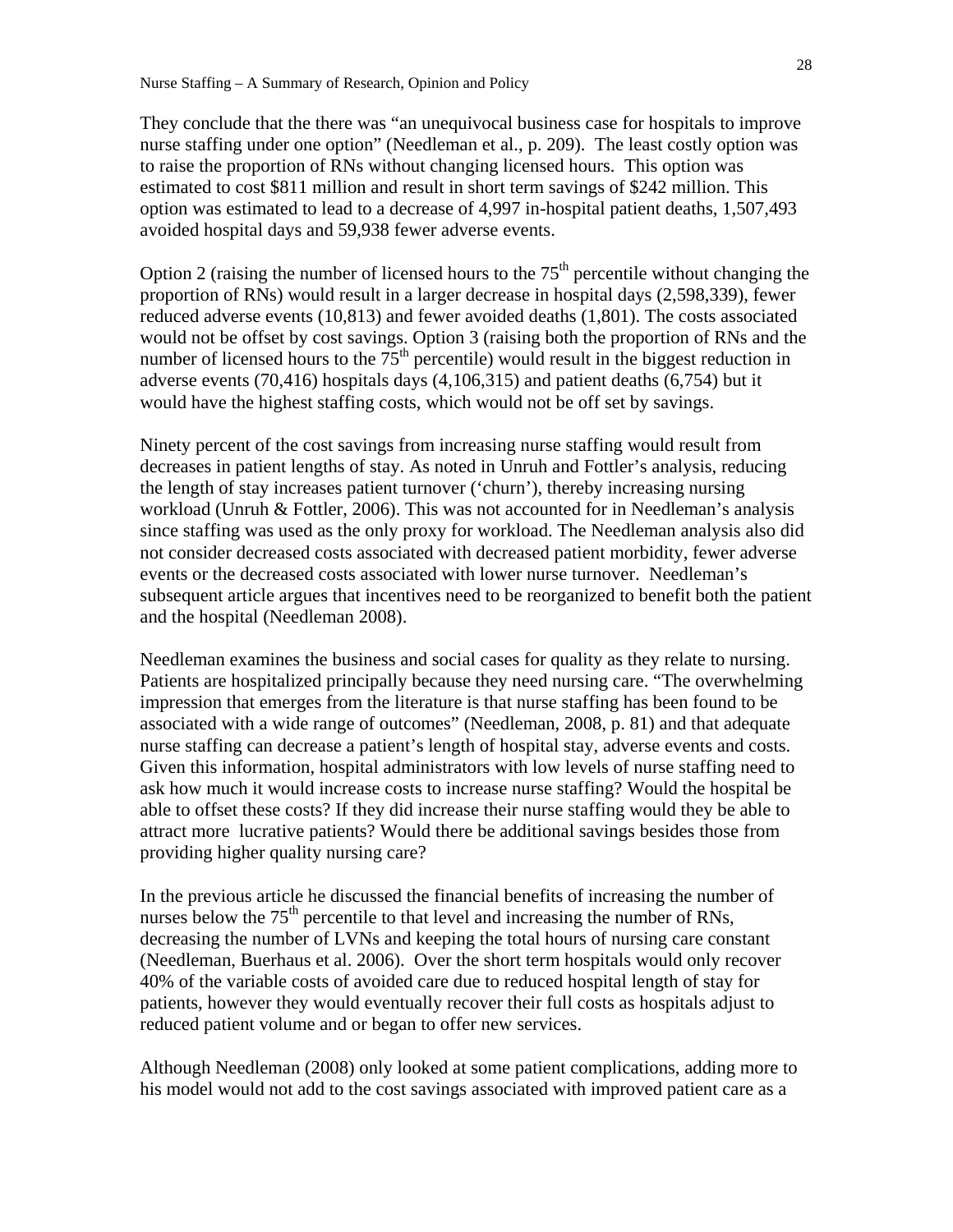result of better nurse staffing. The results of his analyses are "sensitive to judgments about how to deal with fixed costs," to recover the fixed costs that are reduced by the decrease in patient length of stay, hospitals could close units or restructure them to provide new services. Increasing proportion of RN hours without increasing nursing hours "recovers its costs" but it can only be used as a business case if the hospital can obtain the savings, which depends on how it is reimbursed. The two other options (increasing nursing hours per pt day keeping the same proportion of RNs and both increasing the number of nursing hours and increasing RN hours) cost the hospital money because there is not a direct cost savings in patient care. However, from a social perspective the increased costs would be justified because they would save peoples' lives. There would be increased value to patients from being discharged earlier and having fewer complications. Subsequent reduced nursing turnover could also save hospitals an estimated \$60,000 per nurse. He notes that hospitals must be able to retain the savings resulting from higher quality care, if they do not it will weaken their business incentive even if their economic and social incentives are strong. Therefore, in his view, the only way to align patient and hospital incentives is to change the way payments are made (Needleman, 2008).

The Lewin group recently published an analysis commissioned by the American Nurses Association that estimated the economic value of professional nursing (Dull, Chen, Seifert et al, 2009). They used the same studies reviewed in the systematic reviews cited above and calculated the estimated cost savings at three staffing levels (hours per patient day) for each additional RN in reduced specific adverse events. Overall this analysis supports the contention that the added cost of each RN is offset by the reduced costs of care for complications, and the costs to society of premature death related to these complications. However, the authors point out that the cost savings do not necessarily accrue to the hospital under our current payment system. As they point out, "the economic value of nursing is greater for payers than for individual healthcare facilities" (Dull et al, 2009, p. 103).

The decision by the Centers for Medicare and Medicaid (CMS) not to reimburse hospitals after October 1, 2008 for the costs of treating eight specific hospital-acquired conditions may well change the above described equation in terms of incentives to hospitals to improve nurse staffing (Kurtzman and Buerhaus 2008; Welton 2008). An analysis using 2006 data from 1.719 million discharges at 194 hospitals in New York's Statewide Planning and Research Cooperative System's calculated that preventing four events (pressure ulcers, pulmonary embolism/deep vein thrombosis, sepsis and ventilatorassociated pneumonia) could net hospitals from \$500,000 to \$5 million depending on the size and type of hospital involved. The president of Reynolds & Co. calculated that reducing the frequency of the four 'never event' hospital-acquired conditions could potentially produce \$82.8 million in aggregated net income while freeing up 116,863 days of bed capacity(Robeznieks 2008).

An additional indirect cost described by Unruh is to estimate costs in relation to nurse turnover rate, which may be related to dissatisfaction with staffing levels (Unruh 2008). Jones (2005) estimated it cost between \$62,100 and \$67, 100 to replace one RN in 2002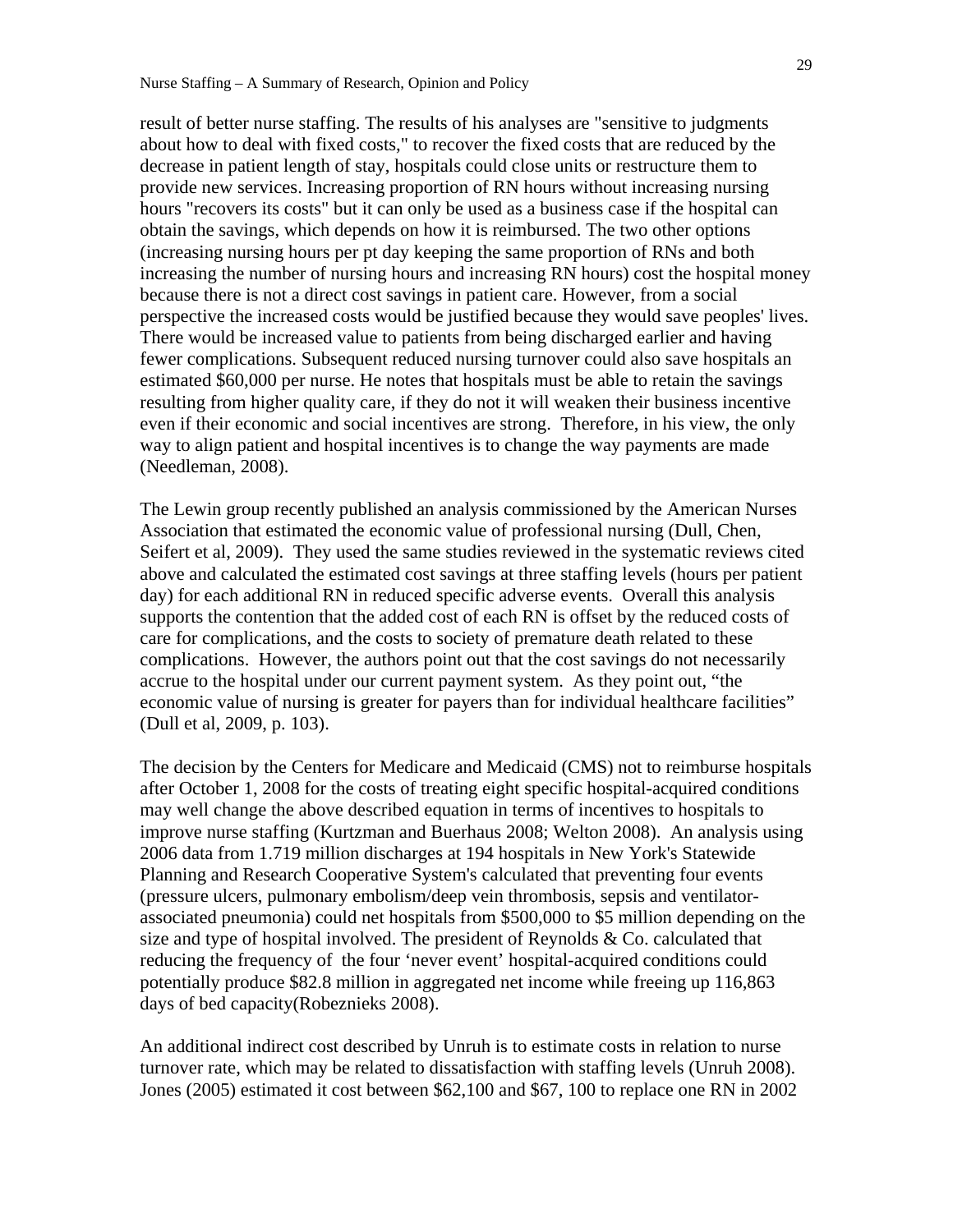dollars (Jones 2004; Jones 2005). According to Unruh (2008) this represented between 120-130% of an RN's average salary in 2002. Jones points to recent studies suggesting that nurse turnover contributes to greater organizational costs and may compromise quality of care (Jones 2004; O'Brien-Pallas, Griffin et al. 2006). Cost estimates in the early 2000s ranged from approximately \$22,000 to more than \$64,000 per nurse turnover, based on whether studies captured the less obvious costs of nurse turnover such as productivity losses (Jones 2005). She further provided a methodology to update older turnover figures using the current Consumer Price Index for All Urban Consumers (CPI-U). Applying this method to the 'baseline' 2002 data she concludes that in fiscal year 2007 per RN turnover cost would range from approximately \$82,000 (if vacancies were filled by experienced RNs with a shorter new-employee learning curve) to \$88,000 (if vacancies are filled by new graduate - longer learning curve). Total nurse turnover costs were estimated at \$7,875,000 to \$8,449,000 (Jones 2008).

Mark, Harless, & Spetz (2009) recently reviewed data from the National Sample Survey of Registered Nurses, the Current Population Survey, the National Compensation Survey, and the Occupational Employment Statistics Survey to determine the impact of implementing nurse staffing ratios on the wages of registered nurses in California. These surveys all pointed "to a consistent and sizable differential growth in RNs' wages in California after the staffing regulations were implemented" (p. w333). This wage growth was higher than in other states where staffing was not mandated. "it is consistent with the economic argument that the minimum staffing regulations increased demand for nurses which contributed to an increase in RNs' wages in California" (p. w333).

 Other factors may have contributed to the wage increase other than the regulations, California hospitals have many financial pressures, including implementing seismic safety standards by 2030 and this may have decreased their ability to raise wages to compete for RNs compared to other states. However, the state also has a severe nursing shortage and this may have caused hospitals to increase RN wages regardless of the new regulations.

## **Conclusion**

The research is clear that fewer patients per nurse or more nursing hours per patient day is associated with fewer adverse outcomes -- in particular mortality, failure to rescue, and some specific adverse events among surgical patients. This association is no longer in dispute. However, there is little research to guide understanding of the specific impact of variables that may combine with staffing to affect health outcomes, particularly at a facilities level. The data with which most studies have worked have been at an aggregated state or system level. Reflecting this, many health services researchers indicate an urgent need to examine facility level strategies to improve staffing and relate those efforts to patient and organizational outcomes.

Most of the existing studies have only examined staffing and outcome variables, without directly measuring aspects of the patient status, workload measures beyond staffing, and organizational environment that many believe to be important intermediate factors. The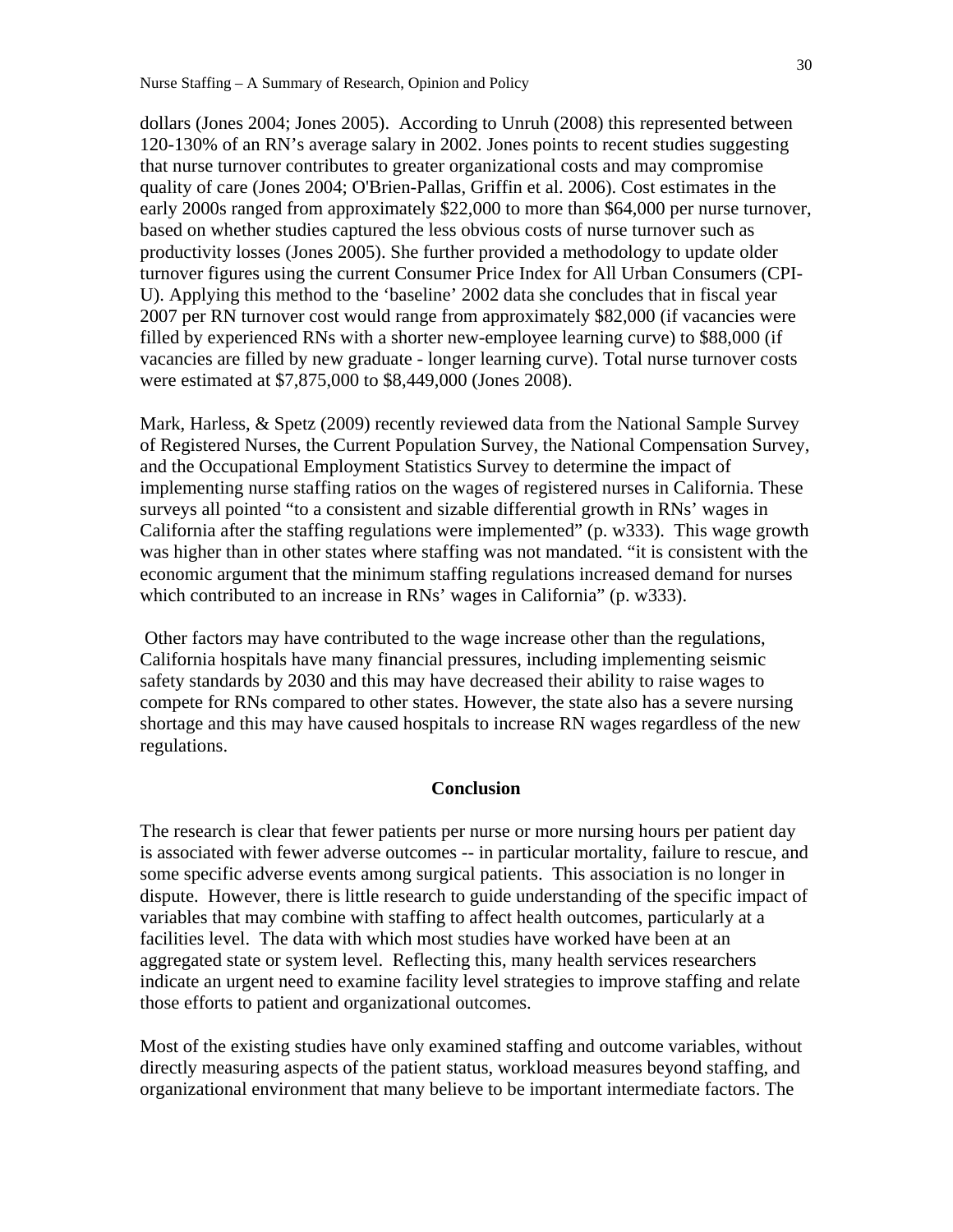literature recommends that additional variables need to be part of the new efforts to appropriately apply the research about staffing levels. These variables need to be continuously measured and compared to determine the effectiveness of any staffing plan. These variables include skill mix; patient acuity (including severity of illness and patient turnover); nurse education; experience, and competency, nurse outcomes such as satisfaction and turnover; and patient outcomes such as mortality, pressure sore prevalence, and falls incidence. The lack of definitive research regarding the impact of these and other more facility level variables such as work culture and work environment suggests the value of attempting to address the relationship between staffing and patient outcomes with the benefit of the Ruckelshaus Steering Committee's plan to collect such data before and after implementation of expected new approaches. This will serve all parties well, including our regional and national colleagues, in evaluating the impact of the plans.

With the present approach to hospital-based measurement of nurse sensitive quality indicators in Washington State, the state has the opportunity to evaluate the impact of plans used at any given hospital and to compare outcomes within, and potentially across units and hospitals. Washington also can contribute by serving as an example to other states as it attempts to work from evidence to problem solve and innovate in the area of nurse staffing.

## **References**

- (1938). "Nurse lists 5 factors of bedside nursing." Hospital Progress **19**(June): 195-196.
- (2007). "Weighing in on lift teams." Nursing **37**(6): 48hn8.
- (2008). "Bidding systems address U.S. nursing shortage." Healthcare Benchmarks and Quality Improvement **15**(3): 31-2.
- Adams, A. and S. Bond (2003). "Staffing in acute hospital wards: part 1. The relationship between number of nurses and ward organizational environment." Journal of Nursing Management **11**(5): 287-92.
- Adams, A. and S. Bond (2003). "Staffing in acute hospital wards: part 2. Relationships between grade mix, staff stability and features of ward organizational environment." J of Nursing Management **11**(5): 293-8.
- Aiken, L. H. (2008). "Outcomes of Nurse Practice Environments." Policy Politics & Nursing Practice **9**(2): 73-9.
- Aiken, L. H., S. P. Clarke, et al. (2002a). "Hospital staffing, organization, and quality of care: Cross-national findings." Nursing Outlook **50**(5): 187-94.
- Aiken, L. H., S. P. Clarke, et al. (2002b). "Hospital nurse staffing and patient mortality, nurse burnout, and job dissatisfaction." JAMA **288**(16): 1987-93.
- Artz, M. (2005). "Solutions to RN staffing: Texas and Oregon are models for other states addressing the crisis." American Journal of Nursing **105**(11): 33.
- Bailyn, L., R. Collins, et al. (2007). "Self-scheduling for hospital nurses: an attempt and its difficulties." Journal of Nursing Management **15**(1): 72-7.
- Berwick, D. M. (2002). "A user's manual for the IOM's 'Quality Chasm' report." Health Affairs (Millwood) **21**(3): 80-90.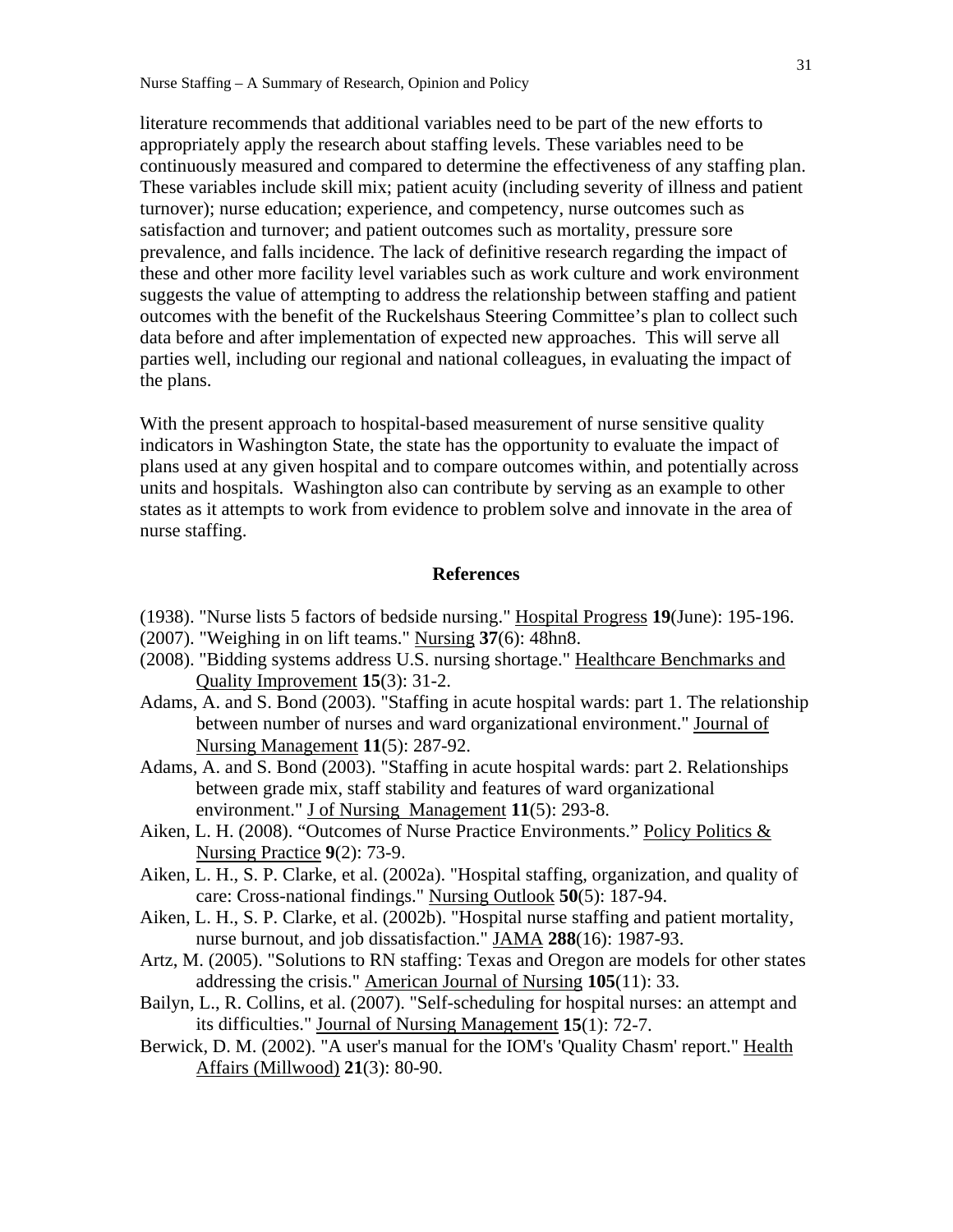- Bolton, L. B., C. E. Aydin, et al. (2003). "Nurse staffing and patient perceptions of nursing care." Journal of Nursing Administration **33**(11): 607-14.
- Bolton, L. B., C. E. Aydin, et al. (2007). "Mandated nurse staffing ratios in California: a comparison of staffing and nursing-sensitive outcomes pre- and postregulation." Policy, Politics, & Nursing Practice **8**(4): 238-250.
- Bostrom, J. and J. Zimmerman (1993). "Restructuring nursing for a competitive health care environment." Nursing Economic\$ **11**(1): 35-41, 54.
- Bradley, D. J. and J. B. Martin (1991). "Continuous personnel scheduling algorithms: a literature review." Journal of Social & Health Systems **2**(2): 8-23.
- Buchan, J. (2005). "A certain ratio? The policy implications of minimum staffing ratios in nursing." Journal of Health Services Research & Policy **10**(4): 239-244.
- Buerhaus, P. I., K. Donelan, et al. (2007a). "Trends in the experiences of hospitalemployed registered nurses: results from three national surveys." Nursing Economic\$ **25**(2): 69-80.
- Buerhaus, P. I., K. Donelan, et al. (2007b). "Impact of the nurse shortage on hospital patient care: comparative perspectives." Health Affairs **26**(3): 853-862.
- Buerhaus, P. I., D. O. Staiger, et al. (2009). The Future of the Nursing Workforce in the United States: Data, Trends and Implications. Sudbury, MA, Jones and Bartlett.
- Carayon, P. (2006). "Human factors of complex sociotechnical systems". Applied Ergonomics, **37**(4), 525-535.
- Carayon, P., & Smith, M. J. (2000). "Work organization and ergonomics." Applied Ergonomics*,* **31**(6), 649-662.
- Cho, S. H., J. H. Hwang, et al. (2008). "Nurse staffing and patient mortality in intensive care units." Nursing Research **57**(5): 322-30.
- Clark, P. A., K. Leddy, et al. (2007). "State nursing shortages and patient satisfaction: more RNs--better patient experiences." Journal of Nursing Care Quality **22**(2): 119-27.
- Clarke, S. P. (2007). "Registered nurse staffing and patient outcomes in acute care: looking back, pushing forward." Medical Care **45**(12): 1126-8.
- Conway, P. H., R. Tamara Konetzka, et al. (2008). "Nurse staffing ratios: trends and policy implications for hospitalists and the safety net." Journal of Hospital Medicine **3**(3): 193-9.
- Cox, K. S., S. C. Anderson, et al. (2005). "Nurses' work environment perceptions when employed in states with and without mandatory staffing ratios and/or mandatory staffing plans." Policy Politics & Nursing Practice **6**(3): 191-7.
- Dall, T. M., Chen, Y. J., Seifert, R. F., Maddox, P. J., & Hogan, P. F. (2009). "The economic value of professional nursing." Medical Care, **47**(1), 97-104.
- Daly, M. L., J. Powers, et al. (2007). "Innovative solutions: leading the way: an innovative approach to support nurses on general care units with an early nursing intervention team." Dimensions of Critical Care Nursing **26**(1): 15-20.
- Dimick, J. B., S. M. Swoboda, et al. (2001). "Effect of nurse-to-patient ratio in the intensive care unit on pulmonary complications and resource use after hepatectomy." American Journal of Critical Care **10**(6): 376-82.
- Donaldson, N., L. B. Bolton, et al. (2005). "Impact of California's licensed nurse-patient ratios on unit-level nurse staffing and patient outcomes." Policy Politics & Nursing Practice **6**(3): 198-210.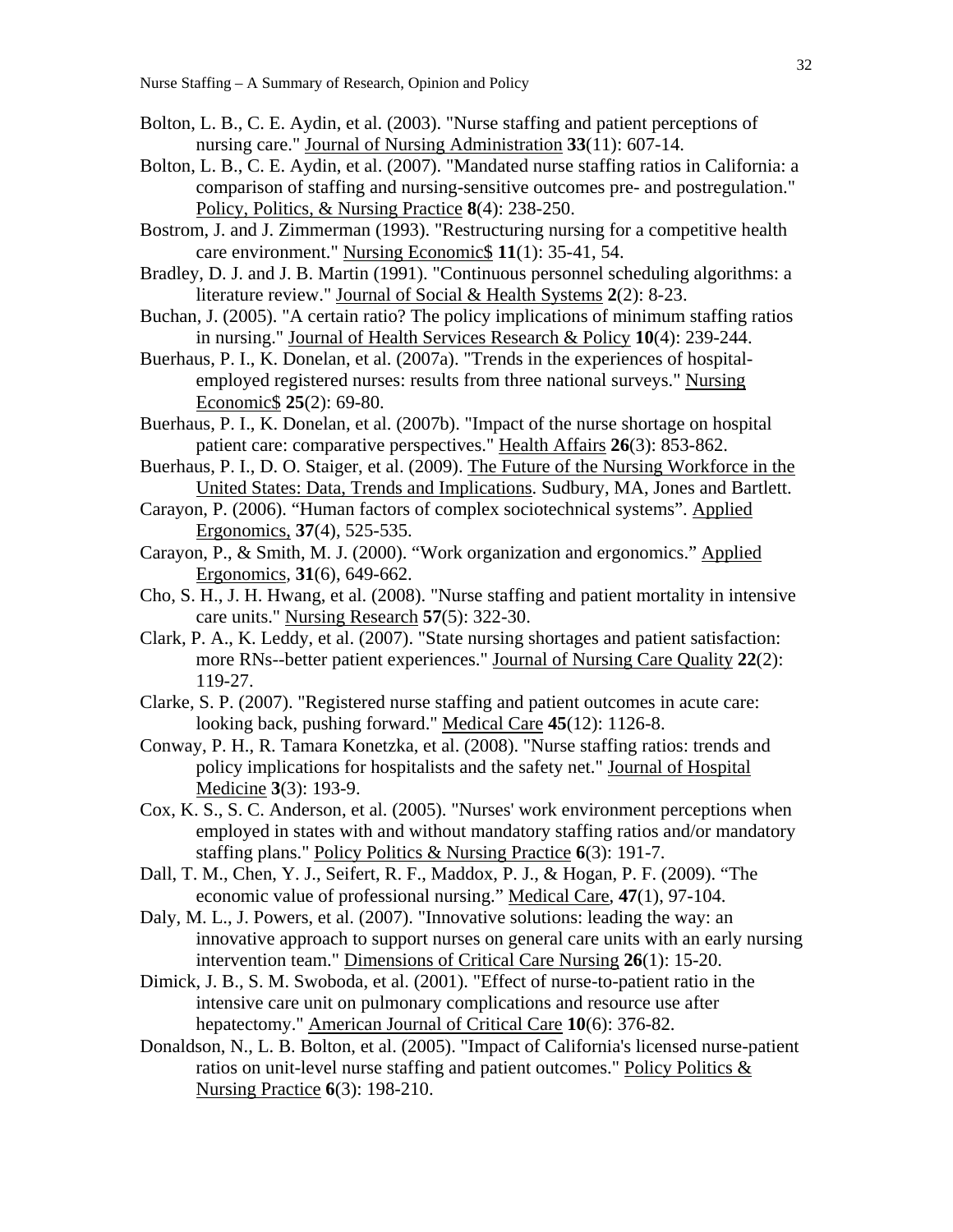- Downton, S. (2008). "How does your institution help you maintain work-life balance? Self-scheduling enables staff to pick shifts that work for them." ONS Connections **23**(4): 13.
- Edlich, R. F., C. R. Woodard, et al. (2001). "Disabling back injuries in nursing personnel." JEN: Journal of Emergency Nursing **27**(2): 150.
- Finlayson, M., L. Aiken, et al. (2007). "New Zealand nurses' reports on hospital care: an international comparison." Nursing Praxis New Zealand **23**(1): 17-28.
- National Quality Forum. (2004). National Voluntary Consensus Standards for Nursing-Sensitive Care: An Initial Performance Measure Set: A Consensus Report Washington DC, National Quality Forum**:** 40.
- Gerdtz, M. F. and S. Nelson (2007). "5-20: a model of minimum nurse-to-patient ratios in Victoria, Australia." Journal of Nursing Management **15**(1): 64-71.
- Glandon, G., K. W. Colbert, et al. (1989). "Nursing delivery models and RN mix: cost implications." Nursing Management **20**(5): 30-3.
- Goldie, S. (1987). "I have done my duty": Florence Nightingale in the Crimean War, 1854-56. Manchester, UK, Manchester University Press.
- Gordon, S., J. Buchanan, et al. (2008). Safety in Numbers: Nurse-to-Patient Ratios and the Future of Health Care. Ithaca, NY, Cornell University Press.
- Green, A., J. Beeney, et al. (1998). "Action STAT! The crisis nurse." Nursing Management **29**(10): 41-2.
- Gurses, A. P., & Carayon, P. (2007). "Performance obstacles of intensive care nurses". Nursing Research, **56**(3), 185-194.
- Hall, G. (1945). "Estimating the patient-nurse ratio." Canadian Hospital **22**(February): 48, 62.
- Hall, L. M., D. Doran, et al. (2008). "Outcomes of interventions to improve hospital nursing work environments." Journal of Nursing Administration **38**(1): 40-6.
- Halloran, E. J. (1983). "RN staffing: more care--less cost." Nursing Management **14**(9): 18-22.
- Hinshaw, A. S., R. Scofield, et al. (1981). "Staff, patient, and cost outcomes of allregistered nurse staffing." Journal of Nursing Administration **11**(11-12): 30-6.
- Hurst, K. (2006). "Nursing by numbers." Nursing Standard **21**(7): 22-5.
- Hurst, K., A. Smith, et al. (2008). "Calculating staffing requirements." Nursing Management (Harrow) **15**(4): 26-34.
- Institute of Medicine (2004). Keeping patients safe—Transforming the work environment of nurses. Washington, DC, National Academy Press.
- International Council of Nurses. (2008). "Nursing Matters: Nurse: Patient Ratios." Retrieved September 7, 2008, from http://www.icn.ch/matters\_rnptratio.htm.
- Jha, A. K., E. J. Orav, et al. (2008). "Patients' perception of hospital care in the United States." New England Journal of Medicine **359**(18): 1921-31.
- Joint Commission on the Accreditation of Healthcare Organizations. (2002). Health Care at the Crossroads: Strategies for Addressing the Evolving Nursing Crisis. Public Policy Series. Chicago, Joint Commission on the Accreditation of Healthcare Organizations**:** 47.
- Jones, C. B. (2004). "The costs of nurse turnover: part 1: an economic perspective." Journal of Nursing Administration **34**(12): 562-70.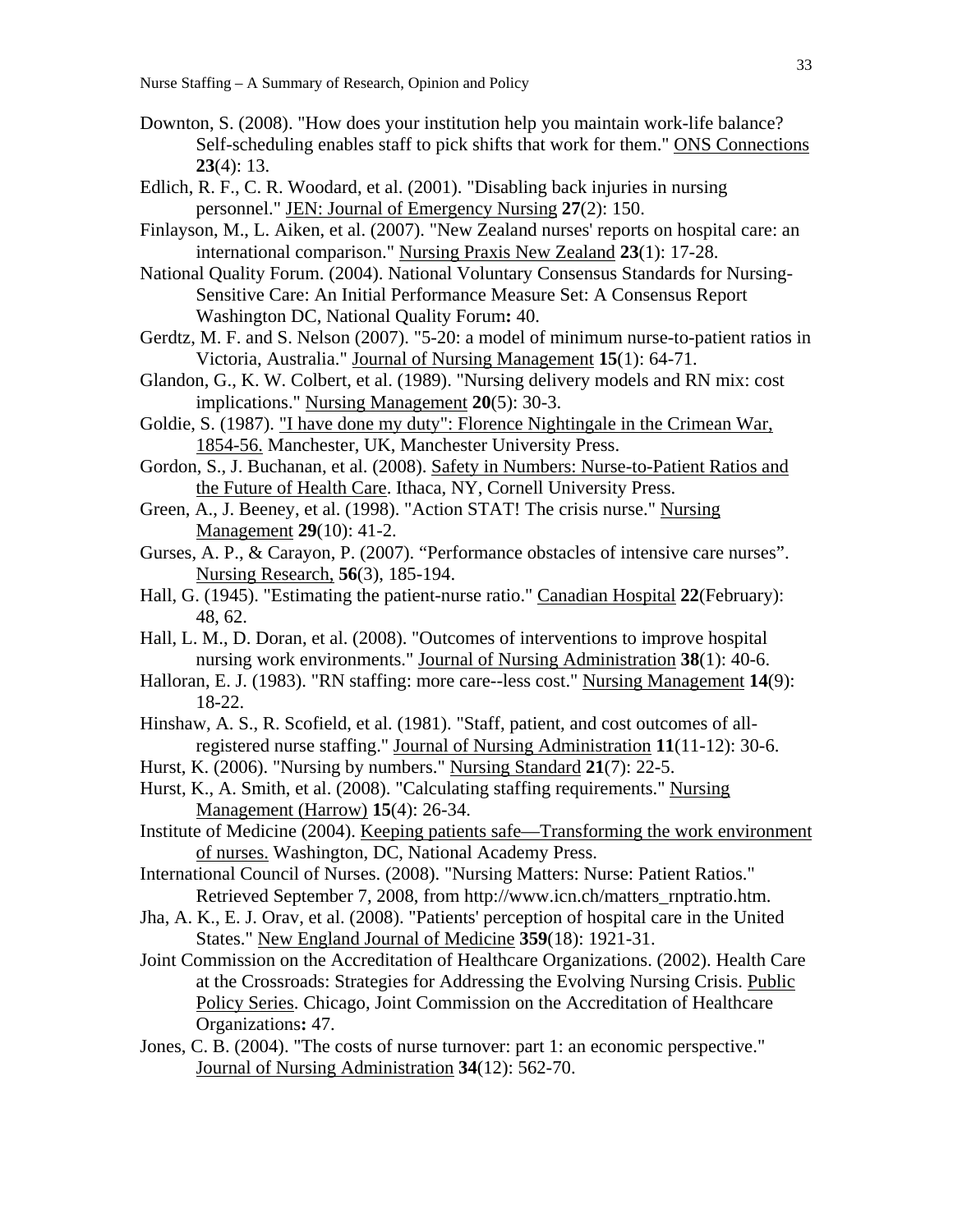- Jones, C. B. (2005). "The costs of nurse turnover, part 2: application of the Nursing Turnover Cost Calculation Methodology." Journal of Nursing Administration **35**(1): 41-9.
- Jones, C. B. (2008). "Revisiting nurse turnover costs Adjusting for inflation." Journal of Nursing Administration **38**(1): 11-18.
- Kanak, M. F. (2007). Nurse staffing, patient turnover, and patient incidents in an older hospitalized heart failure population. , , United States -- Iowa. Retrieved September 7, 2008, from Dissertations & Theses: A&I database. (Publication No. AAT 3265957). Iowa City, IA, The University of Iowa. Ph.D. dissertation.
- Kanak, M. F., M. Titler, et al. (2008). "The effects of hospitalization on multiple units." Applied Nursing Research **21**(1): 15-22.
- Kane, R., T. Shamliyan, et al. (2007a). Nurse staffing and quality of patient care: Evidence report/Technology assessment No. 151. Rockville, MD: Agency for Healthcare Research and Quality. AHRQ Publication No. 07-E005**.:** 115.
- Kane, R. L., T. A. Shamliyan, et al. (2007b). "The association of registered nurse staffing levels and patient outcomes - Systematic review and meta-analysis." Medical Care **45**(12): 1195-1204.
- Kohn, L. T., J. M. Corrigan, et al., Eds. (2000). To err is human: Building a safer health system. Washington, D.C., National Academy Press.
- Kurtzman, E. T. and P. I. Buerhaus (2008). "New Medicare payment rules: danger or opportunity for nursing?" American Journal of Nursing **108**(6): 30-5.
- Lang, T. A., M. Hodge, et al. (2004). "Nurse-patient ratios: a systematic review on the effects of nurse staffing on patient, nurse employee, and hospital outcomes." Journal of Nursing Administration **34**(7-8): 326-37.
- Leiter, M. P. and H. K. Spence Laschinger (2006). "Relationships of work and practice environment to professional burnout: testing a causal model." Nursing Research **55**(2): 137-46.
- Mac-Eachern, M. T. (1935). Hospital Organization and Management. Chicago,, Physicians Record Co.
- Mark B., Harless D.W.& Spetz J. (2009) California's minimum-nurse-staffing legislation and nurses' wages. Health Affairs (Millwood). 28(2):w326-34. Epub 2009 Feb 10.
- Mark, B. A., D. W. Harless, et al. (2007). "Nurse staffing and adverse events in hospitalized children." Policy Politics & Nursing Practice **8**(2): 83-92.
- Mark, B. A., D. W. Harless, et al. (2005). "The impact of HMO penetration on the relationship between nurse staffing and quality." Health Economics **14**(7): 737- 53.
- Mark, B. A., D. W. Harless, et al. (2004). "A longitudinal examination of hospital registered nurse staffing and quality of care." Health Services Research **39**(2): 279-300.
- Mark, B. A., L. C. Hughes, et al. (2007). "Does safety climate moderate the influence of staffing adequacy and work conditions on nurse injuries?" Journal of Safety Research **38**(4): 431-46.
- Mark, B. A., J. Salyer, et al. (2002). "What explains nurses' perceptions of staffing adequacy?" Journal of Nursing Administration **32**(5): 234-42.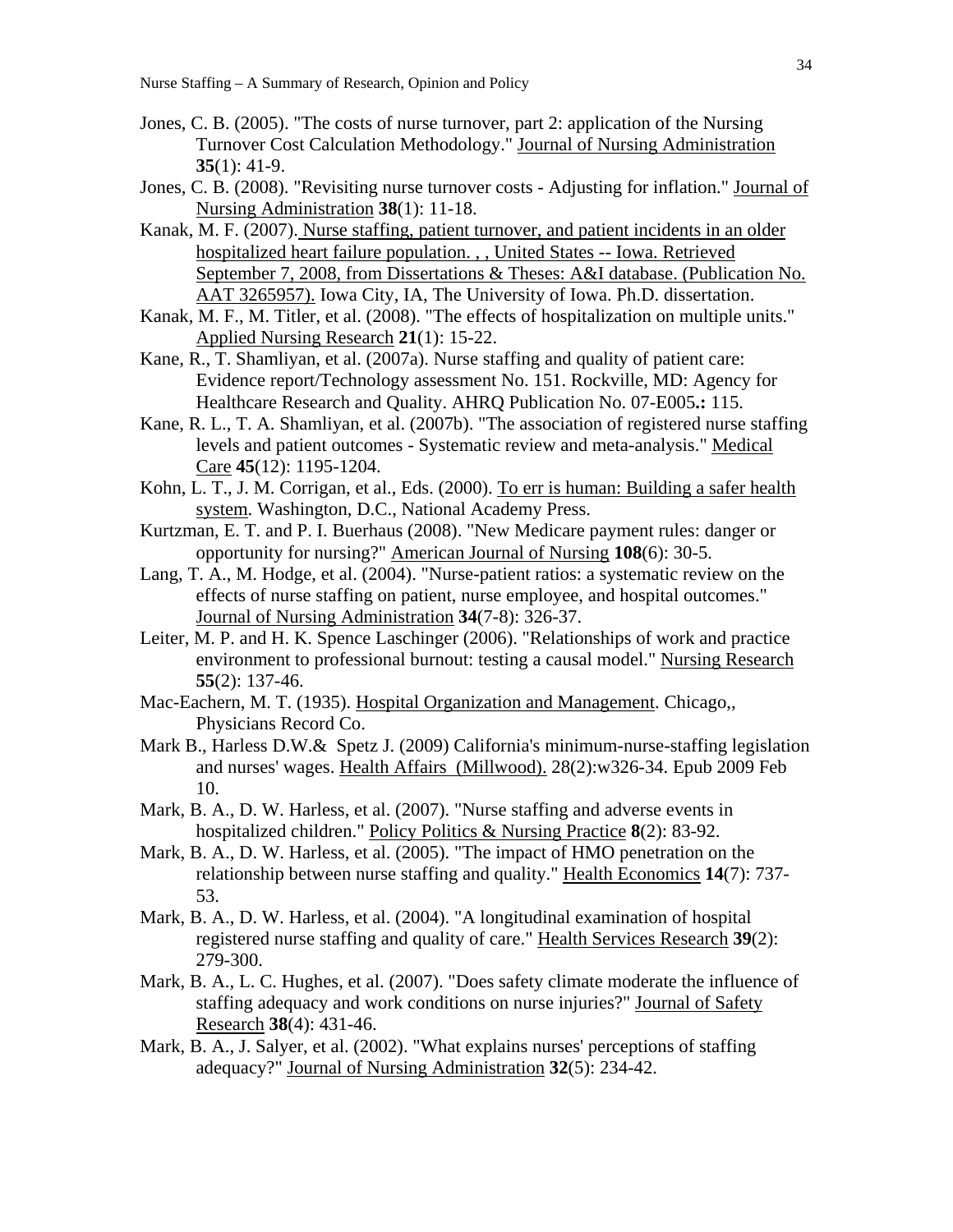- McGillis Hall, L., L. Pink, et al. (2006). "Decision making for nurse staffing: Canadian perspectives." Policy Politics & Nursing Practice **7**(4): 261-9.
- McHenry, L. (1994). "Implementing self-directed teams." Nursing Management **25**(3): 80I-80J, 80L.
- Mitchell, P. H. and S. M. Shortell (1997). "Adverse outcomes and variations in organization of care delivery." Medical Care **35**(11): NS 19-NS 32.
- Needleman, J. (2008). "Is what's good for the patient good for the hospital?" Policy Politics & Nursing Practice **9**(2): 80-87.
- Needleman, J., P. I. Buerhaus, et al. (2006). "Nurse staffing in hospitals: is there a business case for quality?" Health Affairs (Millwood) **25**(1): 204-11.
- Norrish, B. R. and T. G. Rundall (2001). "Hospital restructuring and the work of registered nurses." Milbank Quarterly **79**(1): 55-79, IV.
- O'Brien-Pallas, L., P. Griffin, et al. (2006). "The impact of nurse turnover on patient, nurse, and system outcomes: a pilot study and focus for a multicenter international study." Policy Politics & Nursing Practice **7**(3): 169-79.
- Pappas, S. H. (2008). "The cost of nurse-sensitive adverse events." Journal of Nursing Administration **38**(5): 230-6.
- Parish, C. (2002). "Minimum effort." Nursing Standard **16**(42): 12-3.
- Rafferty, A. M., S. P. Clarke, et al. (2007). "Outcomes of variation in hospital nurse staffing in English hospitals: cross-sectional analysis of survey data and discharge records." International Journal of Nursing Studies **44**(2): 175-182.
- Rathert, C. and D. R. May (2007). "Health care work environments, employee satisfaction, and patient safety: care provider perspectives." Health Care Management Review **32**(1): 2-11.
- Robeznieks, A. (2008). "Saving lives, money. New model focuses on 'never events'." Modern Healthcare **38**(22): 16.
- Rutherford, P., B. Lee, et al. (2004). Transforming Care at the Bedside. Innovation Series 2004. Cambridge, MA, Institute for Healthcare Improvement.
- Sales, A., Sharp, N., Li, Y. F., Lowy, E., Greiner, G., Liu, C. F., et al. (2008). "The association between nursing factors and patient mortality in the Veterans Health Administration: the view from the nursing unit level." Medical Care, **46**(9), 938- 945.
- .Schmalenberg, C. and M. Kramer (2007). "Types of intensive care units with the healthiest, most productive work environments." American Journal of Critical Care **16**(5): 458-68.
- Seago, J. (2002). "The California Experiment: Alternatives for Minimum Nurse-to-Patient Ratios." Journal of Nursing Administration **32**(1): 48-58.
- Shindul-Rothschild, J., D. Berry, et al. (1996). "Where have all the nurses gone? Final results of our Patient Care Survey." American Journal of Nursing **96**(11): 25-39.
- Shukla, R. K. (1983). "All-RN model of nursing care delivery: a cost-benefit evaluation." Inquiry **20**(2): 173-84.
- Sochalski, J., R. T. Konetzka, et al. (2008). "Will mandated minimum nurse staffing ratios lead to better patient outcomes?" Medical Care **46**(6): 606-13.
- Sovie, M. D. (1995). "Tailoring hospitals for managed care and integrated health systems." Nursing Economic\$ **13**(2): 72-83.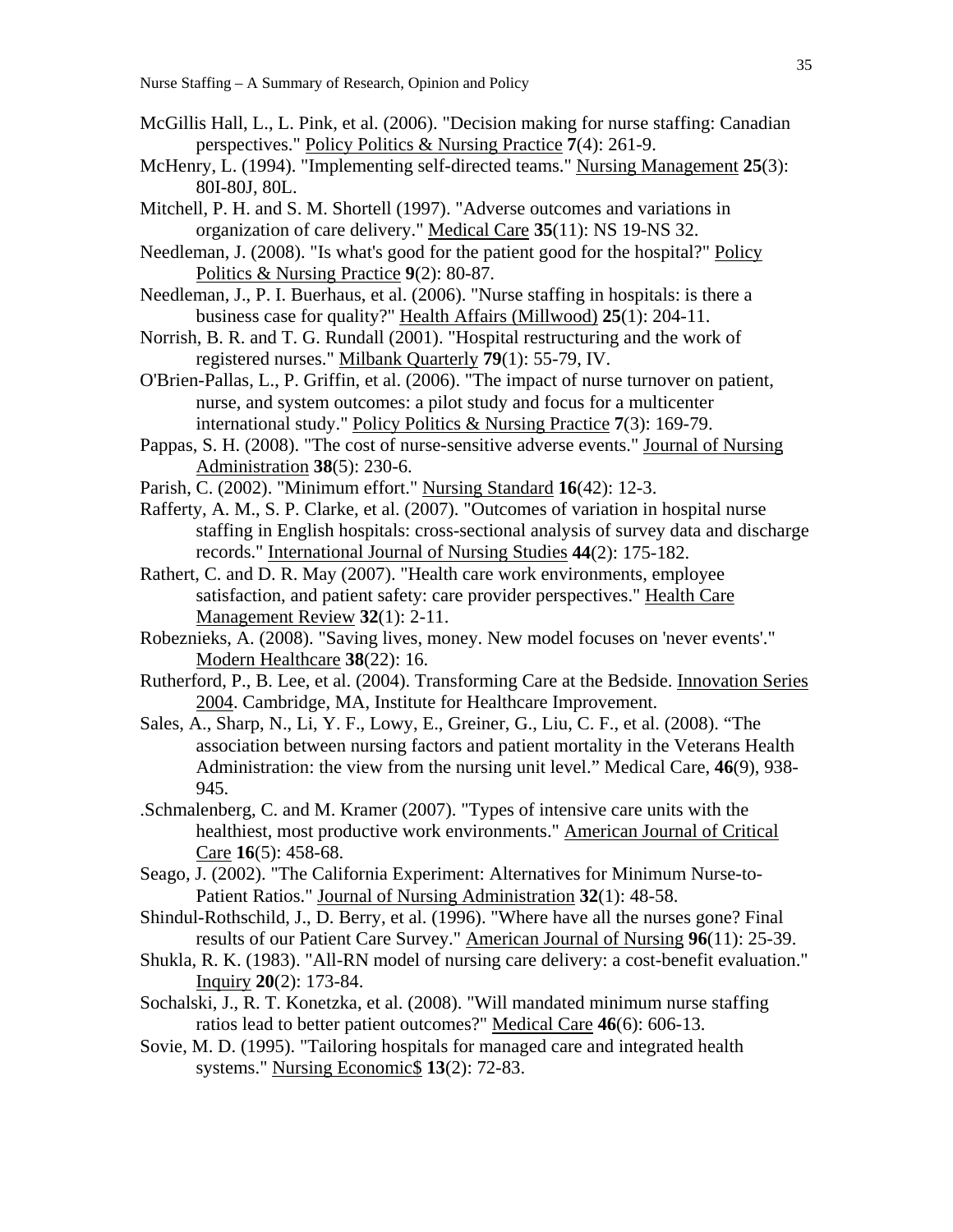- Sovie, M. D. and A. F. Jawad (2001). "Hospital restructuring and its impact on outcomes: nursing staff regulations are premature." Journal of Nursing Administration **31**(12): 588-600.
- Spence Laschinger, H. K. and M. P. Leiter (2006). "The impact of nursing work environments on patient safety outcomes: the mediating role of burnout/engagement." Journal of Nursing Administration **36**(5): 259-67.
- Spetz J., Chapman, S., Herrera, C., Kaiser, J., Seago, J.A. & Dower, C. (February 2009). Assessing the impact of California's nurse staffing ratios on hospitals and patient care. A report prepared by the Center for California Workforce Studies for the California HealthCare Foundation. Issue brief found at http://www.chcf.org/topics/view.cfm?itemID=133857 (last accessed April 3, 2009)
- Spetz, J. (2008). "Nurse satisfaction and the implementation of minimum nurse staffing regulations." Policy Politics & Nursing Practice **9**(1): 15-21.
- Stearley, H. E. (1996). "Stat nursing--the final analysis." Nursing Management **27**(5): 48F, 48H, 48J.
- Tervo-Heikkinen, T., T. Kvist, et al. (2008). "Patient satisfaction as a positive nursing outcome." Journal of Nursing Care Quality **23**(1): 58-65.
- Thrall, T. H. (2008). "Nurse staffing laws: should you worry?" Hospital Health Network **82**(4): 36-9, 1.
- Thungjaroenkul, P., G. G. Cummings, et al. (2007). "The impact of nurse staffing on hospital costs and patient length of stay: A systematic review." Nursing Economic\$ **25**(5): 255-265.
- Titler, M., J. Dochterman, et al. (2007). "Cost of care for seniors hospitalized for hip fracture and related procedures." Nursing Outlook **55**(1): 5-14.
- Titler, M., J. Dochterman, et al. (2005). "Cost of hospital care for elderly at risk of falling." Nursing Economic\$ **23**(6): 290-306, 279.
- Titler, M. G., G. A. Jensen, et al. (2008). "Cost of hospital care for older adults with heart failure: medical, pharmaceutical, and nursing costs." Health Services Research **43**(2): 635-655.
- Unruh, L. (2008). "Nurse staffing and patient, nurse, and financial outcomes." American Journal of Nursing **108**(1): 62-71.
- Unruh, L. Y., & Fottler, M. D. (2006). "Patient turnover and nursing staff adequacy." Health Services Research, **41**(2), 599-612.
- Upenieks, V. V., J. Akhavan, et al. (2007). "Value-added care: a new way of assessing nursing staffing ratios and workload variability." Journal of Nursing Administration **37**(5): 243-52.
- Upenieks, V. V., J. Kotlerman, et al. (2007). "Assessing nursing staffing ratios: variability in workload intensity." Policy Politics & Nursing Practice **8**(1): 7-19.
- Vahey, D. C., L. H. Aiken, et al. (2004). "Nurse burnout and patient satisfaction." Medical Care **42**(2 Suppl): II57-66.
- Valentine, N. M., J. Nash, et al. (2008). "Achieving effective staffing through a shared decision-making approach to open-shift management." Journal of Nursing Administration **38**(7-8): 331-5.
- Washington State Nurses Association. (2007). Summary of Selected Research on Nurse Staffing and Outcomes. White paper available from WSNA.